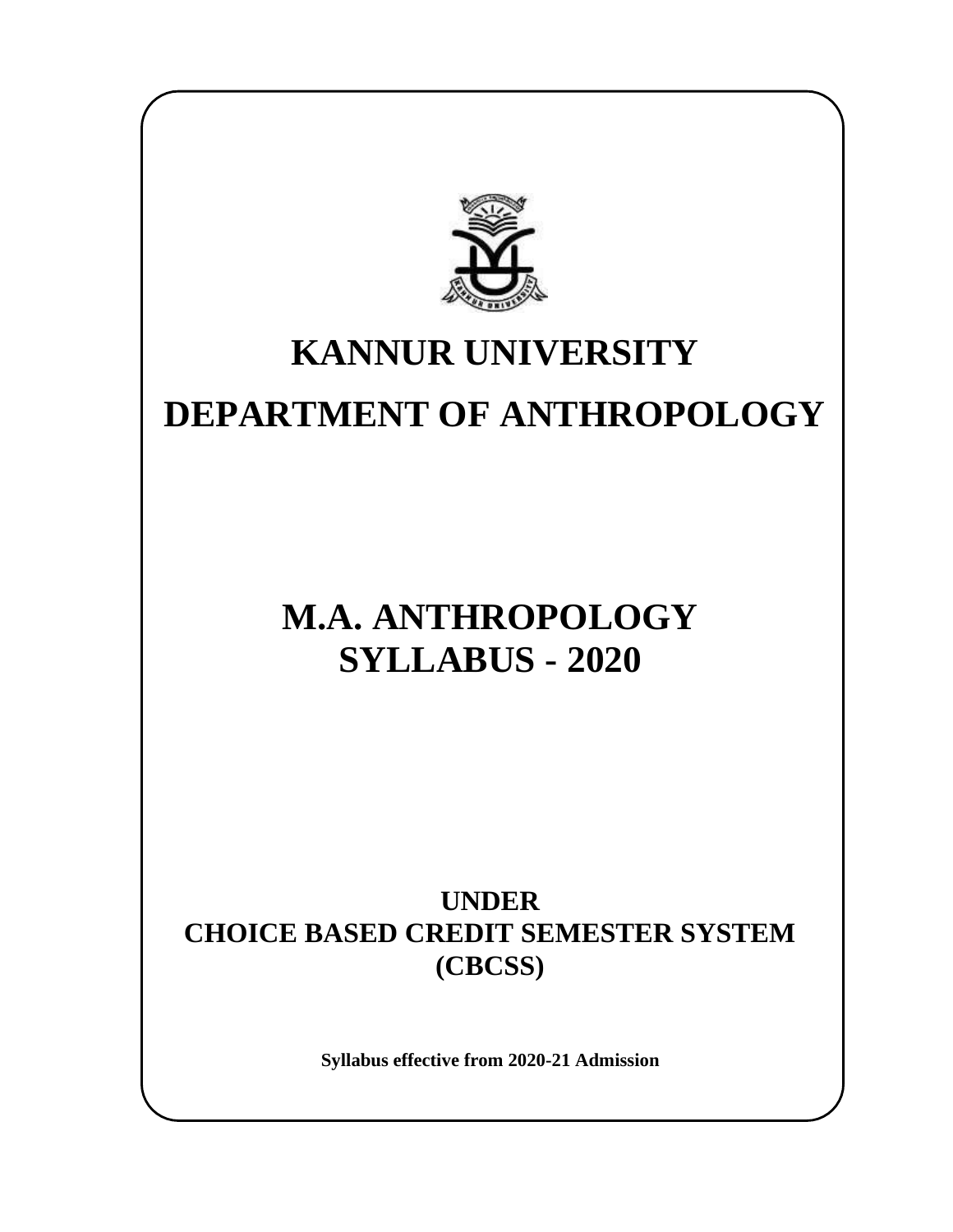## **CONTENTS**

**Page**

| <b>1. COURSE STRUCTURE WITHCORE COURSES</b>         |    |
|-----------------------------------------------------|----|
| 2. LIST OF ELECTIVE COURSES & OPEN ELECTIVE COURSES |    |
| 3. SYLLABUS - CORE COURSES                          | 9  |
| <b>4. SYLLABUS - ELECTIVE COURSES</b>               | 30 |
| 5. SYLLABUS - OPEN ELECTIVE COURSES                 | 55 |
| <b>6. PATTERN OF QUESTION PAPER</b>                 |    |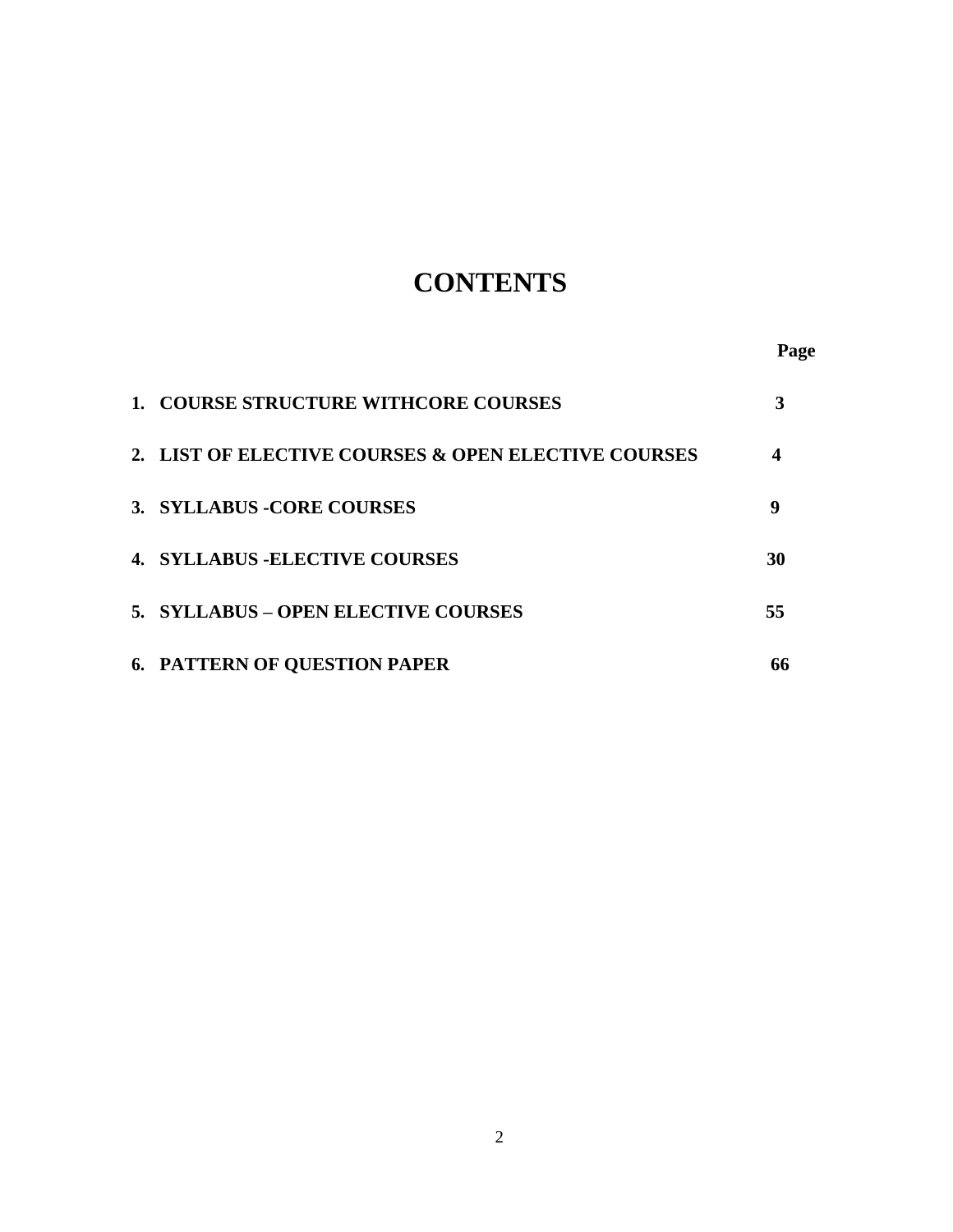| <b>COURSE</b>            |                                                               | <b>Marks</b> |            |              | <b>Credit</b>  | <b>Contact</b> |
|--------------------------|---------------------------------------------------------------|--------------|------------|--------------|----------------|----------------|
| <b>CODE</b>              | <b>COURSES</b>                                                | CA           | <b>ESE</b> | <b>Total</b> |                | hours          |
| <b>First Semester</b>    |                                                               |              |            |              |                |                |
| MAANT01C01               | Social-Cultural Anthropology                                  | 40           | 60         | 100          | 4              | $\overline{4}$ |
| MAANT01C02               | Peoples and Cultures of India                                 | 40           | 60         | 100          | $\overline{4}$ | $\overline{4}$ |
| MAANT01C03               | <b>Research Methodology</b>                                   | 40           | 60         | 100          | $\overline{4}$ | $\overline{4}$ |
| MAANT01C04               | <b>Anthropological Theories</b>                               | 40           | 60         | 100          | $\overline{4}$ | $\overline{4}$ |
| Total                    |                                                               |              |            | 400          | 16             | 16             |
|                          | <b>Second Semester</b>                                        |              |            |              |                |                |
| MAANT02C05               | <b>Archaeological Anthropology</b>                            | 40           | 60         | 100          | $\overline{4}$ | $\overline{4}$ |
| MAANT02C06               | Archaeological Anthropology<br>Practical +Record+Viva         |              | $50+30+20$ | 100          | $\overline{4}$ | 5              |
| MAANT02E01               | Anthropology in Practice                                      | 40           | 60         | 100          | $\overline{4}$ | $\overline{4}$ |
| MAANT02E02               | Anthropology of Gender                                        | 40           | 60         | 100          | $\overline{4}$ | $\overline{4}$ |
| MAANT02E03               | <b>Tribal Development</b>                                     | 40           | 60         | 100          | $\overline{4}$ | $\overline{4}$ |
| Total                    |                                                               |              |            | 500          | 20             | 21             |
|                          | <b>Third Semester</b>                                         |              |            |              |                |                |
| MAANT03C07               | <b>Biological Anthropology</b>                                | 40           | 60         | 100          | $\overline{4}$ | $\overline{4}$ |
| MAANT03C08               | <b>Biological Anthropology</b><br>Practical +Record+Viva voce |              | $50+30+20$ | 100          | $\overline{4}$ | $\overline{5}$ |
| MAANT03E04               | Development Anthropology                                      | 40           | 60         | 100          | $\overline{4}$ | $\overline{4}$ |
| MAANT03E05               | <b>Environmental Anthropology</b>                             | 40           | 60         | 100          | $\overline{4}$ | $\overline{4}$ |
| MAANT03E06               | <b>Audio Visual Anthropology</b>                              | 40           | 60         | 100          | $\overline{4}$ | $\overline{4}$ |
| Total                    |                                                               |              |            | 500          | 20             | 21             |
| <b>Fourth Semester</b>   |                                                               |              |            |              |                |                |
| MAANT04E07               | <b>Medical Anthropology</b>                                   | 40           | 60         | 100          | $\overline{4}$ | $\overline{4}$ |
| MAANT04E08               | <b>Economic Anthropology</b>                                  | 40           | 60         | 100          | $\overline{4}$ | $\overline{4}$ |
| MAANT04O01 to            | <b>Open Elective Course</b>                                   | 40           | 60         | 100          | $\overline{4}$ | $\overline{4}$ |
| MAANT04O05<br>MAANT04C09 | Ethnographic Fieldwork<br>Dissertation + Viva voce            |              | $75 + 25$  | 100          | $\overline{4}$ | 8              |
| <b>Total</b>             |                                                               |              |            | 400          | 16             | 20             |
|                          | <b>Grand Total</b>                                            |              |            | 1800         | 72             | 78             |

## **COURSE STRUCTURE WITH CORE COURSES**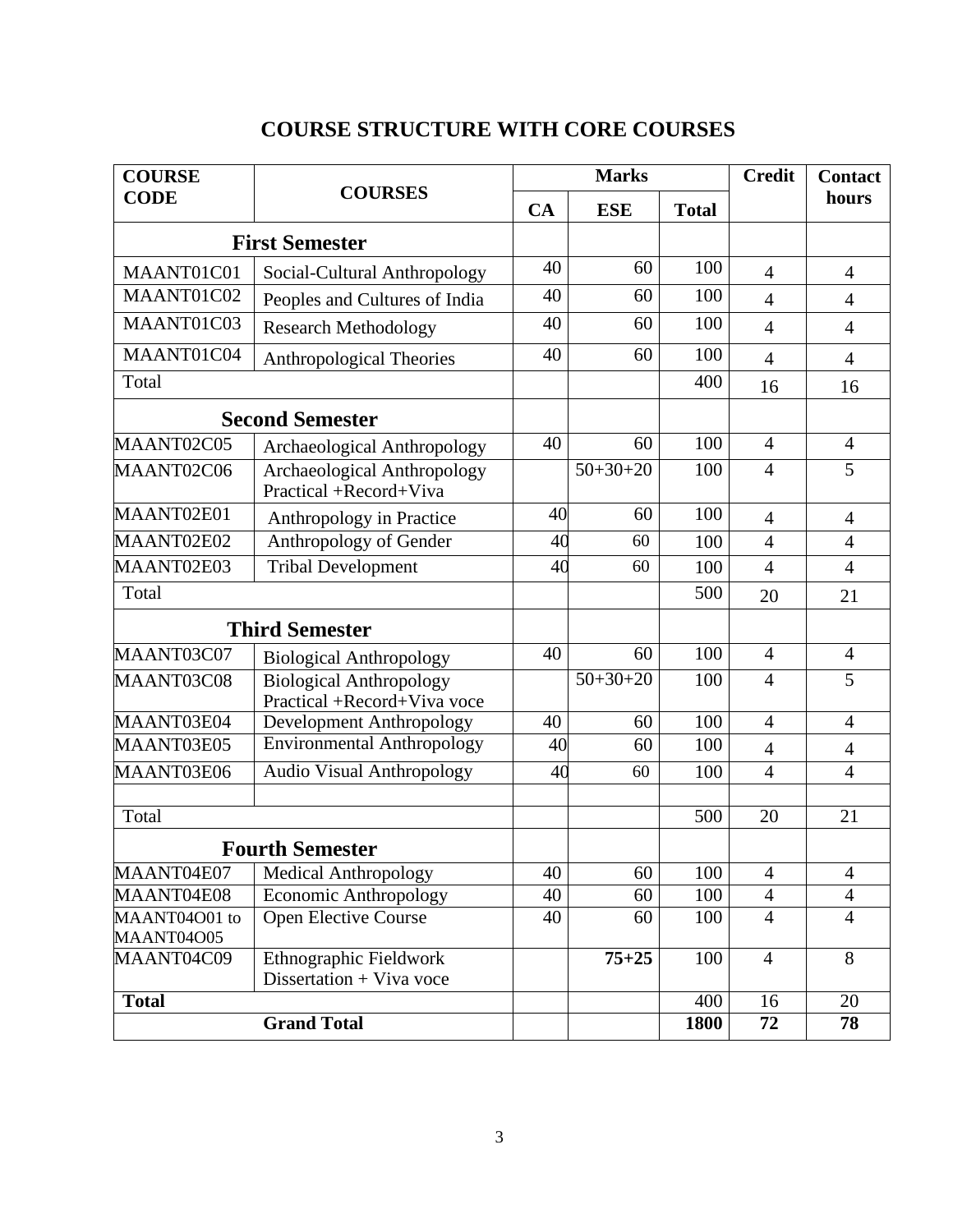## **LIST OF**

## **ELECTIVE COURSES & OPEN ELECTIVE COURSES**

| <b>COURSE</b> | <b>Elective Courses</b>                    | <b>Credits</b> |
|---------------|--------------------------------------------|----------------|
| <b>CODE</b>   |                                            |                |
| MAANT02E01    | Anthropology in Practice                   | $\overline{A}$ |
| MAANT02E02    | Anthropology of Gender                     | $\overline{A}$ |
| MAANT02E03    | <b>Tribal Development</b>                  | $\overline{4}$ |
| MAANT03E04    | Development Anthropology                   | $\overline{4}$ |
| MAANT03E05    | <b>Environmental Anthropology</b>          | $\overline{4}$ |
| MAANT03E06    | <b>Audio-Visual Anthropology</b>           | $\overline{4}$ |
| MAANT04E07    | <b>Medical Anthropology</b>                | $\overline{4}$ |
| MAANT04E08    | <b>Economic Anthropology</b>               | $\overline{A}$ |
|               | <b>Open Elective Courses</b>               |                |
| MAANT04O01    | Foundations in Anthropology                | $\overline{A}$ |
| MAANT04O02    | Anthropology of Tourism                    | $\overline{4}$ |
| MAANT04O03    | <b>Anthropology of Disasters</b>           | $\overline{4}$ |
| MAANT04O04    | <b>Business and Corporate Anthropology</b> | $\overline{4}$ |
| MAANT04O05    | <b>Urban Anthropology</b>                  | $\overline{A}$ |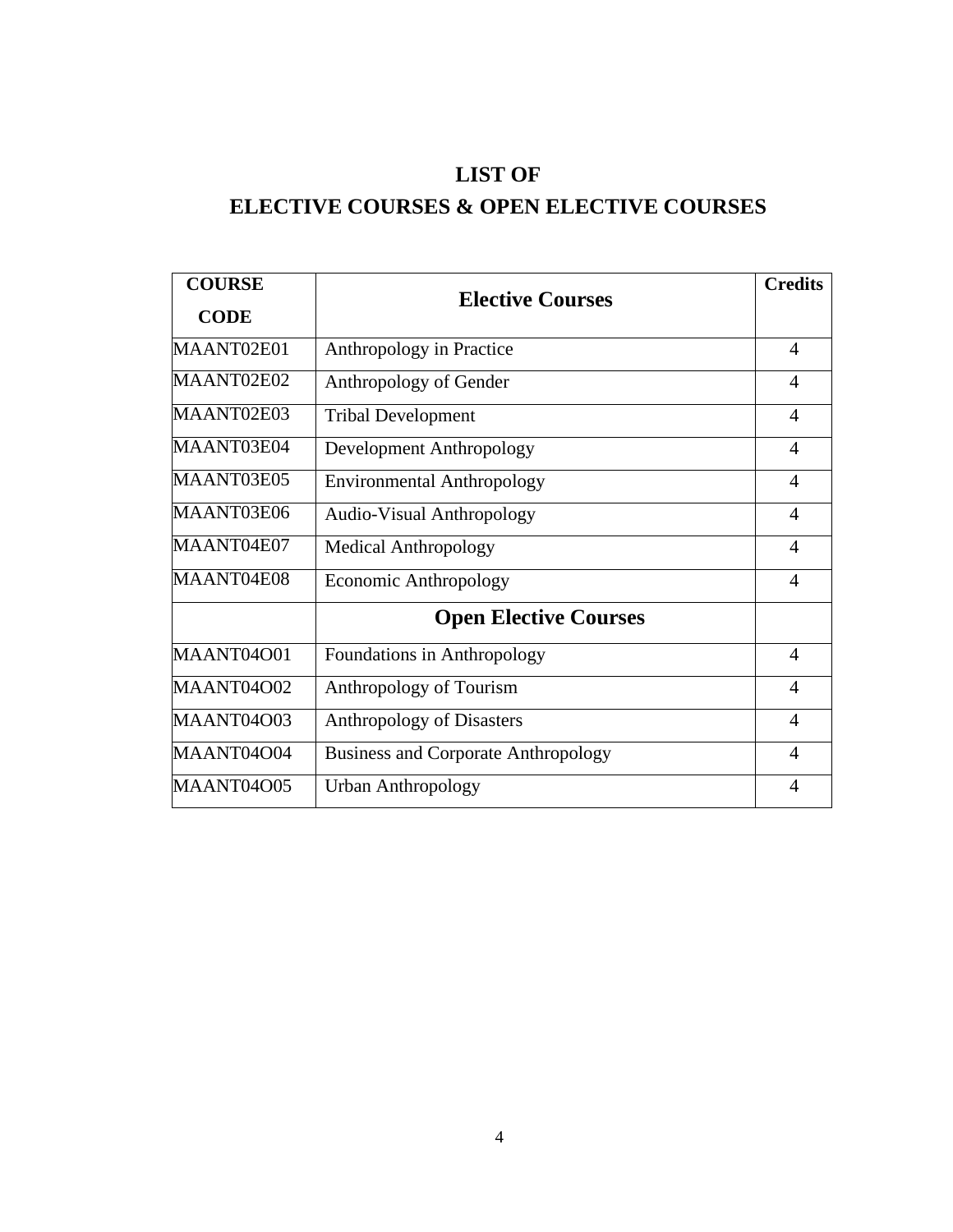## **ANTHROPOLOGY**

#### **Introduction-Programme Objectives**

As the study of humankind, anthropology seeks to produce useful generalizations about people and their behaviour to arrive at the fullest possible understanding of human diversity. Anthropologists try to seek answers to an enormous variety of questions about humans. They are interested in discovering when, where and why humans first appeared on the earth; how and why they have changed since then; how and why modern human populations vary/overlap in certain physical features. They are also interested in knowing how and why societies in the past and present have similar/different norms, values, customs, beliefs and practices.

Anthropologists not only study different societies and people, but also study all aspects of human population. For example, when describing a group of people, an anthropologist might discuss the history of the area in which the people live, the physical environment, the organization of family life, the general features of their language, the group's settlement patterns, political and economic systems, religion, styles of art and dress. Some are of course concerned primarily with biological or physical characteristics of human populations; others are interested principally in what we call cultural characteristics. There are also some who study the prehistoric cultures and still others who study the human languages in order to understand their culture and society.

#### **Learning outcomes-based approach to curriculum planning and development**

The fundamental premise underlying the learning outcomes-based approach to curriculum planning and development is that higher education qualifications such as Bachelor's Degree and Master's Degree programmes are awarded on the basis of demonstrated achievement of outcomes (expressed in terms of knowledge, understanding, skills, attitudes and values) and academic standards expected of the under- and postgraduates in Anthropology. The National Curriculum Framework for Undergraduate and Postgraduate Studies in Anthropology, therefore, is an outcomes-based framework. Learning outcomes specify what students completing a particular programme of study are expected to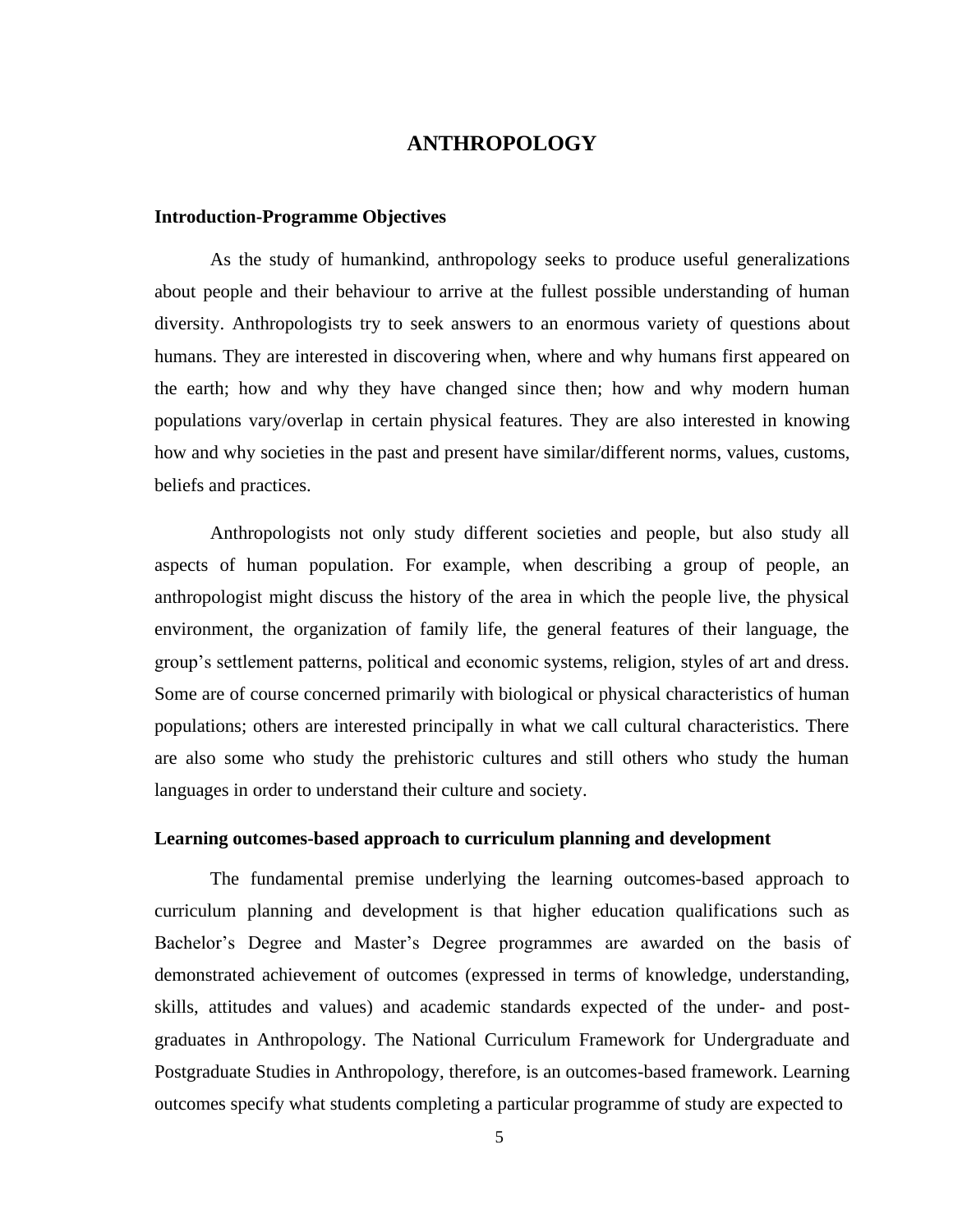know and be able to do at the end of their programme of study. The learning outcomes indicate the knowledge, skills, attitudes and values that are required to enable the students to effectively participate in knowledge production and in the knowledge economy, improve national competitiveness in a globalized world and for equipping young people with skills relevant for global and national labour markets and enhancing the opportunities for social mobility.

#### **The overall objectives of the LOCF for Anthropology are to:**

- help formulate graduate attributes, qualification descriptors, programme learning outcomes and course learning outcomes that are expected to be demonstrated by the holder of a qualification;
- enable prospective students, parents, employers and others to understand the nature and level of learning outcomes (knowledge, skills, attitudes and values) or attributes a graduate/postgraduate should be capable of demonstrating on successful completion of a programme of study;
- maintain national standards and international comparability of standards to ensure global competitiveness, and to facilitate graduate/postgraduate mobility; and
- provide higher education institutions and their external examiners an important point of reference for setting and assessing standards.

The learning outcomes-based curriculum framework is based on the premise that every student is unique. Each student has his/her own characteristics in terms of previous learning levels and experiences, life experiences, learning styles and approaches to future careerrelated actions. The quality, depth and breadth of the learning experiences made available to the students while at the college/University help develop their characteristic attributes. The graduate/postgraduate attributes reflect both disciplinary knowledge and understanding and generic/global skills and competencies that all students in different academic fields of study should acquire/attain and demonstrate.

Qualification descriptors for a postgraduate degree programme in Anthropology will include the following:

• Demonstrate (i) a systematic, extensive and coherent knowledge and understanding of an academic field of study as a whole and its applications, and links to related disciplinary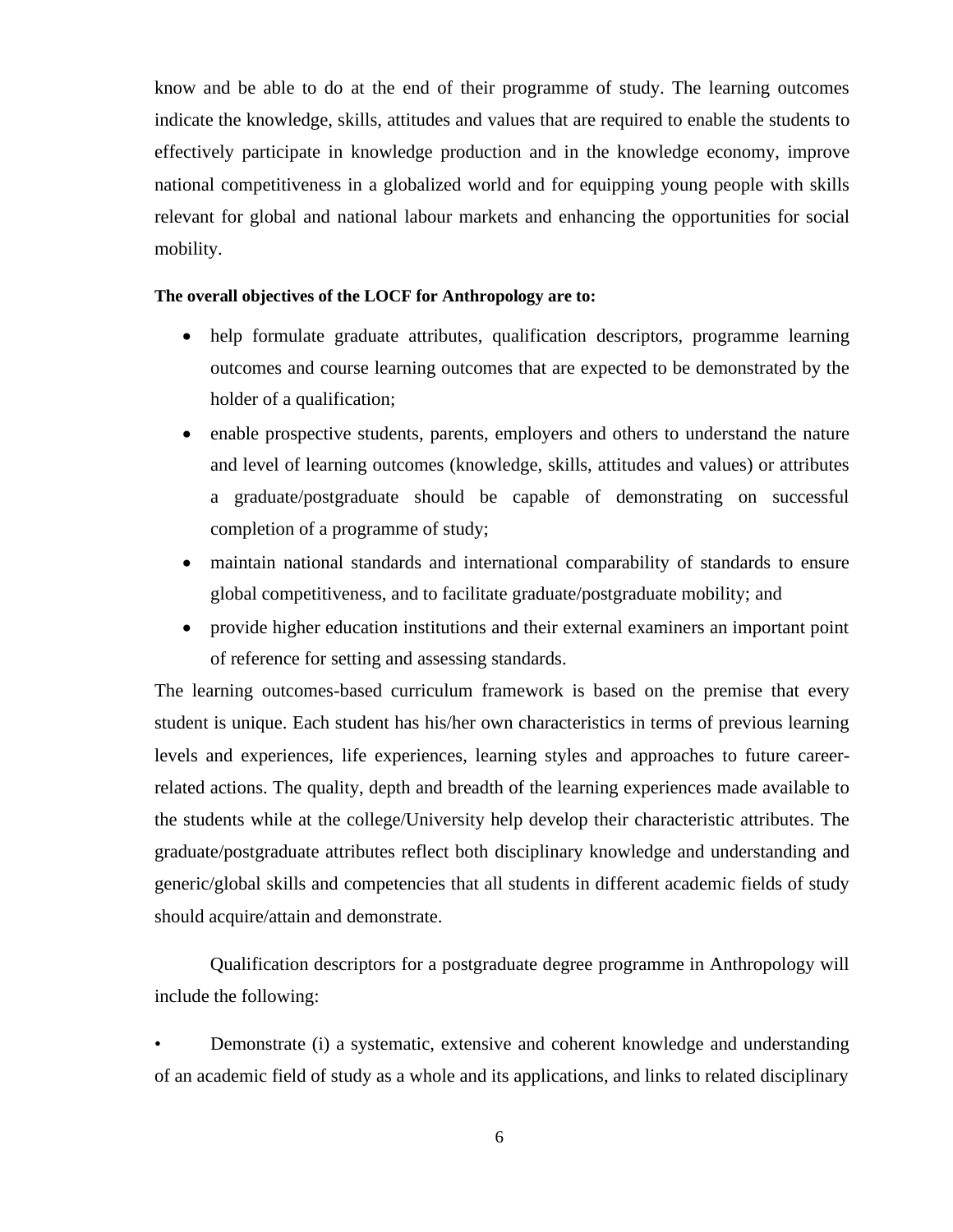areas/subjects of study, including a critical understanding of the established theories, principles and concepts, and of a number of advanced and emerging issues/theories in the field of study; (ii) procedural knowledge that creates different types of professionals related to the disciplinary/subject area of study, including research and development, teaching and government and public service; (iii) skills in areas related to one's specialization and current developments in the academic field of study, including a critical understanding of the latest developments in the area of specialization, and an ability to use established techniques of analysis and enquiry within the area of specialization.

• Demonstrate comprehensive knowledge about materials and methods, including professional literature relating to essential and advanced learning areas pertaining to the chosen disciplinary area(s) and field of study, and techniques and skills required for identifying/solving problems and issues relating to the disciplinary area and field of study.

• Demonstrate skills in identifying information needs, collection of relevant quantitative and/or qualitative data drawing on a wide range of sources, analysis and interpretation of data using methodologies as appropriate to the subject(s) for formulating evidence-based solutions and arguments.

• Address one's own learning needs relating to current and emerging areas of study, making use of research, development and professional materials as appropriate, including those related to new frontiers of knowledge.

• Apply one's disciplinary knowledge and transferable skills to new/unfamiliar contexts and to identify and analyze problems and issues and seek solutions to real-life problems.

## **Eligibility for admission**

M.A Programme in Anthropology extend for a period of four semesters (2 years). Generally, a Bachelor Degree of this university or any other Indian or Foreign University recognized by Kannur University as equivalent there to is required for admission to PG Programme. The Programme of study will be by regular attendance for the requisite number of lectures, practical training and other means. There is a total of 20 seats for the M.A Anthropology programme and the eligibility for admission is any Degree with minimum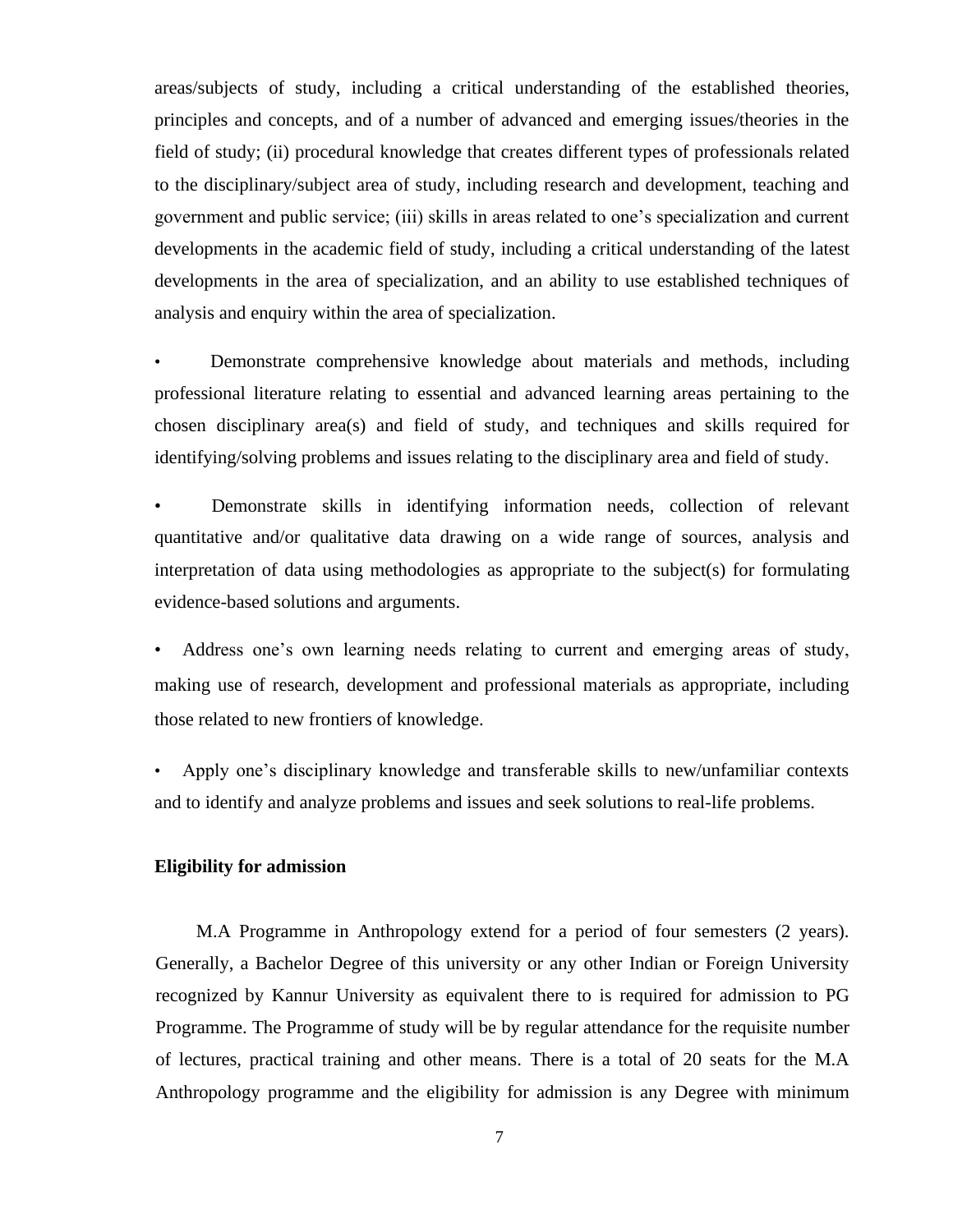45% marks or equivalent grade in core course. Weightage of 2% shall be given to those who have studied Anthropology at +2 and the UG levels respectively. Merit seats are filled by the University purely on the basis of marks obtained in the entrance examination. Reservation Seats are earmarked for SC/ST/SEBC/EWS/PWBD/Sports persons.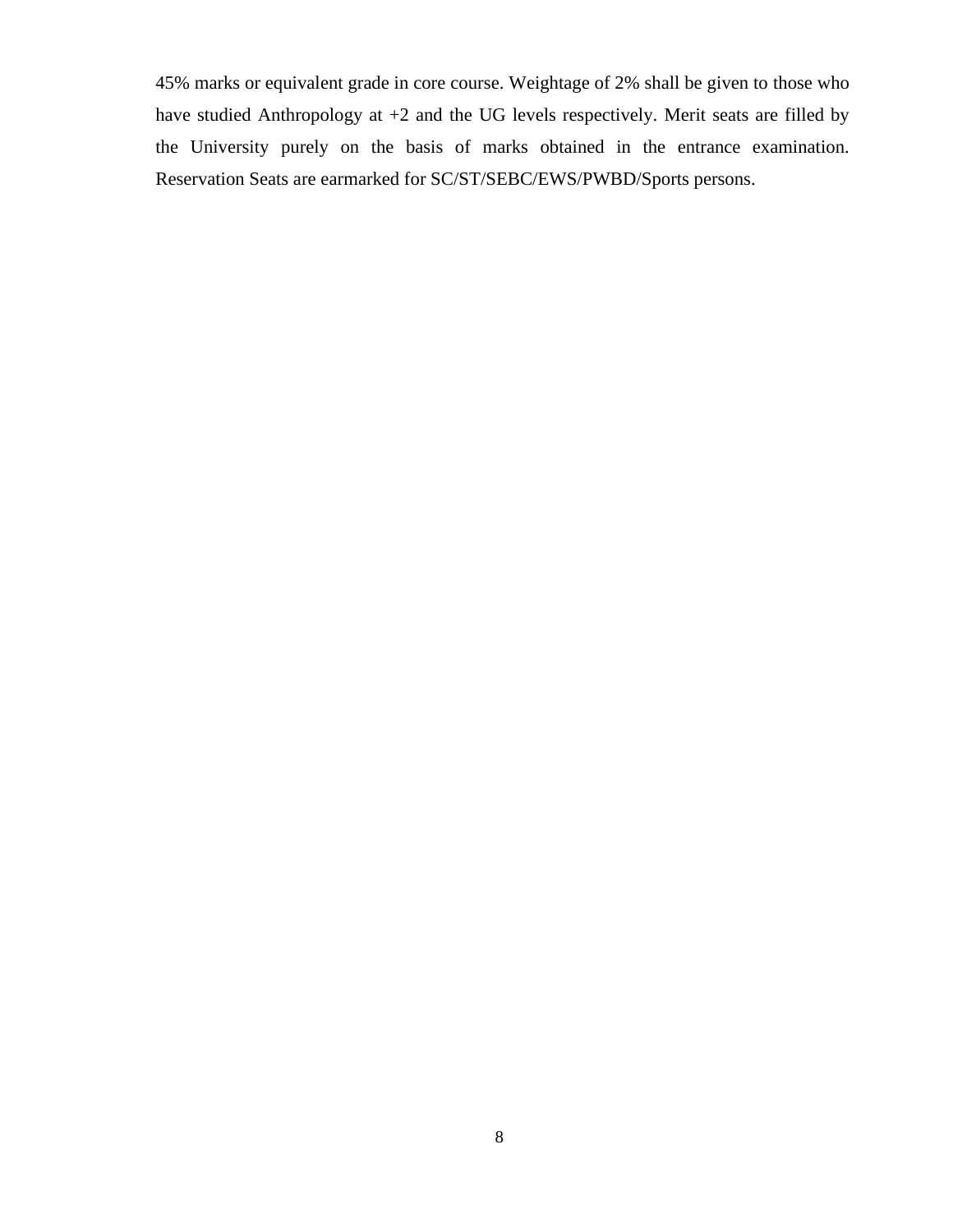# **SYLLABUS CORE COURSES**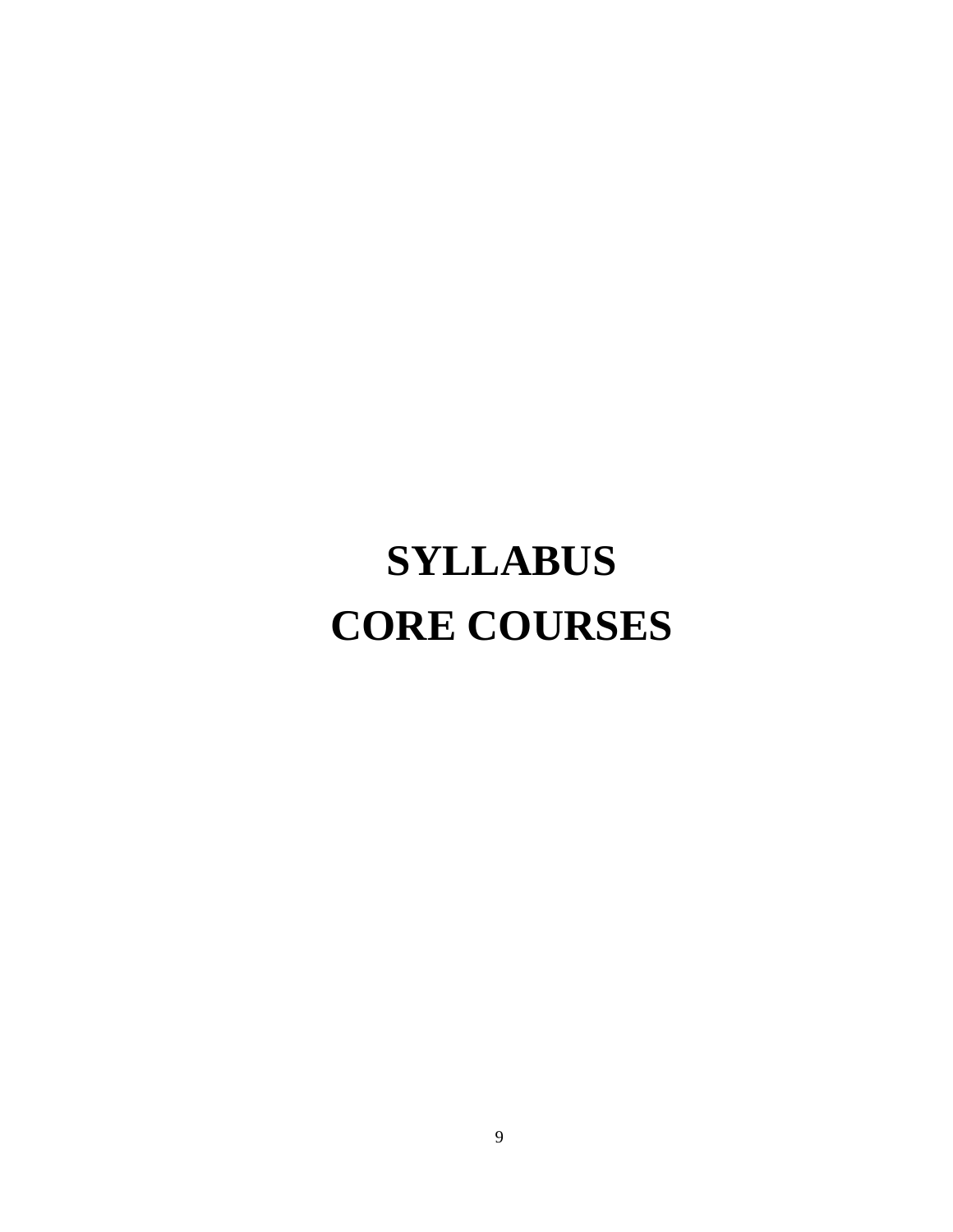## **Course MAANT01C01: Social-Cultural Anthropology (4 Credits)**

#### **Course Objective**

This is the foundation course in Social-Cultural Anthropology. It aims to introduce the students to the key concepts and the terms in Anthropology. The course aims at elucidating the nature and organization of culture and society at various levels and the basic categories, which have emerged due to comparison of groups and institutions in the global context paying special attention to the simple societies.

#### **Learning Outcomes**

The expected learning outcomes of this paper are as follows:

- The students will learn what is Social and Cultural Anthropology and how it is related to other branches of Anthropology and other disciplines under Social and Natural sciences.
- They will learn about the key concepts in Social and Cultural Anthropology like social structure, social change, culture, cultural change, socialization, and the like.
- The students will also learn about social institutions like family, marriage, kinship and religion.

## **Module 1: Development, Relevance and scope of Social- Cultural Anthropology**

- Place in academia. Quadripartite Approach. Uniqueness
- Emerging Areas: Economic Anthropology, Political Anthropology, Development Anthropology Medical Anthropology, Urban Anthropology, Visual Anthropology, Applied and Action Anthropology, Forensic Anthropology.

## **Module 2: Concepts of Society and Culture**

- Status and Role; Community, Group, Association
- Social Structure and Organization
- Social Stratification, Social Control, Social Mobility Attributes and Aspects of culture: Enculturation, Ethnocentrism and Cultural Relativism
- Culture Structure
- Culture processes: diffusion and acculturation.

## **Module 3: Human Diversity- Social Institutions I:**

- Family (Types, basic structure, functions, Changing trends in family and Residence patterns), Stages of development of family.
- Marriage: Possibility of a universal definition (forms and functions; Regulations of marriage- Incest, Hypergamy, Hypogamy, Endogamy and Exogamy; Ways of acquiring mates Prescribed; Proscribed; Preferential marriage and Incest); Marriage payments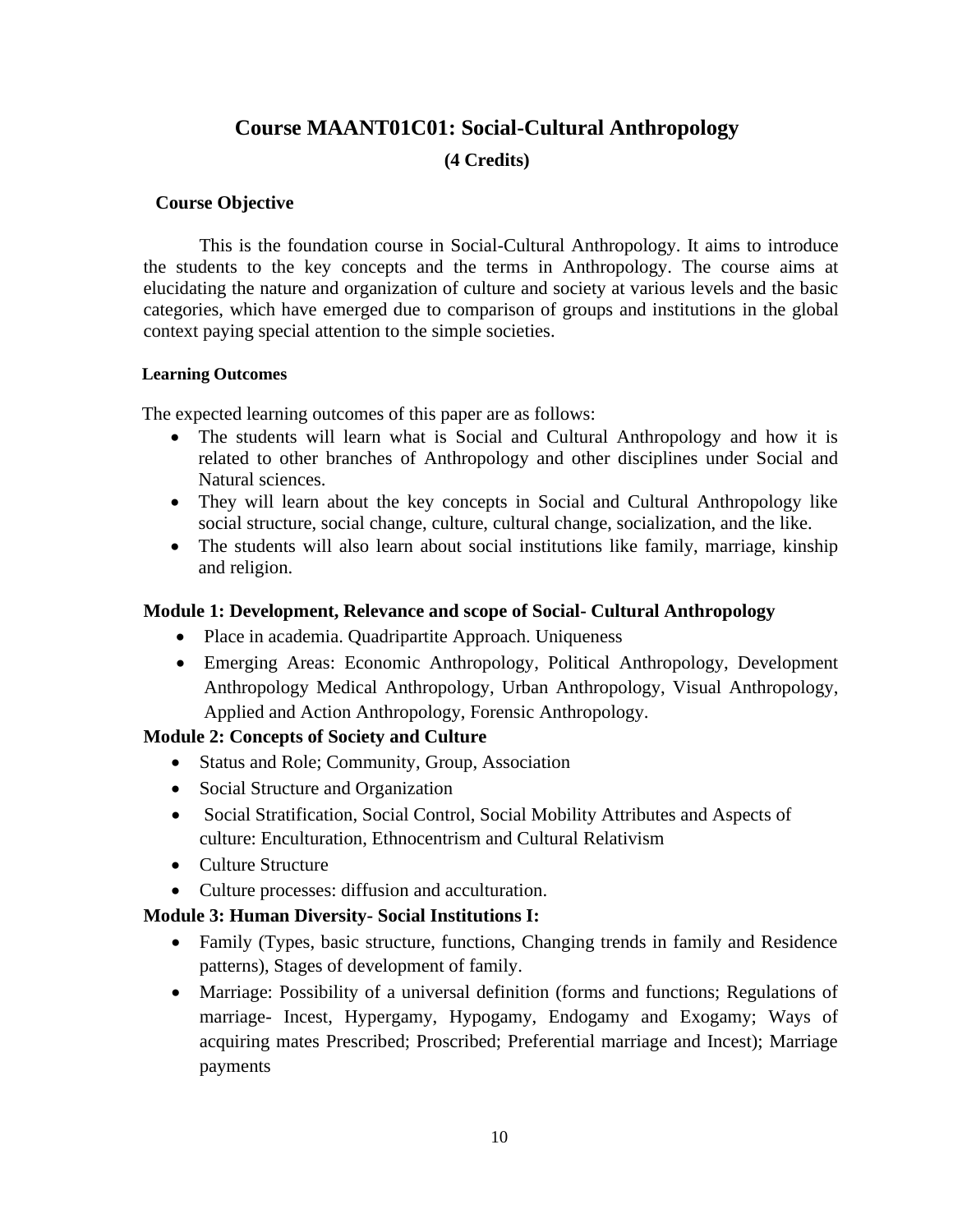• Kinship (Concept, Kin groups: Lineage, Clan, Phratry, Moiety and Tribe. Kinship Typology and Kinship behaviour, Kinship Terminological system: Eskimo, Omaha, Hawaiian, Crow, Iroquois, Sudanese).

#### **Module 4: Human Diversity- Social Institutions II**

- Religious Organization (concept, function, theories), Magic (concept, types, function, practitioners).
- Economic Organization: (concept, function, production-subsistence strategies: Foraging, Pastoralism, Horticulture, Swidden/Shifting Cultivation, Agriculture), Reciprocity and Redistribution; Barter; Trade and Market, Ceremonial Exchange: Kula Ring and Potlatch.
- Political Organization: (concept, function, types of political organization and leadership patterns, State; Stateless Society Law and Justice; Customary Law)

## Recommended Readings

Ahuja, R. 1997. *Indian Social System*. New Delhi: Rawat.

Beals, Ralph and Harry Hoijer. 1971. *An Introduction to Anthropology*. London: Macmillan. Beattie, John. H.M. 1964. *Other Cultures: Aims, Methods and Achievement in Social Anthropology*. New York: Free Press.

Bodley, John. 1997. *Cultural Anthropology*. California: Mayfield

Bohannan, Paul. 1963. *Social Anthropology*, New York: Holt, Rinehart and Winston. Doshi,

S.L. and P.C. Jain. 2001. *Social Anthropology*. New Delhi: Rawat.

Ember, Melvin and Ember, Carol R. 1993. *Anthropology*. New Delhi: Prentice-Hall. Firth, Raymond. 1956. *Elements of Social Organization*. London: Watts and Co.

Ghurye, G.S. 1993. *Caste and Race in India*. Bombay: Popular Prakashan.

Gupta, Dipankar. 1992. *Social Stratification.* Bombay: Oxford.

Herskovits, M.J. 1974. *Cultural Anthropology*. New Delhi: Oxford and IBH.

Honigmann, J.J. 1959. *The World of Man*. New York: Harper and Row Brothers.

Jha, M. 1998. *An Introduction to Anthropological Thought*. Delhi: Vikas.

Kapadia, K.M. 1971. *Marriage and Family in India*. Calcutta: Oxford.

Keesing, F.M. 1958. *Cultural Anthropology - The Science of Custom*. New York: Rinehart.

Linton, R 1936. *The Study of Man*. New York: Appleton-Century.

Lowie, R.H. 1971. *Social Organization*. London: Routledge and Kegan Paul.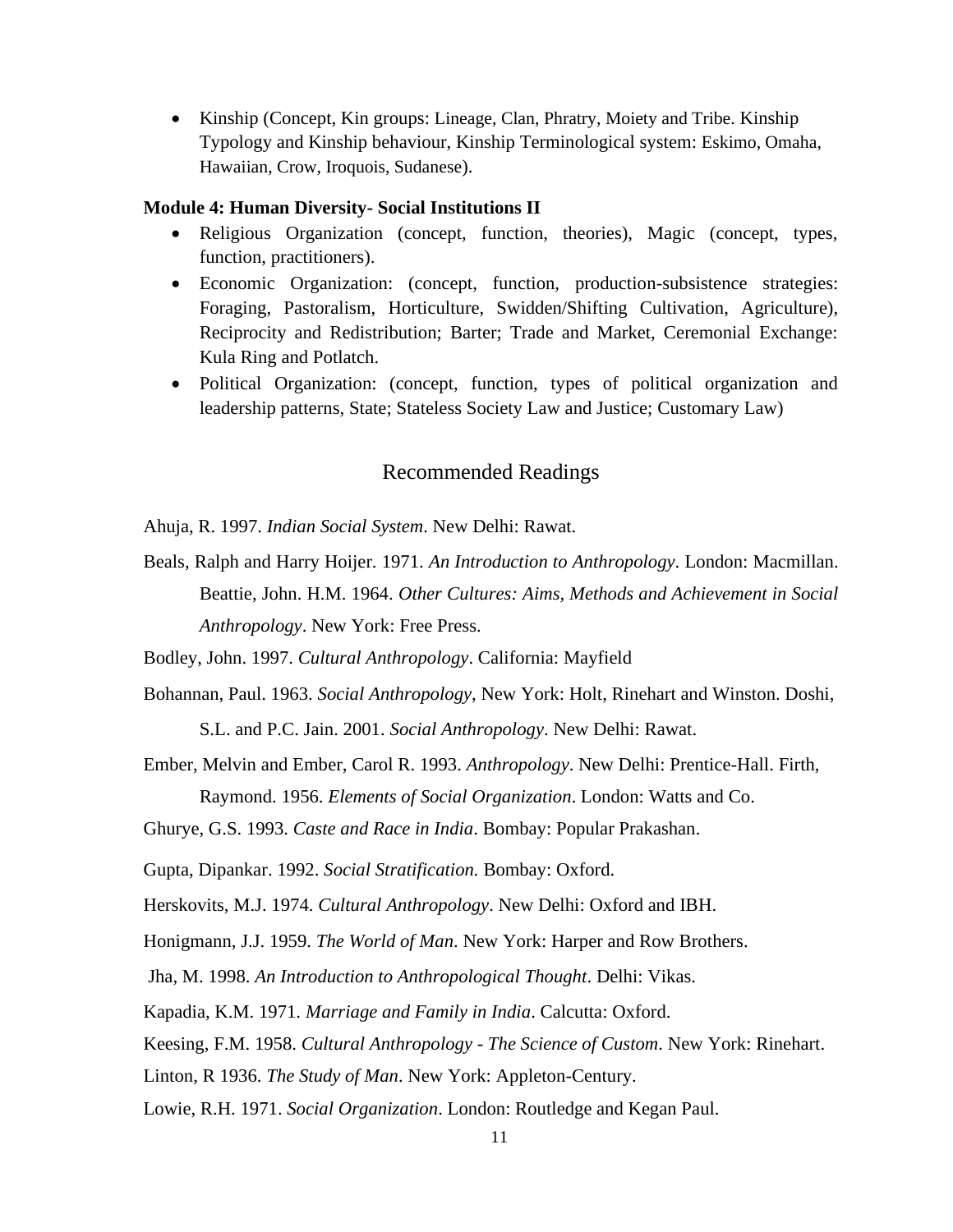MacIver, R.M. and C.H. Page. 1988. *Society. An Introductory Analysis.* Madras: Macmillan. Mair, L. 2001. *An Introduction to Social Anthropology*. New Delhi: Oxford.

Majumdar, D.N. 1990. *Races and Cultures of India*. New Delhi: Kalyani.

Majumdar, D.N. and Madan. 1990. *An Introduction to social Anthropology*. New Delhi: National Publishing House.

Morgan, L.H. 1996. *Ancient Society*. Calcutta: K.P.Bagchi& Co.

Murdock, G.P. 1965. *Social Structure*. Illinois: Free Press.

Panchal, R.K. 2007. Social Anthropology. New Delhi: Vishvabharti.

- Pandey, Gaya. 2017. Social-Cultural Anthropology. New Delhi: Concept Publishing Company.
- Radcliffe-Brown, A.R. 1973. *Structure and Function in Primitive Society*. London: Routledge and Kegan Paul.
- Sharma, K.L. 1997. *Social Stratification and Mobility*. New Delhi: Rawat Publications. Uberoi, P. 1994. (Ed.). *Family, Kinship and Marriage in India*. Delhi: Oxford.
- Upadhyay, V.S.and G. Pandey. 2000.History *of Anthropological Thought*. New Delhi: Concept Publishing Company.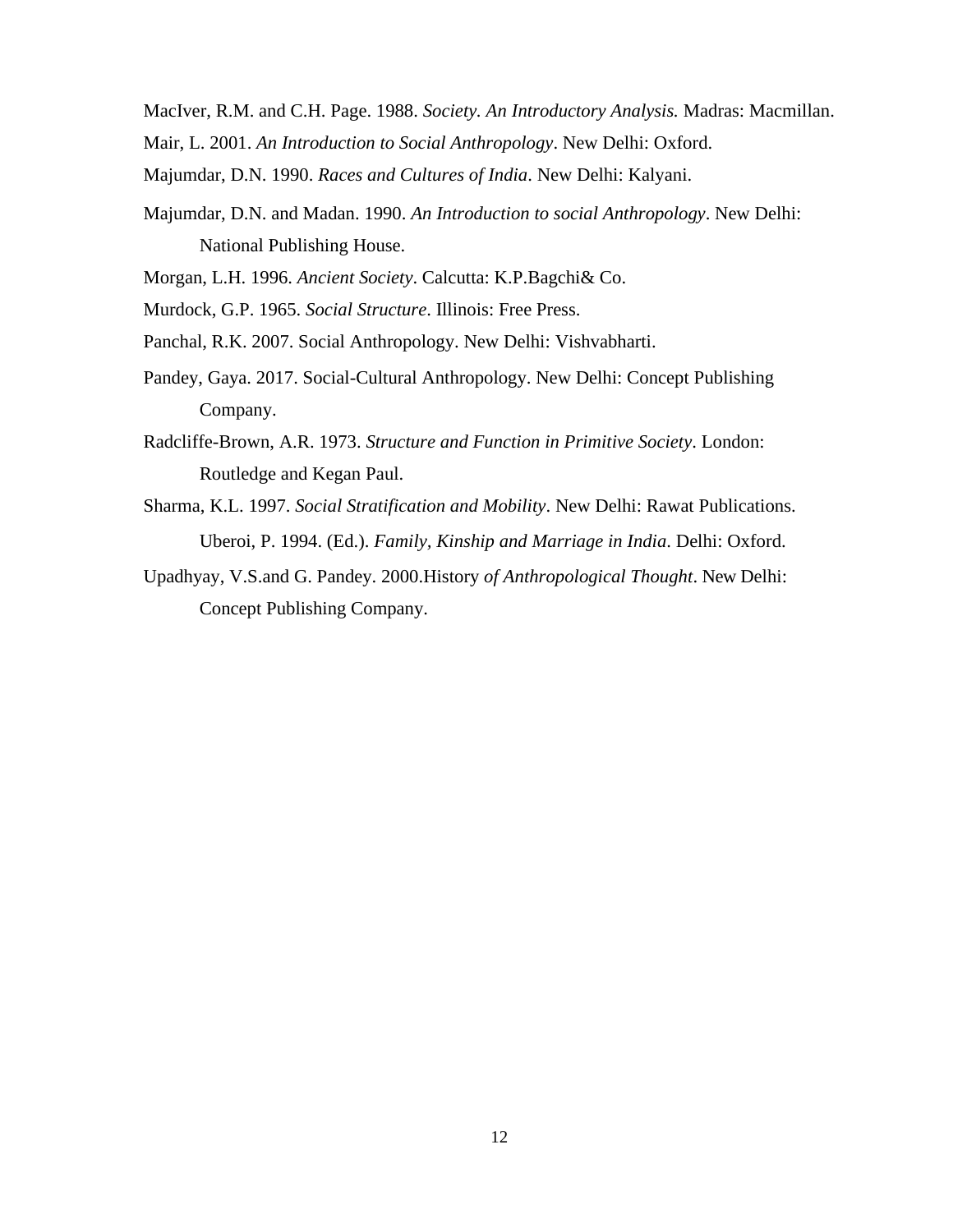## **Course MAANT01C02: Peoples and Cultures of India**

## **(4 Credits)**

## **Course Objective**

This course is intended to acquaint the students of Anthropology with the basic attributes of the different peoples who constitute the Indian population including their demographic, ethnic and linguistic features. It will also highlight the fundamentals of Indian culture including the aesthetic and creative aspects of life and make the students aware of the rich heritage of one of the oldest civilizations.

## **Learning Outcomes**

- Students will learn the concept of Indian Social system
- The process of Social Change will be studied in detail
- The Aesthetic and Creative Aspects of Indian Culture will be studied elaborately

## **Module 1. Culture, Society and Civilization**

- Concepts of culture and civilization
- Theories of Emergence of Civilizations
- Indian culture: tribal, folk, peasant and urban dimensions
- Racial/ethnic elements and demographic composition of Indian population.
- Linguistic diversity and classification of languages

## **Module 2. Indian Social System and Social Disabilities**

- Religious and Philosophical Tradition, Sacred Texts of India
- Indian Caste System: Fission and Fusion; Mobility, Problem of Untouchability, Islam, Buddhism, Christianity, folk religions.
- Social Reform Movements

## **Module 3. Indian Education System**

- Evolution of Indian education system Pre-British, British and Post-independence
- Contemporary education: Art, Architecture, painting, sculpture, music, and dance.
- Non-formal education

## **Module 4. Approaches and Process of Social Change**

- Folk-Urban Continuum, Little and Great Traditions; Universalization and Parochialisation, Sacred Complex. Tribe-Caste Continuum. Nature-Man –Spirit Complex.
- •Modernization, Industrialization, Urbanization, Westernization Sanskritization, Concept of Dominant Caste, Pecuniarisation.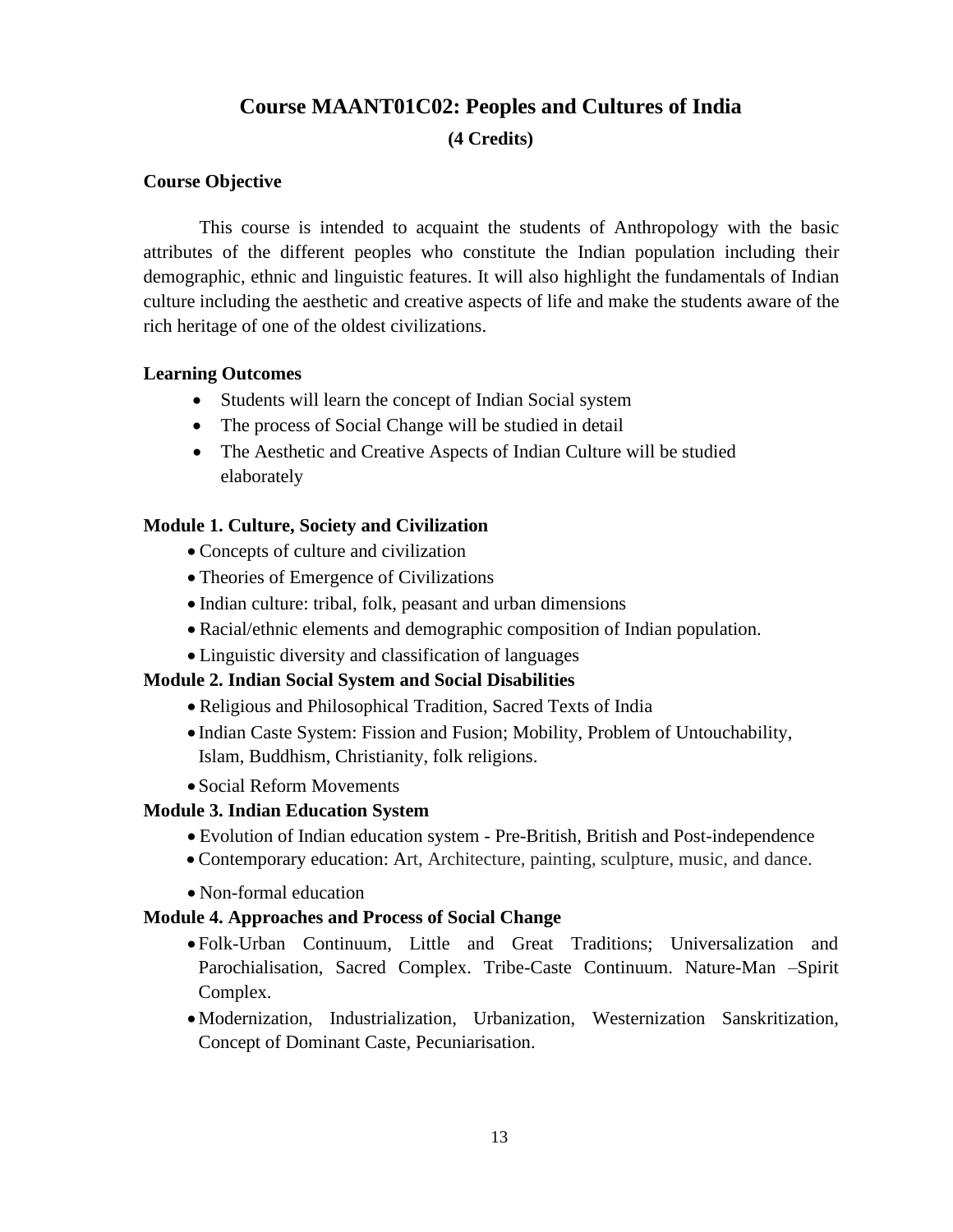- Ahuja, Ram. 2004. Society in India Concepts, Theories and Recent Trends. Jaipur: Rawat Publications.
- Basham. A.L. 1954. The Wonder that was India: A Survey of the Culture of the

Indian Sub-Continent before the Coming of the Muslim. New York: Grove Press, INC.

- Beteille, Andre. 1972. Inequality and Social Change. Delhi: Oxford University Press.
- Beteille, Andre. 1974. Six Essays in Comparative Sociology. Delhi: Oxford University Press.
- Cohn, Bernard. 2001. India The Social Anthropology of a Civilization. New Delhi: Oxford University Press.
- Dumont, Louis. 1970. Homo Hierarchicus: The Caste System and its Implications. Chicago: University of Chicago press.
- Fuller, C. J. 2004. (1992). The Camphor Flame: Popular Hinduism and Society in India. New Jersey: Princeton Ganguli.
- Jafferelot, Christophe. 2005. Dr. Ambedkar and Untouchability: Analyzing and fighting the Indian Caste system. London: C. Hurst &Co. Publishers. pp. 76-77.
- Mahendrakumar, M.S. 2006. Pecuniarisation- A New Theory of Social Change in India. New Delhi: Serials Publications
- Mandelbaum, D. G. 1984. Society in India. Bombay: Popular Prakashan.
- Rao, M. S. A. 1987. Social Movements and Social Transformation. New Delhi: Manohar.
- Sasikumar. 2019. Matriliny among the Khasis-A Study in Retrospect and Prospect. New Delhi: Gyan Publishing House.
- Sangharakshita. 2006. "After Ambedkar". Ambedkar and Buddhism (1<sup>st</sup> south Asian ed.). New Delhi: Motilal Banarsidass Publishers Pvt. Ltd. Pp. 162-163.
- Singer, Milton and Bernard S. Cohn. (Ed.). 1968. Structure and Change in Indian Society. Chicago: Aldine Pub. Co.
- Singh, K. S. 1998. People of India National Series. Anthropological Survey of India, Kolkata. Delhi: Oxford University Press.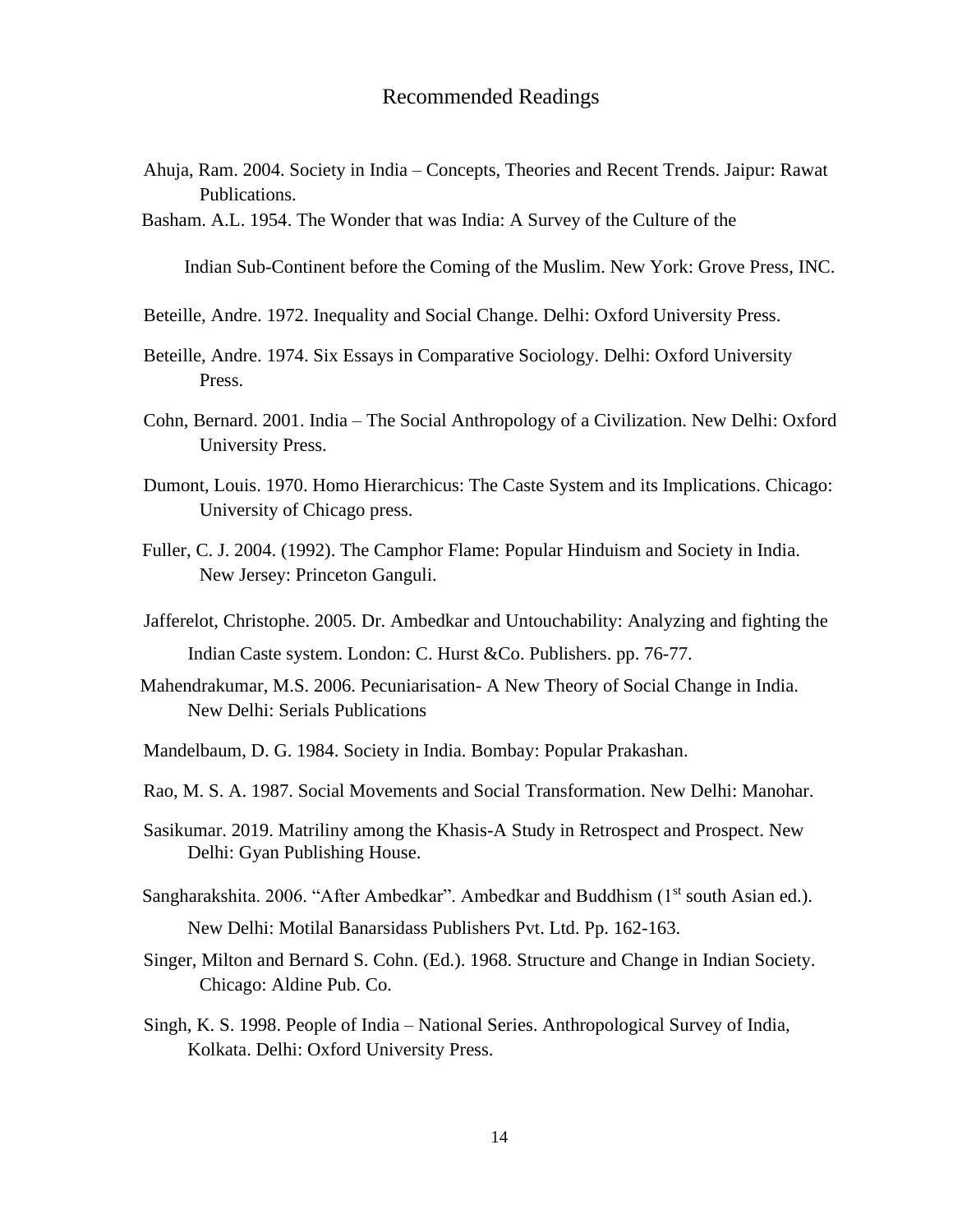- Singh, Yogendra. 1980 (Reprint). Social Stratification and Change in India. New Delhi: Manohar Book Services.
- Srinivas, M. N. 1995 (Reprint). Social Change in Modern India. New Delhi: Orient Longman.

Sumit and Neil De Votta (Eds). 2003. Understanding Contemporary India. New Delhi: Viva Books, Pvt Ltd. Haviland

VasantMoon. 2019. Dr. Babasaheb Ambedkar Writings and Speeches. (vol.1).

Dr. Ambedkar foundation, Ministry of social justice & empowerment govt. of India.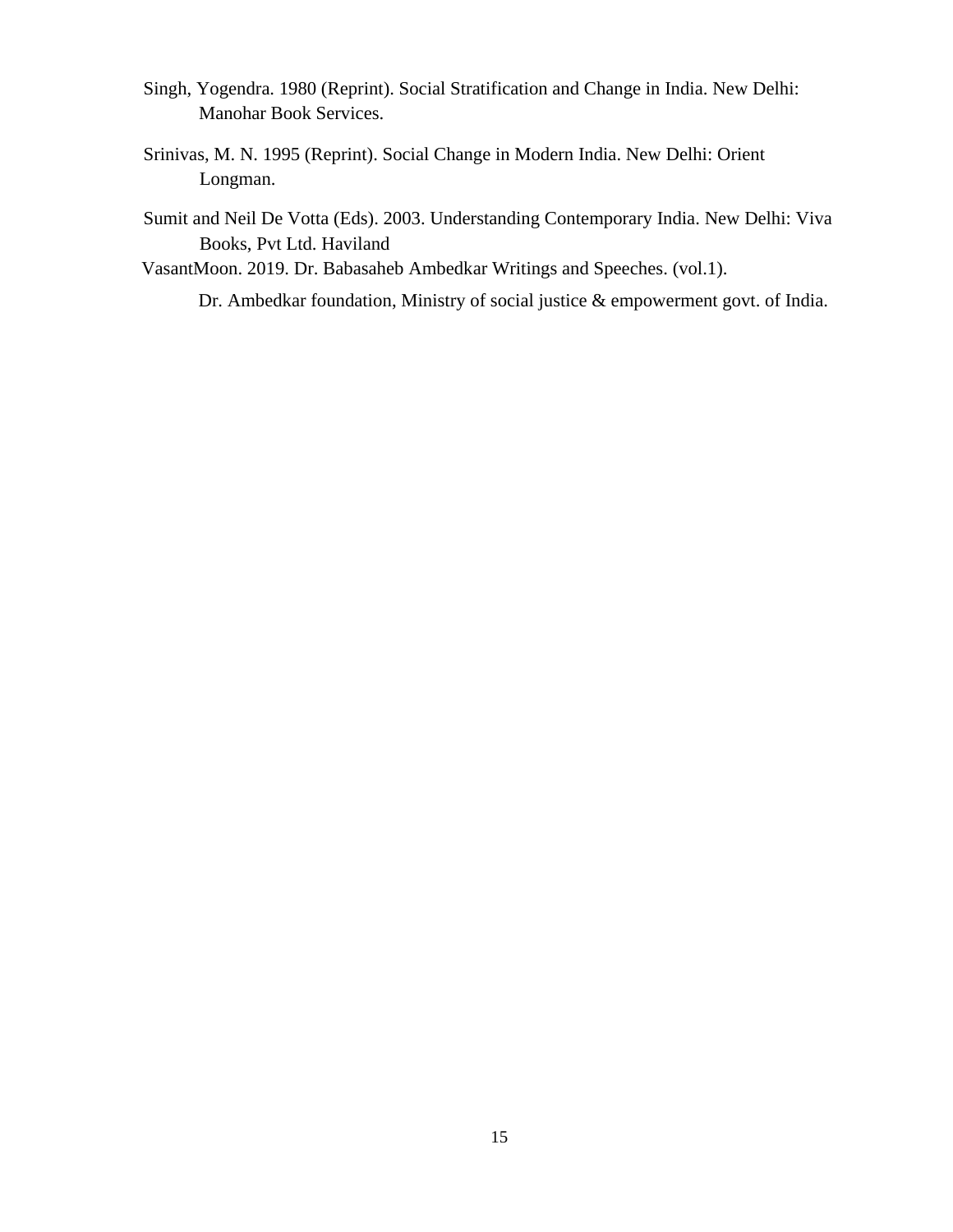## **Course MAANT01C03: Research Methodology**

## **(4 Credits)**

## **Course Objective**

The course introduces to the students the basic techniques of data collection and data processing including statistical techniques. It will also bring home the fundamentals of anthropological fieldwork and its value to the discipline.

## **Learning Outcomes**

- The students will learn about fieldwork and its relationship with anthropology.
- They will learn about preparing for fieldwork and selection of field site.
- They will also learn about various methods and techniques of data collection.
- From the practical component they will learn about how to use the various methods and techniques of data collection and write a report on a given topic.

## **Module 1. Science and Scientific Research**

- Introduction to research in anthropology
- Subjectivity, Objectivity and Inter subjective objectivity
- Ethical, Experimental and Epistemological problems.

## **Module 2. Construction of Research Design**

- Identification of broad area of research and the problem
- Review of literature, Hypotheses and Sampling
- Construction of tools and techniques of data collection, Mode of analysis and reporting

## **Module 3. Anthropological Fieldwork and data collection**

- Fieldwork tradition in anthropology
- Ethnographic approach and concepts- using native language, Key informants
- Restudy and Reinterpretation, Personal, official, historical documents and oral narratives
- Interview, Observation, Questionnaire and Schedule
- Genealogy, Pedigree, Case study and Extended case method
- Participatory Rural Appraisal
- Ethical dimensions.

## **Module 4. Analysis of data, Interpretation and Report writing**

- Classification, tabulation and presentation of data.
- Content analysis and Grounded theory approach.
- Preparation of Anthropological research report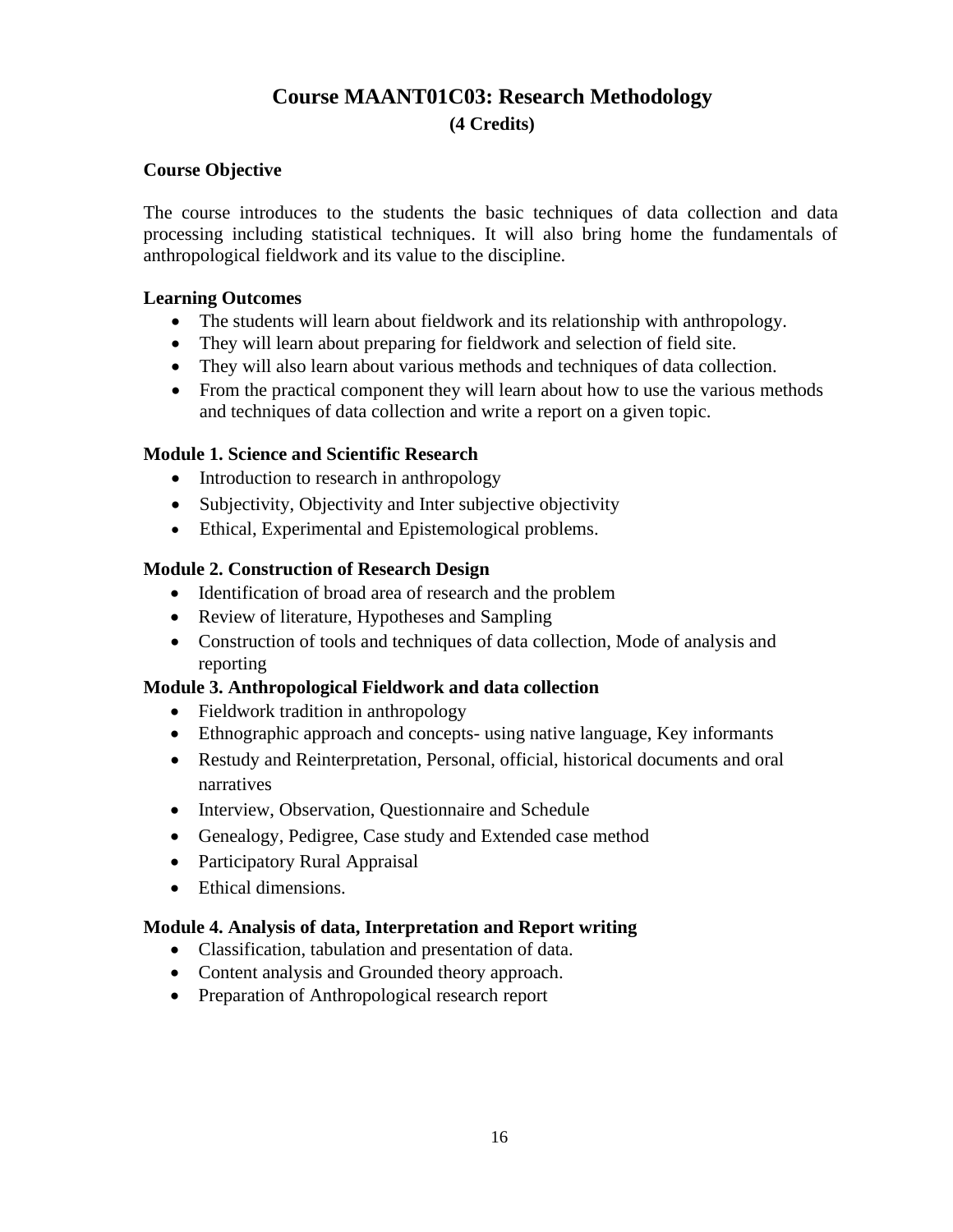Amit, V. 1999. Constructing the Field. London: Routledge.

- Bechhofer, F. and L. Paterson. 2000. Principles of Research Design in the Social Sciences. London: Routledge.
- Beteille, A. and T. N. Madan. 1975. Encounter and Experience. New Delhi: Vikas.
- Burgess, R. G. 1984. In the Field: An Introduction to Field Research. London: Routledge.
- Ellen, R. F. 1984. Ethnographic Research: A Guide to General Conduct. London: Academic Press.
- Epstein, A.L. 1978. Crafts in Social Anthropology. Delhi: Hindustan Publishing Corp.
- Foster, G. M. et al. 1979. Long Term Field Research in Social Anthropology. New York: Academic Press.
- Frelich, M. 1970. Marginal Natives: Anthropologists at Work. New York: Harper & Sons.
- Goode, W.J. and P.K. Hatt. 1981. Methods in Social Research. Singapore: McGraw-Hill.
- Jongmans, D.G. and P.C.W. Gutkind. 1967. Anthropologists in the Field. Assen: Van Gorcum &Co.
- Russell, Bernard, H. 1995. Research Methods in Anthropology: Qualitative and Quantitative Approaches. Walnut Creek, CA: Alta Mira Press.
- Sarana, G.1975.The Methodology of Anthropology. New York: The University of Arizona Press.
- Srinivas, M.N. 1983. The Observer and the Observed. Faculty Lecture 1, Faculty of Arts and Social Sciences, University of Singapore.
- Stocking, G.W. 1983. Observers Observed: Essays on Ethnographic Fieldwork. Madison: The University of Wisconsin Press.
- Williams, T. R. 1967. Field Methods in the Study of Culture. London: Holt, Rinehart and Winston.
- Bechhofer, F. and L. Paterson. 2000. Principles of Research Design in the Social Sciences. London: Routledge.
- Beteille, A. and T. N. Madan. 1975. Encounter and Experience. New Delhi: Vikas.
- Burgess, R. G. 1984. In the Field: An Introduction to Field Research. London: Routledge.
- Ellen, R. F. 1984. Ethnographic Research: A Guide to General Conduct. London: Academic Press.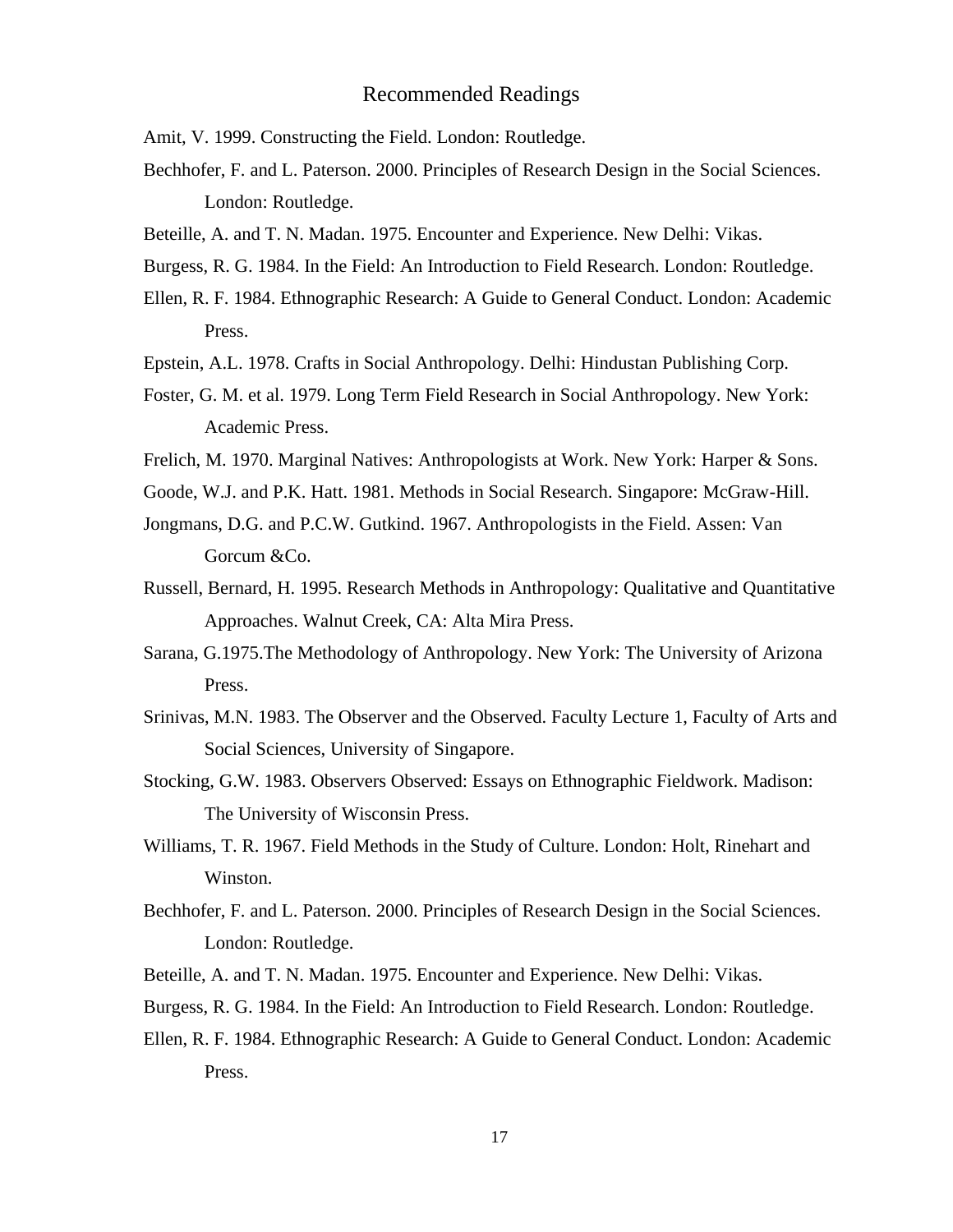## **Course MAANT01C04: Anthropological Theories (4 Credits)**

## **Course Objective**

The main purpose of the course is to provide the anthropological theories to the post graduate students in a nutshell and also to provide the schools of thought and the intellectual movements, both past and present and the new theoretical developments in social-cultural anthropology. A module is also dedicated to the Indian Anthropological theories.

## **Learning Outcomes**

• The students will learn about the important classical theories of anthropology.

- They will learn about later developments in classical theories.
- From the practical component they will learn about how to present their understandings of various theories as well as their limitations.

## **Module 1. Introduction, Evolution and Diffusion**

- Anthropological thought and Theoretical Development in Anthropology
- Evolutionist School of Thought: British, German and American
- Diffusionist School of Thought: British, German and American

## **Module 2. Functional and Structural Functional Theories**

- Malinowski's contributions to functionalism.
- Radcliffe-Brown's Structural functionalism

## **Module 3. Cultural Patterns and Culture and Personality**

- Ruth Benedict's Theory of Pattern and study of Culture at a Distance
- Culture and Personality: Basic Personality Construct and Model Personality
- National Character studies of Margaret Mead

## **Module 4. Structuralism, Post Structuralism, Postmodernism and Globalization**

- Structuralism in linguistics and in social-cultural anthropology
- Social structure as model: views of Levi-Strauss
- Post-structuralism
- Postmodernism
- Globalization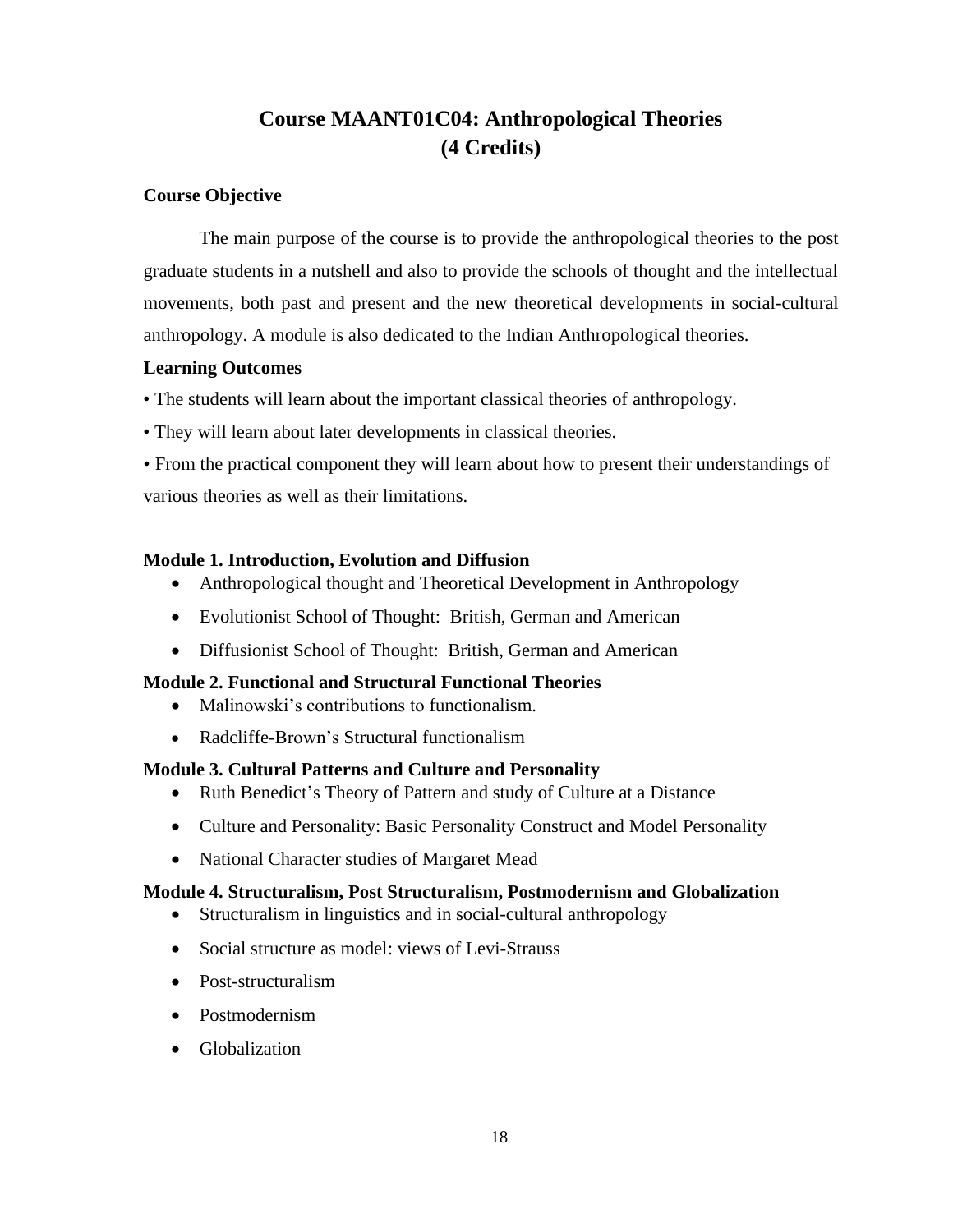- Benedict, Ruth. 1947. The Chrysanthemum and Sword- Patterns of Japanese Culture. London: Secker & Warburg.
- Giddens, Anthony. 2014. *Social Theory and Modern Sociology*. Jaipur & New Delhi: Rawat Publications.
- Giddens, Anthony. 1987. *Social Theory*. California: Stanford University Press.
- Harris, Marvin . 1968. *Rise of Anthropological Theory.* United States: Alta Mira.
- Johnson, Christopher. 2003. *Claude Levi-Strauss-The Formative Years*. London: Cambridge University Press.
- Leach, E. R. 1970.*Levi – Strauss.* New York: Viking Press.
- Lemert, Charles 2009. *Social Theory-The Multicultural and Classic Readings.* New York: Westview Press.
- Levi-Strauss, Claude. 1963. *Structural Anthropology.* New York: Doubleday Anchor Books.
- Mahendrakumar, M.S. 2006. *Pecuniarisation – A New Theory of Social Change in India*. New Delhi: Serials Publications.
- Malinowski, Bronislaw. 1922. *Argonauts of Western Pacific*. London: Routledge & Kegan Paul Ltd.
- Manners, R. and Kaplan, D. (Ed.). 1969. *Theory in Anthropology.* Chicago: Aldine Publishing Company.
- Mead, Margaret. 1969. Culture and Commitment. New York: Natural History Press.
- Milton, Kay. 1996. *Environmentalism and Cultural Theory*. London: Routledge.
- Morgan, Lewis Henry. 1878. *Ancient Society.* New York: Henry Holt and Company.
- Paul Bohannan and Mark Glazer. 1973. *High Points in Anthropology.* New York: McGrew-Hill Publications.
- Radcliffe-Brown, A. R. 1965. *Structure and Function in Primitive Society*. New York: Free Press.
- Redfield, R. 1962. *Human Nature and the Study of Society*. Chicago: University of Chicago.
- Srinivas, M.N. 1995 Rpt. *Social Change in Modern India*. New Delhi: Allied Publishers.
- Tyler, Stephen (Ed). *Cognitive Anthropology*. 1969. New York: Holt, Rinehart and Winston.
- Tylor, E.B. 1871. *Primitive Culture*. London: John Murray.
- Upadhyay, V.S. and Pandey, Gaya. 1997. History of Anthropological Thought. New Delhi: Concept Publishing Co.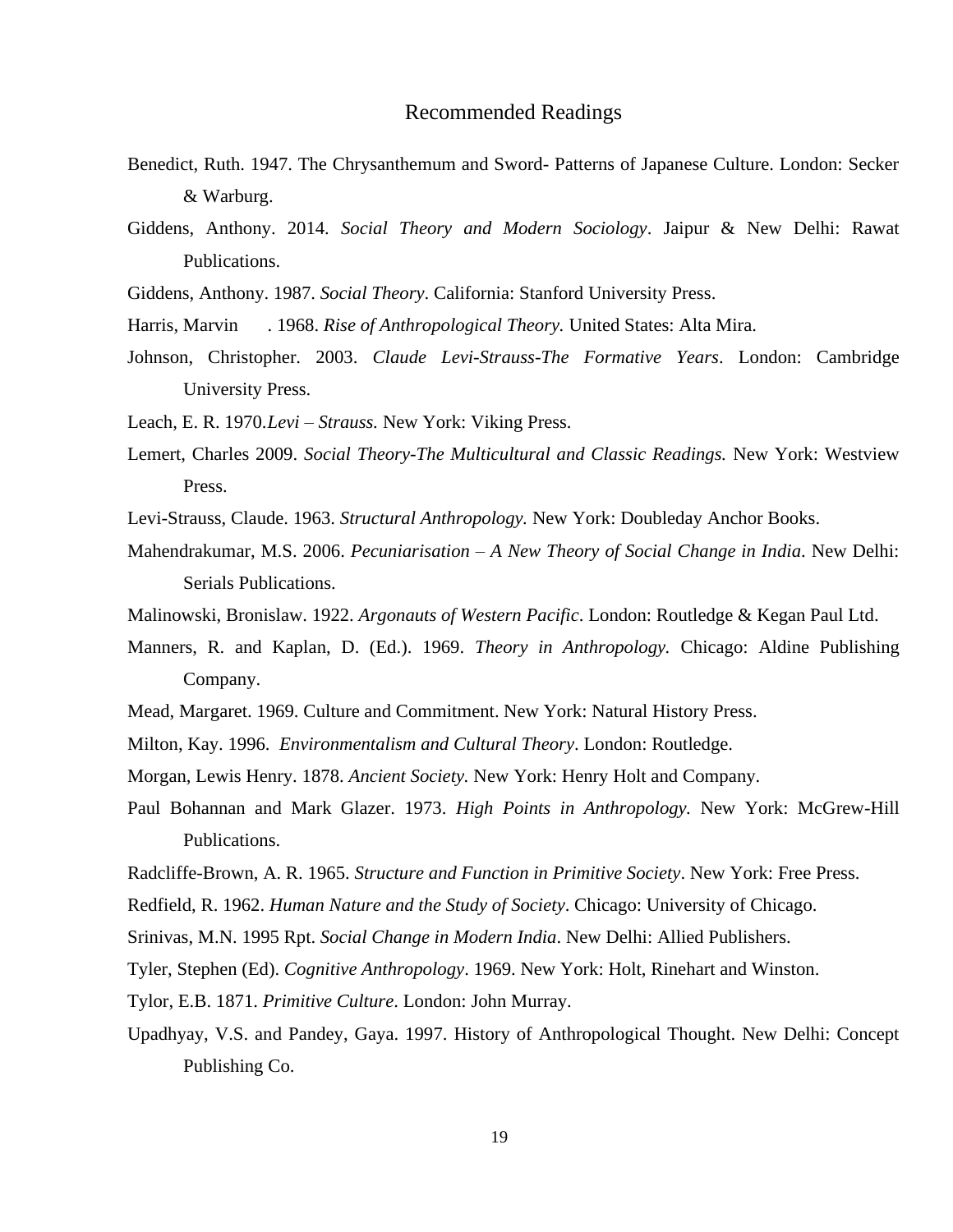## **Course MAANT02C05: Archaeological Anthropology (Theory) (4 Credits)**

## **Course Objective**

It is intended to provide students broad outline of the course of cultural evolution through prehistoric times. Since man's cultural and biological evolution proceeded together the course content has been designed to include major phases of biological evolution and link them to corresponding stages of cultural evolution.

## **Learning Outcomes**

- The students will learn about archaeological anthropology and its relationship with other branches of anthropology and other related disciplines.
- They will learn about the techniques of dating.
- They will also learn about geological timescale and cultural expressions of each epoch.
- From the practical component they will learn about how to draw, identify and interpret prehistoric tools.

## **Module 1. Introduction**

• Subject matter, scope and relationship of Archaeological Anthropology with other branches of Anthropology.

## **Module 2. Relationship between culture and environment**

- Relationship between culture and environment.
- Glacial and Interglacial Periods. Causes of Ice Ages. Pluvial and Interpluvial Periods. River Terraces.
- Environmental changes at the close of the Pleistocene
- Development of microlithic technology and use of bow and arrow

## **Module 3. Methods of Dating**

- Chronology: Relative and Absolute
- Methods of Dating: Radio-carbon (C-14 Dating). Potassium Argon Dating. Thermoluminescence or TL Dating. Dendrochronology. Fluorine and Uranium Dating. Nitrogen or Collagen Dating. Stratigraphy.

## **Module 4. Periodization in Prehistory and Archaeology of India**

- Paleolithic Period: Lower Paleolithic period and Oldtown and Acheulian culture
- Middle Paleolithic period and Mousterian culture
- Upper Paleolithic Period and Peri gordian Culture, Aurignacian Culture, Solutrean Culture, and Magdalenian Culture
- Neolithic Period, Chalcolithic Period
- Introduction of iron technology and its economic and social consequences
- Salient features of Paleolithic, Microlithic, Mesolithic, Neolithic and Chalcolithic industries in the Indian sub-continent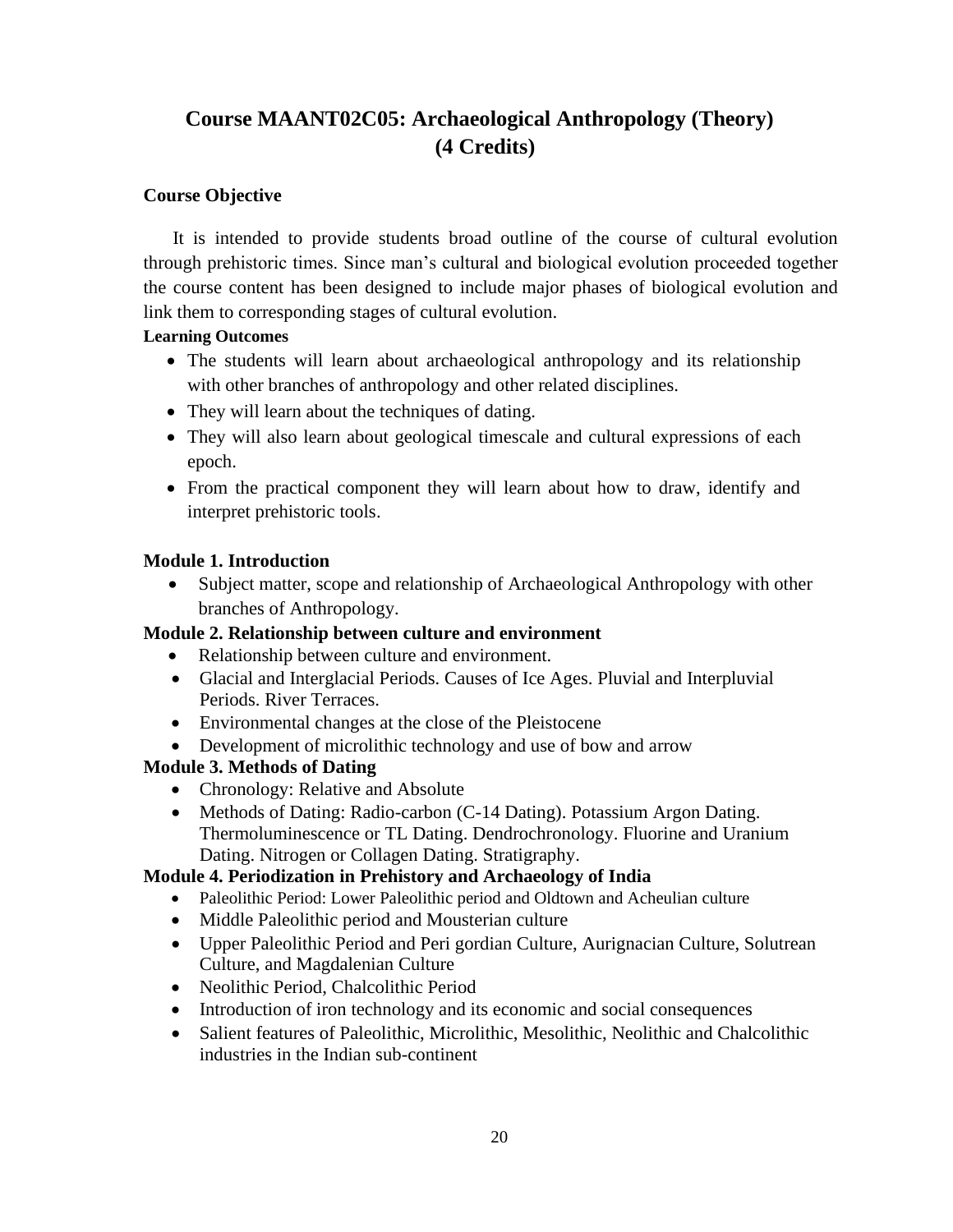## **Course MAANT02C06: Archaeological Anthropology (Practical) (4 Credits)**

#### **Course Objective**

It is intended to provide students practical knowledge in identification, drawing, description of artefacts of the Paleolithic, Mesolithic, and Neolithic and Post Neolithic periods. Students should submit Practical Records at the end of this semester.

#### **Learning Outcomes**

- Students will learn to identify and draw representative artefacts
- Students will be able to identify rocks most commonly used as raw materials in the manufacture of artefacts of different periods

**Module 1.** Introduction to Stone Tools and Identification Methods

**Module 2.** How to measure and describe stone tools. Identification, drawing, description of representative artefacts of the Paleolithic, Mesolithic, Neolithic and post-Neolithic periods.

**Module 3.** Paleolithic Stone Tools – Identify, Draw and Describe.

**Module 4.** Mesolithic Stone Tools – Identify, Draw and Describe.

## Recommended Readings (For Theory & Practical)

Ayyangar, P.T. Srinivasa. 1988. The Stone Age in India. Delhi: Asian Educational Services.

Beals & Hoijer. *An Introduction to Anthropology*. University of California.

Bhattacharya, D.K. 1979. *Old Stone Age: A Study of Paleolithic Times*. Calcutta: Rupa & Co.

Burkitt, M.C. 1963. *The Old Stone Age: A Study of Paleolithic Times*. Calcutta: Rupa & Co.

Carrington, Richard. 1963. *A Million Years of Man*. USA: The New American Library.

Childe, Gordon. 1936. *Man Makes Himself*. London: C.A. Watts and Co. Ltd.

- Clark, Grahame. 1977. *World Prehistory in New Perspective*. Cambridge: Cambridge University Press.
- Ganguli, D.K. 1994. *Ancient India: History and Archaeology*. New Delhi: Abhinav Publications.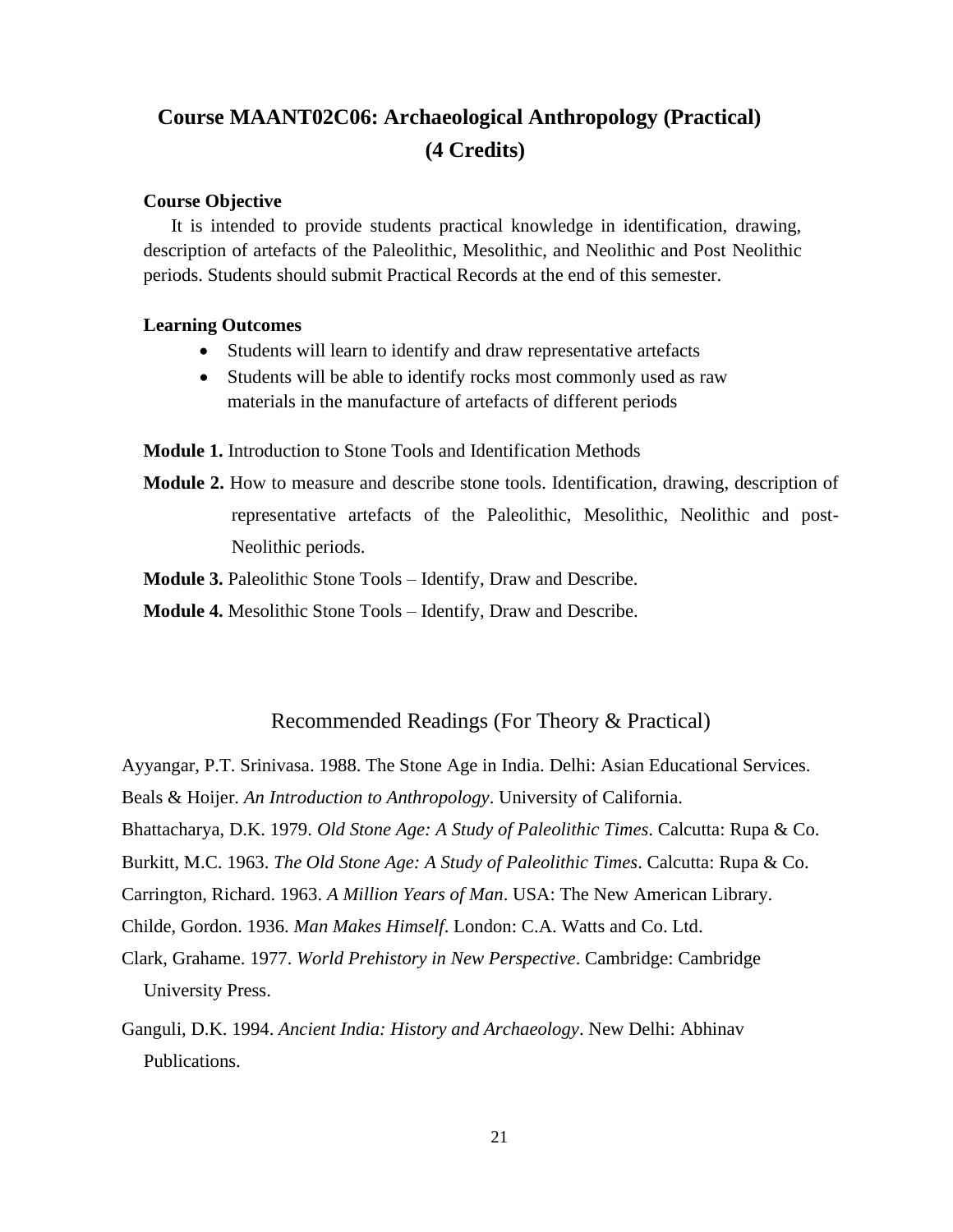- Haviland, William A. 1985. *Anthropology*. New York: Holt, Rinehart and Winston.
- Kamalakar, G. 2000. *South Indian Archaeology*. Delhi: Bharatiya Kala Prakashan.
	- Nicholas David & Carol Kramer. 2001. *Ethno archaeology in Action*. Cambridge University Press.
	- Rajendran, P. 1989. *The Prehistoric Cultures and Environment.* New Delhi: Classical Publishing Company.
	- Rajendran, P. 2018. Unravelling the Past- Archaeology of Kerala and the Adjacent Regions in South India.
	- Turnbaugh, William A. (Et al.) 1993. *Understanding Physical Anthropology and Archaeology*. New York: West Publishing Company.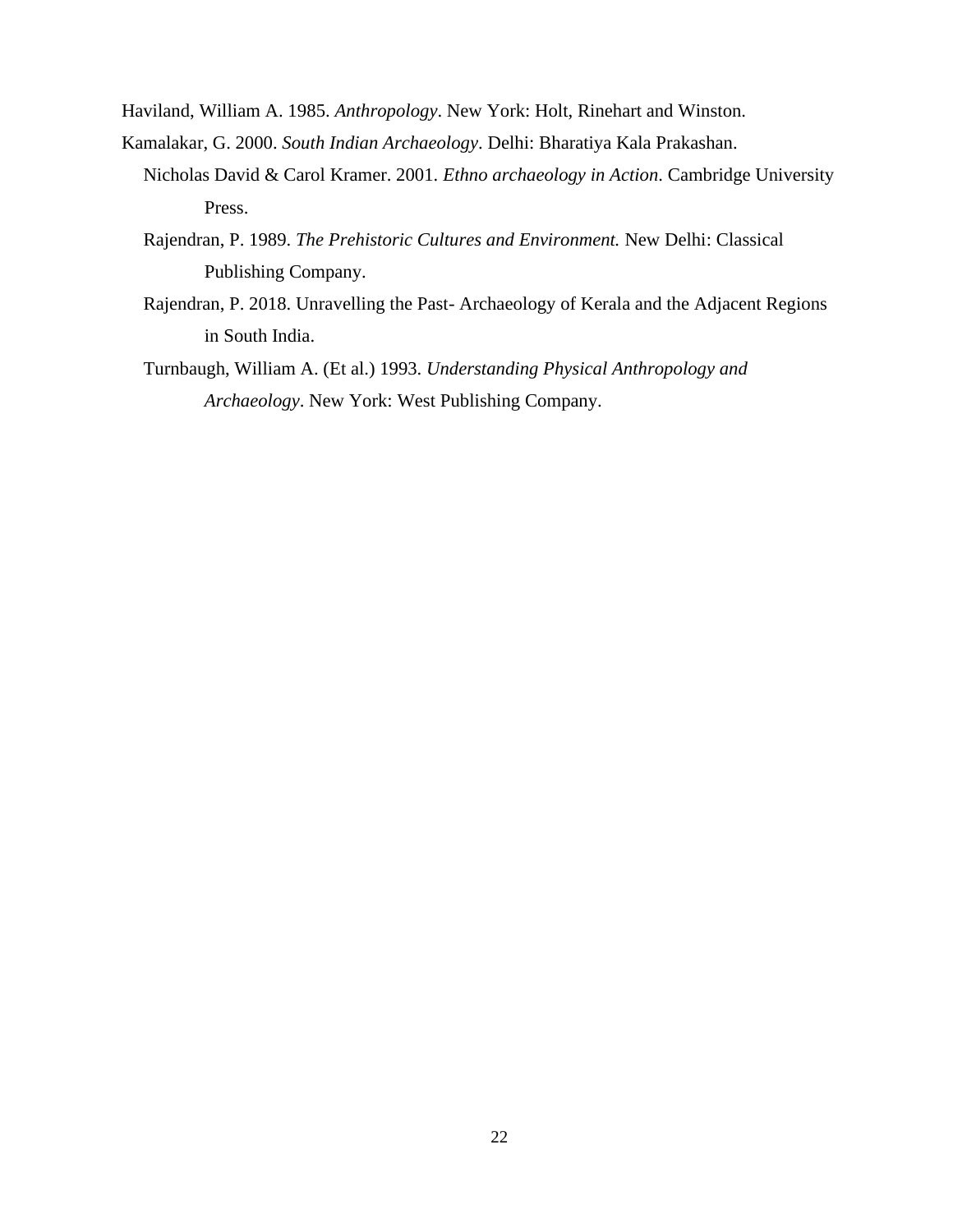## **Course MAANT03C07: Biological Anthropology (4 Credits)**

## **Course Objective**

This course aims to introduce the students to the basic concepts, scope and application of biological anthropology covering human origin, evolution and variation and the basic principles of human genetics.

## **Learning Outcomes**

- Students will learn the scope, development and applications of Biological anthropology.
- The students will learn about various theories of evolution along with the classification of animal kingdom and the place of man in the same.
- They will learn about the concept of race.
- Principles of inheritance and human genetics will be studied in detail.
- Students will learn the concept of Race and Racial classifications

## **Module 1. Biological Anthropology: Concept, Scope, Development and Applications**

- Concept, History, Development and Scope
- Family Welfare and Genetic Counselling, Genetic Engineering, DNA Finger Printing, In Industry, medico-legal problems, defense services, public health and nutrition.

## **Module 2. Man's place in the animal kingdom**

- Theories of Evolution- Lamarckism, Darwinism, Mendalism and Modern Synthetic Theory.
- Principles of taxonomy -Classification, distribution and features of living nonhuman primates (functional and adaptation significances)
- Anatomical comparison between human and non-human primates (with reference to erect posture and bipedalism)
- Theories of Evolution- Lamarckism, Darwinism, Mendalism and Modern Synthetic Theory.

## **Module 3. Principles of Human Genetics and Inheritance**

- Cell structure and functions, Meiosis and genetic significance
- Importance of genetics in evolution and recent developments in human genome.
- Chromosomes and genes- Autosomal dominant, recessive, Co-dominant,
- Sex linked, sex limited and sex influenced.
- Multiple alleles and polygenic inheritance (ABO Blood Groups, MN System, Rh Factor, Colour Blindness, Albinism, Brachydactyly, Alkaptonuria)

## **Module 4. Emergence of man-fossil evidence to races**

- Pongids and Hominids,
- Australopithecines
- Homo erectus- Pithecanthropes and Synanthropes
- Homo Sapiens Neanderthalensis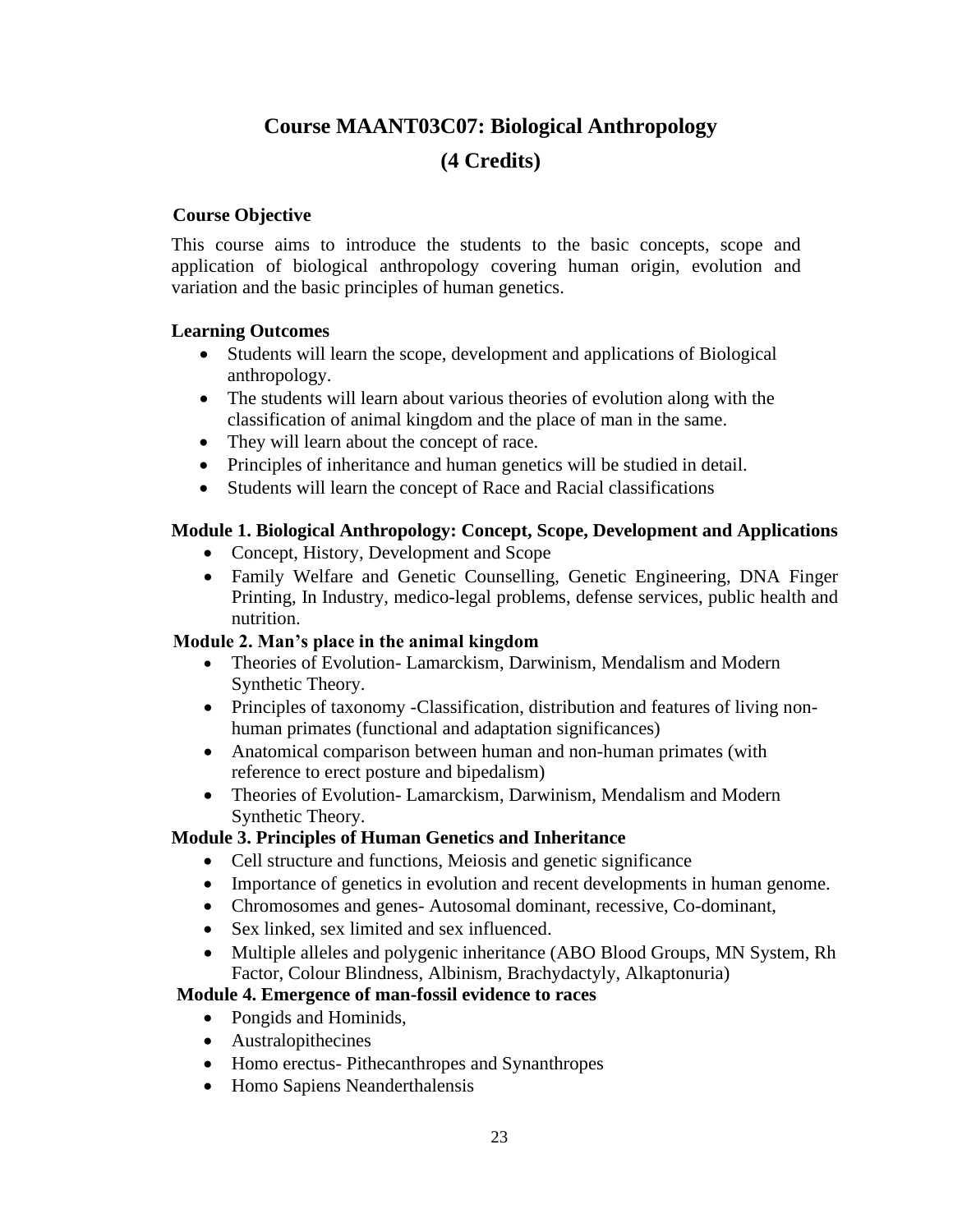- Racial criteria and major divisions of mankind.
- Concept of Racism UNESCO Recommendations
- Risley, Guha, Sarkar, Daniker's, Hoottens, Coons, Garn and Birdselts Classification.

Das, B.M*. Outlines of Physical Anthropology.* Allahabad: Kitab Mahal.

Das, B.M.1998. *Physical Anthropology Practical.* New Delhi: Kitab Mahal Distributors.

Doshi, S.L. and P.C. Jain. 2001. *Social Anthropology*. New Delhi: Rawat.

Jurmain, Robert. Harry Nelson. Lynn Kilgore (eds).1997*. Introduction to Physical Anthropology.* USA: Wadsworth Publishing Company.

Park, Michael, Alal.1996. *Biological Anthropology.* London: Mayfield Publishing Company. Panchal, R.K. 2007.*Physical Anthropology*. New Delhi: Viswabharati Publications.

Reddy, V. Remi. 1992. *Physical Anthropology, Evolution and Genetics of Man.*  Andhra Pradesh: V. Indira Publications.

Tomar, R.C.2008*. Biological Anthropology*. New Delhi. Arise. Arise Publishers & Distributors.

Gosh, Sudipta. Limbu, kr, Dhruba(eds).2014. Readings in Biological Anthropology. Delhi: B.R. Publishing company.

Standford Craig. Allen.S. John. Anton.C. Susan. 2012. Biological Anthorpology.The Natural History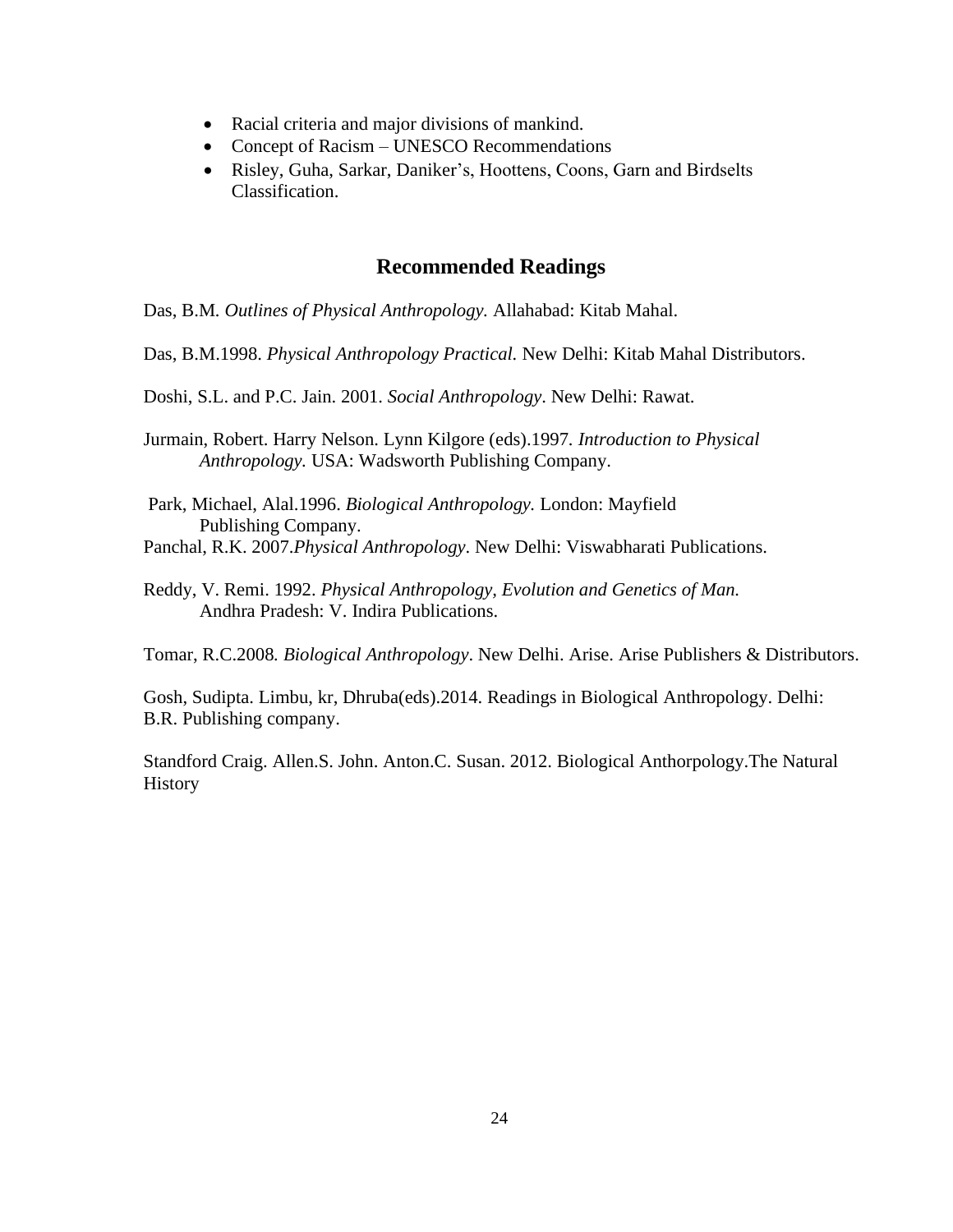## **Course MAANT03C08: Biological Anthropology (Practical)**

#### **(4 Credits)**

#### **Course objective**

This practical course is to provide knowledge of Human Anatomy, Skeleton, including important landmarks on bones. This core course will help the students to learn the techniques of Craniometry, Comparative anatomy and their importance and applications in understanding the problems of Human Variation and evolution.

#### **Learning Outcomes**

- From the practical component they will learn how to identify, draw and describe human bones, take somatometric measurements and make somatoscopic observations.
- **Module 1.** Study of Human skeleton: identification and description of different bones of the skeleton.
- **Module 2.** Age and sex determination from Skull and Pelvis, Anatomical comparison between man and non-human primates, Anatomical comparison between skulls of Ape and Man.
- **Module 3.** Anthropometry and anthropometric instruments, drawing of various views of the Human skull and description of landmarks. Craniometry: techniques, landmarks, measurements and indices.

Direct or/and indirect measurements to be taken on the human skull and jaw.

**Module 4.** Somatometric measurements and indices with special reference to physical growth in man, to be taken according to Martin and Saller on 20 individuals. Calculating their mean, standard deviation, and coefficient of variation and standard errors.

Somatoscopic observation on living individuals. ABO system and identification of blood sample.

Note: The measurements may be selected by the Department depending upon its resources out of the following list:

#### **A- Craniometry**

All craniometric work is to be done on human skull and a brief comparative note, based on the measurements actually taken by the students, to be written. Direct and indirect measurements to be taken on skull and lower jaw:

#### **I. SKULL**

- (1) Maximum cranial length, Maximum Cranial Breadth
- (2) Maximum Frontal Breadth, Maximum Occipital Breadth
- (3) Least Frontal Breadth, Palatal Breadth, Palatal Length
- (4) Maxilla-Alveolar Breadth, Facial Depth/Prosthion BasionLine
- (5) Outer Bi-orbital Breadth/ Upper Facial Breadth
- (6) Inner Bi-orbital Breadth, Bizygomatic Breadth, Bimaxillary Breadth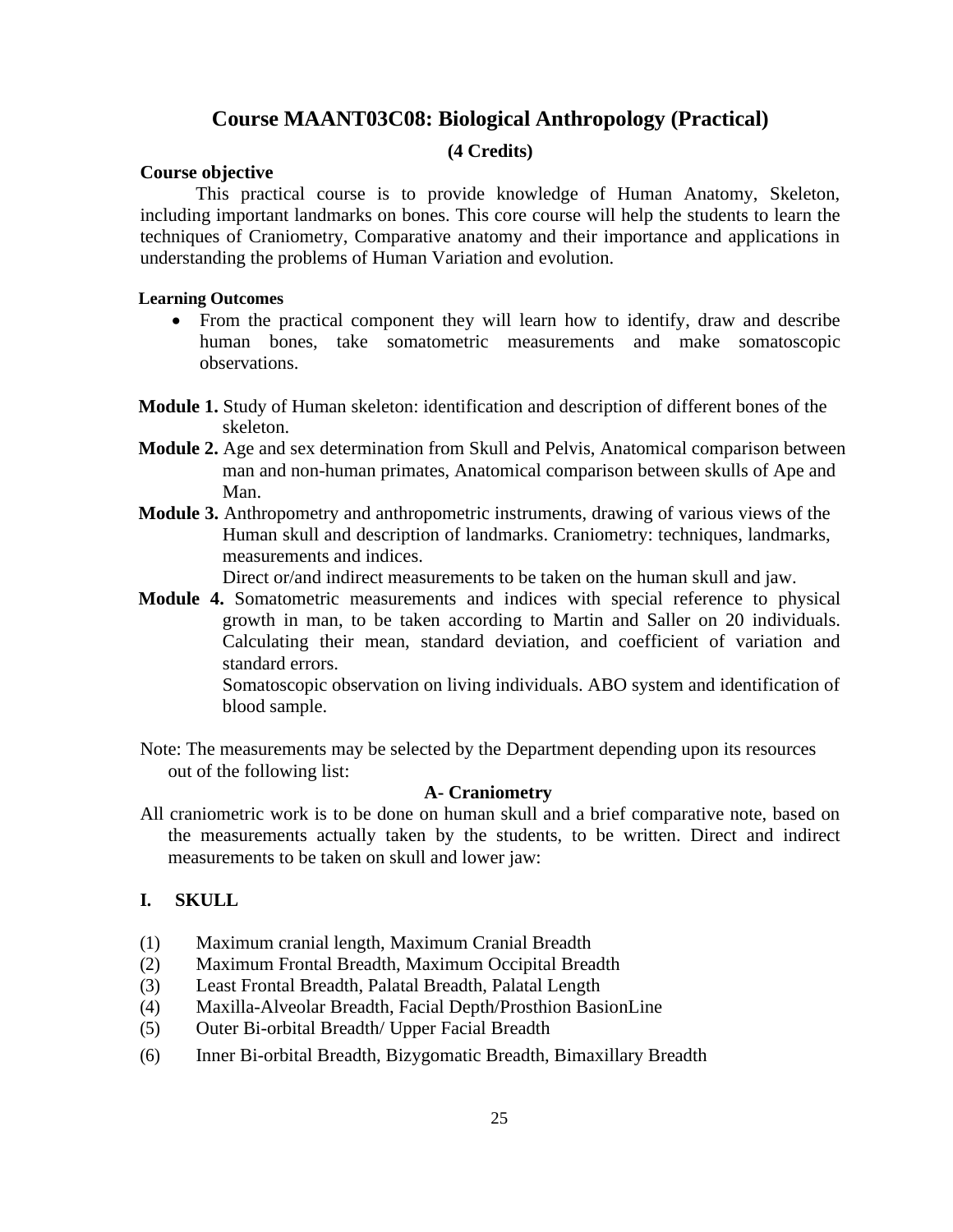- (7) Morphological Facial Height, Morphological superior Facial Height
- (8) Anterior Inter Orbital breadth, Nasal Height, Nasal Breadth
- (9) Biauricular Breadth, Basion Bregma Length, Nasion InionLine
- (10) Nasion Lambda Line, Frontal chord, Parietal Chord, Occipital Chord
- (11) Frontal Perpendicular, Parietal Perpendicular, Occipital Perpendicular
- (12) Calvarial Height, Lambda Calvarial Height, Cranial Vault on Keith's Plane
- (13) Facial Profile Angle/Total Profile Angle, Metopic Angle
- (14) Nasal Profile Angle, Alveolar Profile Angle, Profile Angle of Nasal Root
- (15) Lambda Opisthion Angle/Profile of Occiput, Calvarial Base Angle
- (16) Inclination Angle of Occipital Foramen, Frontal Curvature Angle.

#### **II. LOWER JAW (Linear measurement and angles)**

(1) Bicondylar Breadth (2) BigonialBreadth (3) Height of Ramus (1) Maximum Head Length (2) Maximum Head Breadth (3) Maximum Frontal Breadth (4) Symphyseal Height (5) Minimum Breadth of Ramus **(6)** Mandibular Angle B-**Somatometry** (20) Right Upper Arm Length (21) Right Fore Arm Length (Direct and Indirect) (4) Maximum Bizygomatic Breadth (5) BigonialBreadth (6) Nasal Height (7) Nasal Length (8) Nasal Breadth (9) Physiognomic Facial Height (10) Morphological Facial Height (11) Physiognomic Upper Facial Height (12) Morphological Upper Facial Height (13) Head Circumference (14) Stature (15) Sitting Height (16) Body weight (17) Sitting Height Cervical (18) Total Right Upper Extremity Length (Direct and Indirect) (19) Total Lower Extremity Length (k- quotient method) (1) Head form (2) Hair form (3) Facial form (4) Eye form (5) Nose form (22) Right Hand breadth (23) Right Hand Length (24) Right Foot Length (25) Right Foot Breadth (26) Biacromial Breadth (27) Bideltoid Breadth (28) Bicristal breadth (29) Bitrochanteric Breadth (30) Maximum Hip Width (31) Chest Breadth (Transverse) (32) Chest Depth (Sagittal) (33) Chest Girth (34) Head Circumference (35) Upper Arm girth (36) Calf Girth (37) Skinfold at Triceps (38) Skinfold at Biceps **C-Somatoscopic** (6) Hair colour (7) Eye colour (8) Skin colour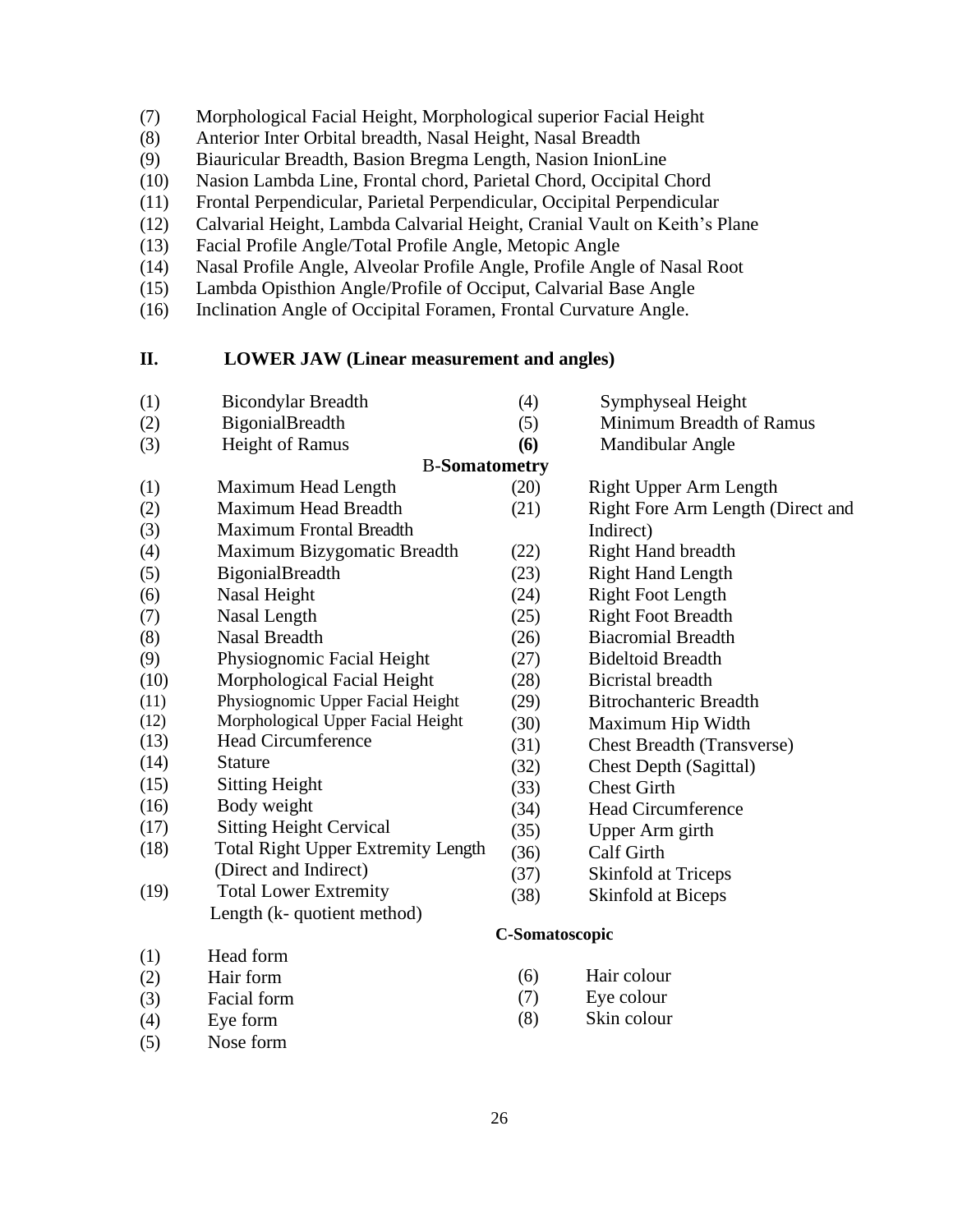- Das, B.M and Ranjan Deka. 1992. *Physical Anthropology-Practical*. Allahabad: Kitab Mahal.
- Ember Carol R, with Melvin Ember and Peter N Peregrine. 2006. *Anthropology 10th edition*. Delhi: Pearson Education.
- Jurmain, R. with H. Nelson, L. Kilgore and W. Trevathan1999. *Introduction to Physical Anthropology*. Belmont: Wadsworth.
- Naidu, C.K.S. 2007. *Outlines of Physical Anthropology*. New Delhi: Arise Publishers and Distributors.
- Singh, I.P. and M.K. Bhasin**.** 2005*. A Manual of Biological Anthropology*. Kamla-Raj Enterprises. Delhi.
- Singh, I.P. and M.K. Bhasin. 1989 (Reprint): *Anthropometry*. Delhi: Kamla-Raj
- Enterprises. Strickberger, MW. 1990. *Evolution*. London: Jones and Bartlett Publishers.
- Turnbaugh, W. with R. Jurmain, H. Nelson and L.Kilgore. 1996, *Understanding Physical Anthropology and Archaeology*, 6th ed. St. Paul: West Publishing Company.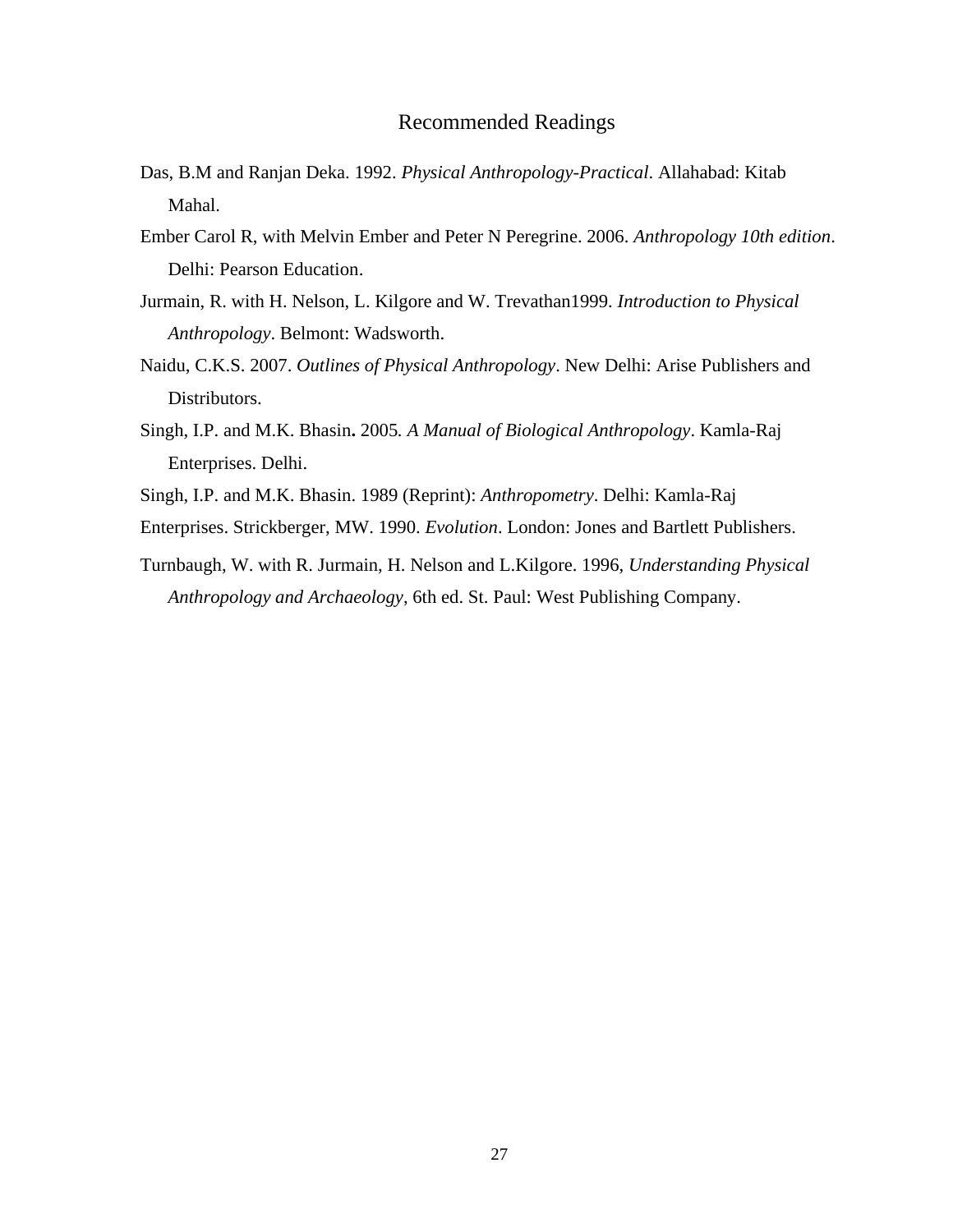## **Course MAANT04C09: Ethnographic Fieldwork and Dissertation**

## **(4 Credits)**

#### **Course Objective**

Fieldwork is the very backbone of social anthropological studies and research. By staying in the field area, living with people and applying the various techniques of social research, one can know about all aspects of a human society. This approach is called fieldwork. Every student of anthropology has to be well trained in anthropological fieldwork. In the initial period he has to establish good rapport with the people of the area and later on carry out his fieldwork under the guidance of a teacher.

Field report writing is an equally important part of training to the students. The data collected in the field should be analyzed, interpreted and documented in a scientific manner to be presented in the form of a field report to be submitted for examination. Two examiners on relevant topics will conduct a viva voce examination.

#### **Learning Outcomes**

The learning outcomes of this important paper are many. For instance, they will learn to use various fieldwork methods and techniques to collect data which will not be possible without learning to build rapports with the people and without being able to communicate with them in a language they understand. They will also learn how to collate the data, draw tables or charts, interpret the data and draw appropriate generalizations from the same. They will also learn how to communicate how they have done their research, where they have done the research, what are the generalizations made and what are the implications of their findings. They will then learn how to give references that are complete, correct and consistent. Finally, they will learn how to defend their findings orally.

## **Recommended Readings**

Bartlett, F. C. The Study of Society (Sel. Chapters). Casandrade (ed.). In the Company of Man.

Bernard, H.R 1998 - Research Methods in Cultural Anthropology. New Delhi: Sage publication.

Borneman, John and Abdellah Hammoudi 2009 *Being There: The Fieldwork Encounter and the Making of Truth.* London: University of California Press.

Clifford, James and George E. Marcus (eds.). 1986. *Writing Culture: The Poetics and Politics of* 

 *Ethnography*. Berkeley: University of California Press.

Fetterman, D.H. 1989 - Ethnography: step by step. New Delhi: Sage publications.

Fischer, M. 1977 - Applications in Computing for Social Anthropology, London: Routledge and Kagan Paul.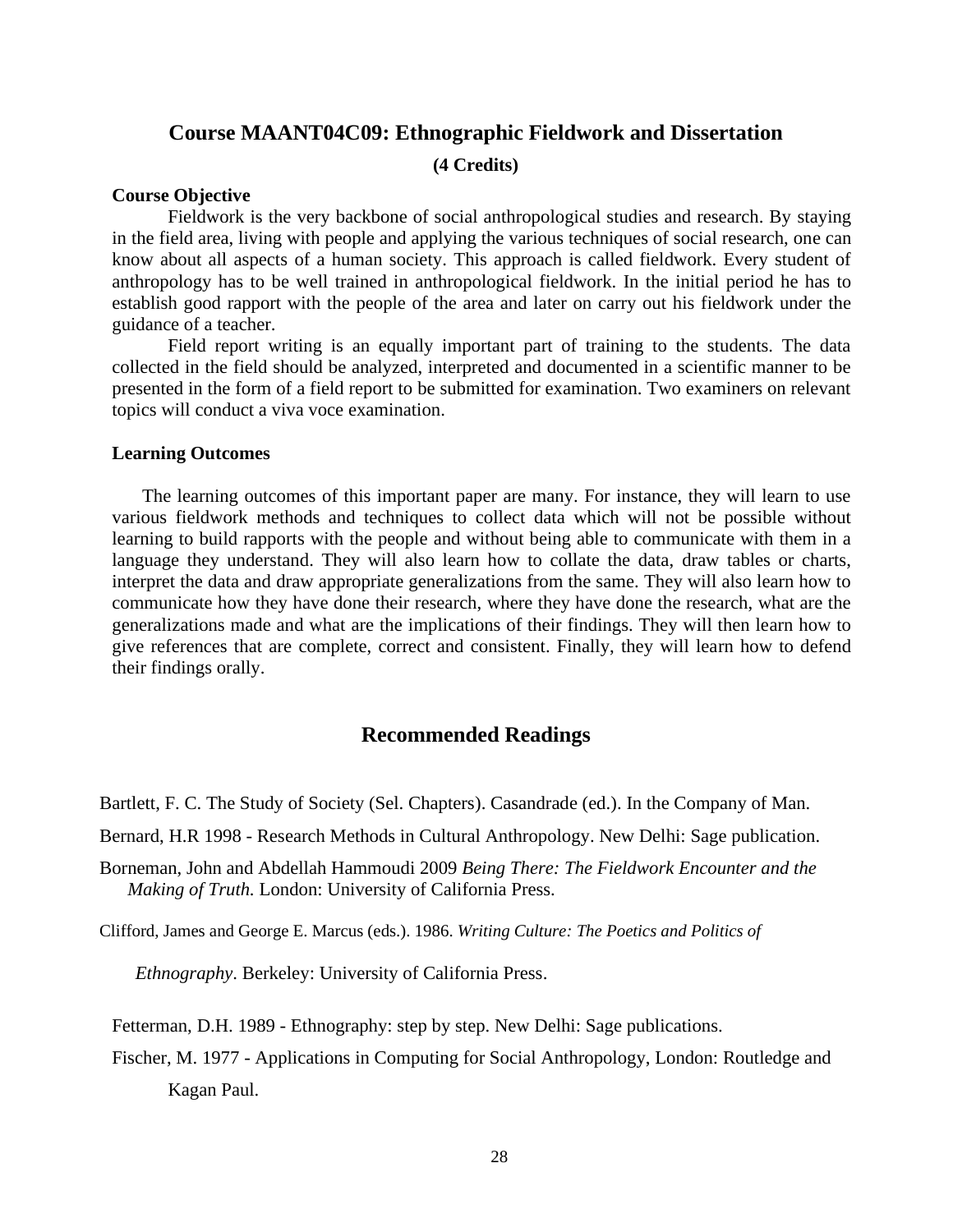Madrigal, L. 1998 - Statistics for Anthropology, Cambridge: Cambridge University Press.

- Nichtes, M. 1984 Participatory Research as a first step. In Social Science and Medicine, Vol. 19, No.3 pp. 237 –257.
- Palriwala, Rajni. 2005. Fieldwork in a Post-Colonial anthropology- Experience and the Comparative. Cambridge University Press (*online*).
- Peacock, J.L 1988 The Anthropological Lens. Cambridge: Cambridge University Press.
- Pelto, P.J. and G.H Pelto, 1978 Anthropological research. Cambridge: Cambridge University Press.
- Pelto.P.J. J and G.H Pelto 1979 Anthropological Research. N.Y: Harper and

Row. Royal Anthropological Institute. *Notes and Queries on Anthropology*.

.

- Sarana, G 1975 The Methodology of Anthropological Comparisons. Trucson: The University of Arizona Press.
- Scrimshaw, C. MandH.Hurtado 1989 Rapid Assessment Procedures. Tokyo: UN University.

Weller,S.C and A.K Romney 1990 - Systematic Data Collection. Newbary Park: Sage.

Young, P.V. 1994 – Scientific Social Surveys and Research, New Delhi: Prentice- Hall of India.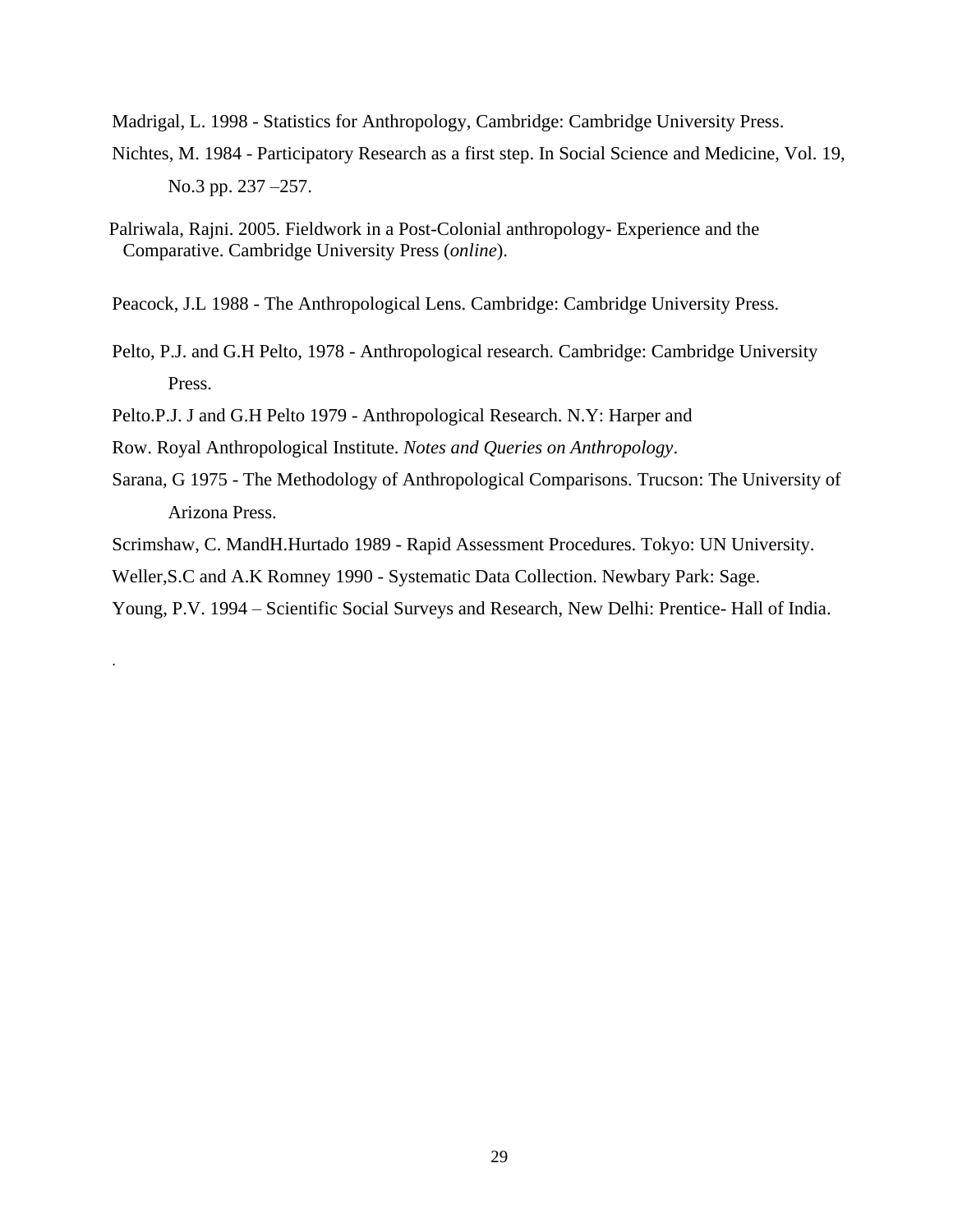## **SYLLABUS ELECTIVE COURSES**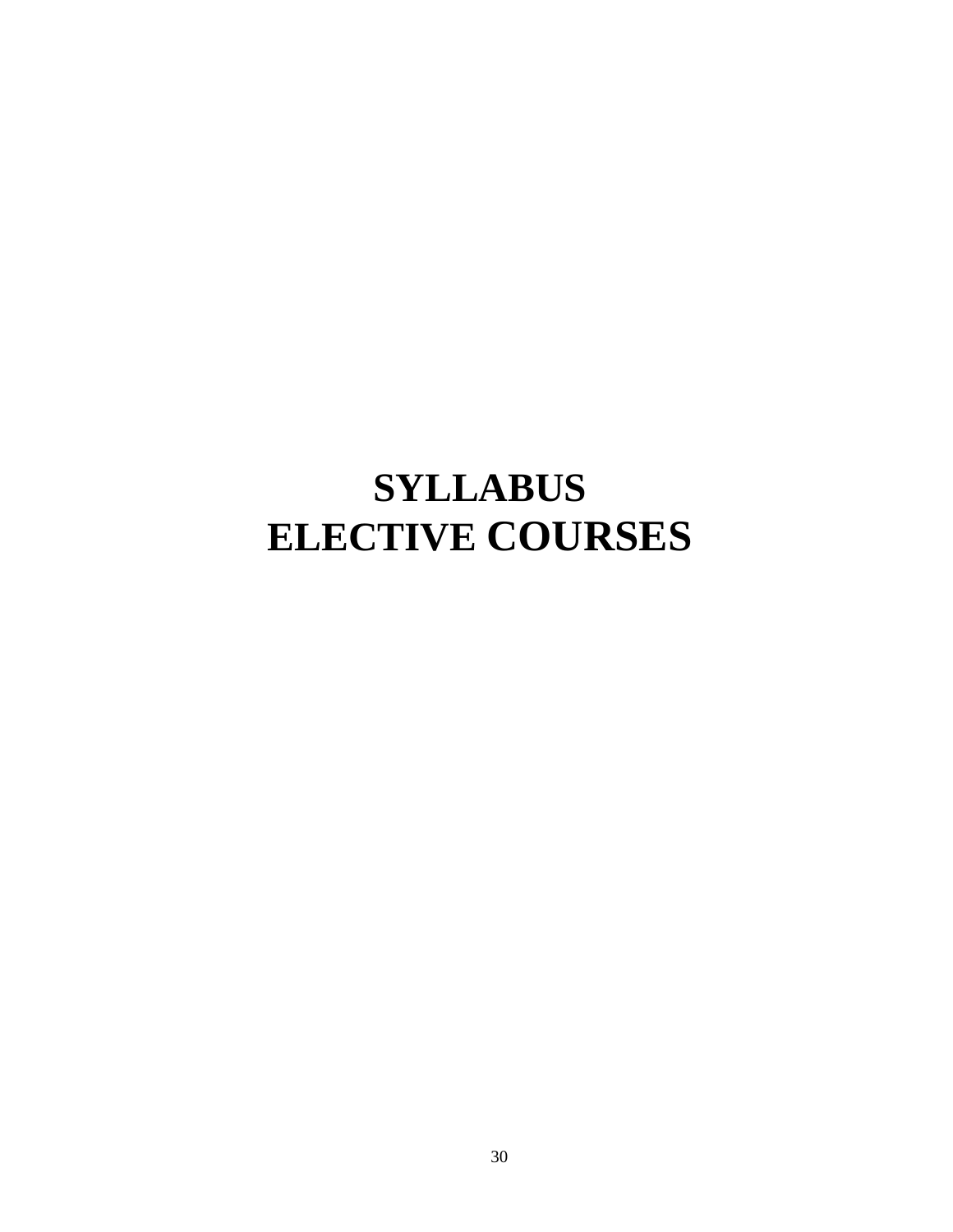## **Course MAANT02E01: Anthropology in Practice**

## **(4 credits)**

## **Course Objectives**

This course will give a comprehensive account of Academic and Applied Anthropology, Academics and Practitioners: Differences, Structure, Activities, Controversies and Issues: Applied Anthropology, Action Anthropology and Development Anthropology. Role of Anthropology in Development Anthropology and Public Policy, Need Assessment and Community Development, Anthropology of NGO's, Management Anthropology, Environment and Community Health, Social and economic sustainability, Cultural resource management are also discussed.

## **Learning Outcomes**

- The students will learn about applied anthropology and the various fields in which anthropological knowledge can be applied.
- They will learn about application of anthropological knowledge in the field of development, modernization, industrialization, urbanization, etc.
- They will also learn about application of anthropological knowledge for the welfare and development of vulnerable groups of people.

## **Module 1. Academic and Applied Anthropology**

• Differences, Structure, Activities, Controversies and Issues: Applied Anthropology, Action Anthropology and Development Anthropology.

## **Module 2. Role of Anthropology in Development and Public Policy**

• Role of Anthropology in Development and Public Policy, Need Assessment and Community Development, Anthropology of NGOs, Management Anthropology, Environment and Community Health, Social and economic sustainability, Cultural resource management.

## **Module 3. Future Directions and Trends in Anthropology**

• Anthropology of Tourism, Anthropology in Census; Designing and Fashion, Visual Anthropology, Medical Anthropology. Importance of Museums.

## **Module 4. Human Rights and Constitutional Provisions**

• National and State Human Rights Commission and other grievance redressal mechanism, Human rights of special category and marginal groups, Emerging trends of human rights respective to terrorism, environment and globalization.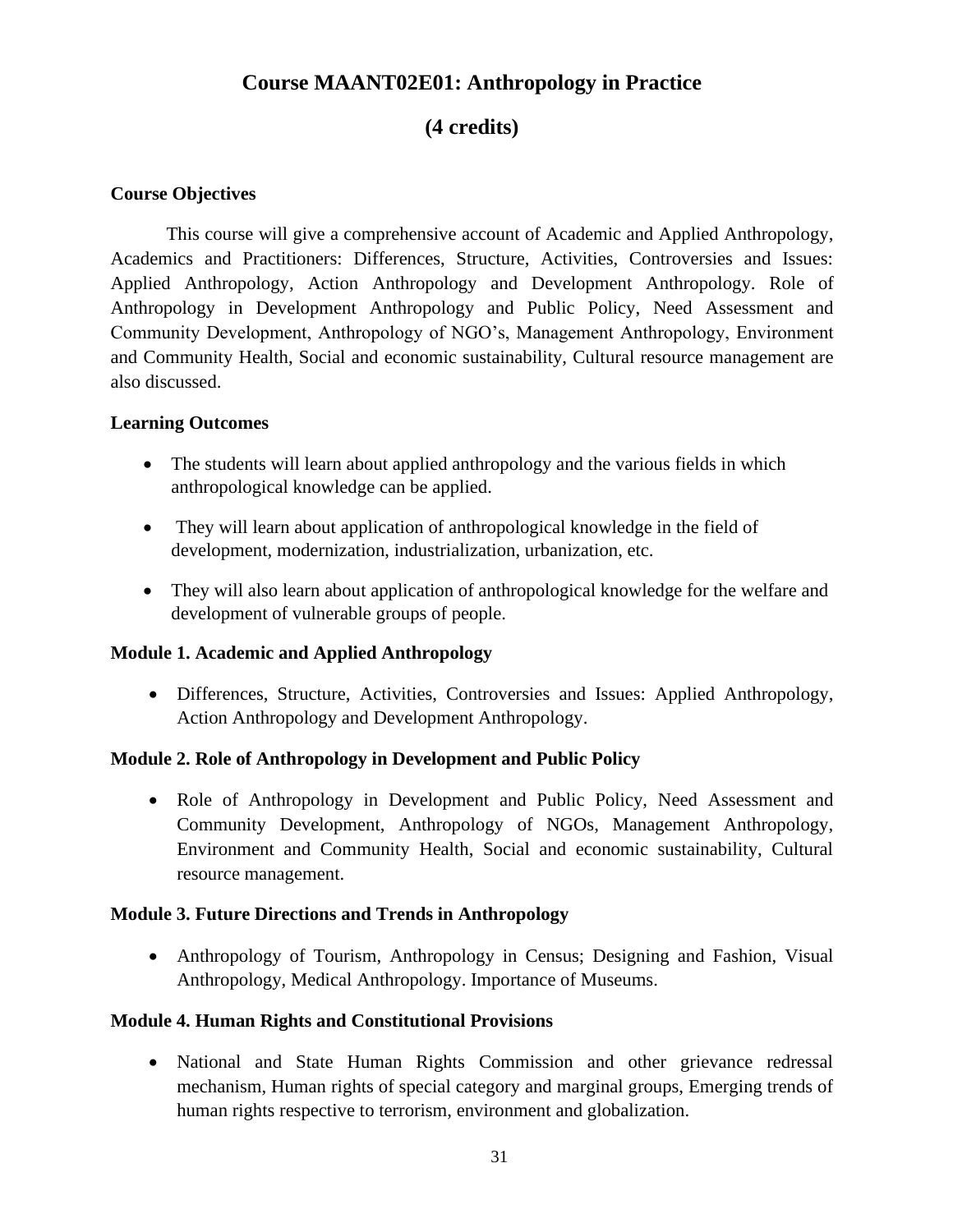- Arya A and Kapoor AK. (2012). Gender and Health Management in Afro-Indians. Global Vision Publishing House, New Delhi.
- Kertzer D. I. and Fricke T. (1997). Anthropological Demography. University of Chicago Press.
- Basu, A. and P. Aaby (1998). The Methods and the Uses of Anthropological Demography. 329 pp. Oxford, Clarendon Press
- Carter A. (1998). Cultural Models and Demographic Behavior. In the Methods and the Uses of Anthropological Demography edited by Basu A and Aaby P. Oxford: Clarendon Press. pp 246-268.
- Census of India (2001, 2011) and National Family Health Survey (2006,2010).
- Ervic, Alxander M., (2000). Applied Anthropology: Tools and Perspectives for Contemporary Practise, Boston, MA: Allyn and Bacon.
- Erwin A. (2004). Applied Anthropology Tools and Practice, Allyn and Bacon.
- Gupta S and Kapoor AK. (2009). Human Rights among Indian Populations: Knowledge, Awareness and Practice. Gyan Publishing House, New Delhi.
- Willen SS. (2012). Anthropology and Human Rights: Theoretical Reconsiderations and Phenomenological Explorations. Journal of Human Rights. 11:150-159.
- Goodale M. (2009). Human Rights: An Anthropological Reader. Wiley Blackwell.
- Gupta S and Kapoor AK. (2007). Human Rights, Development and Tribe. In: Genes, Environment and Health - Anthropological Prespectives. K. Sharma, R.K. Pathak, S. Mehra and Talwar I (eds.). Serials Publications, New Delhi.
- Margaret AG. (2003). Applied Anthropology: A Career-Oriented Approach, Boston, MA: Allyn and Bacon.
- Halbar BG and Khan CGH. (1991). Relevance of Anthropology The Indian Scenario. Rawat Publications, Jaipur.
- Kapoor AK (1998). Role of NGO"s in Human Development: A Domain of Anthropology. J Ind Anthrop Soc; 33:283-300.
- Kapoor AK and Singh D. (1997). Rural Development through NGO"s. Rawat Publications, Jaipur.
- Kumar RK and Kapoor AK. (2009). Management of a Primitive Tribe: Role of Development Dynamics. Academic Excellence, Delhi.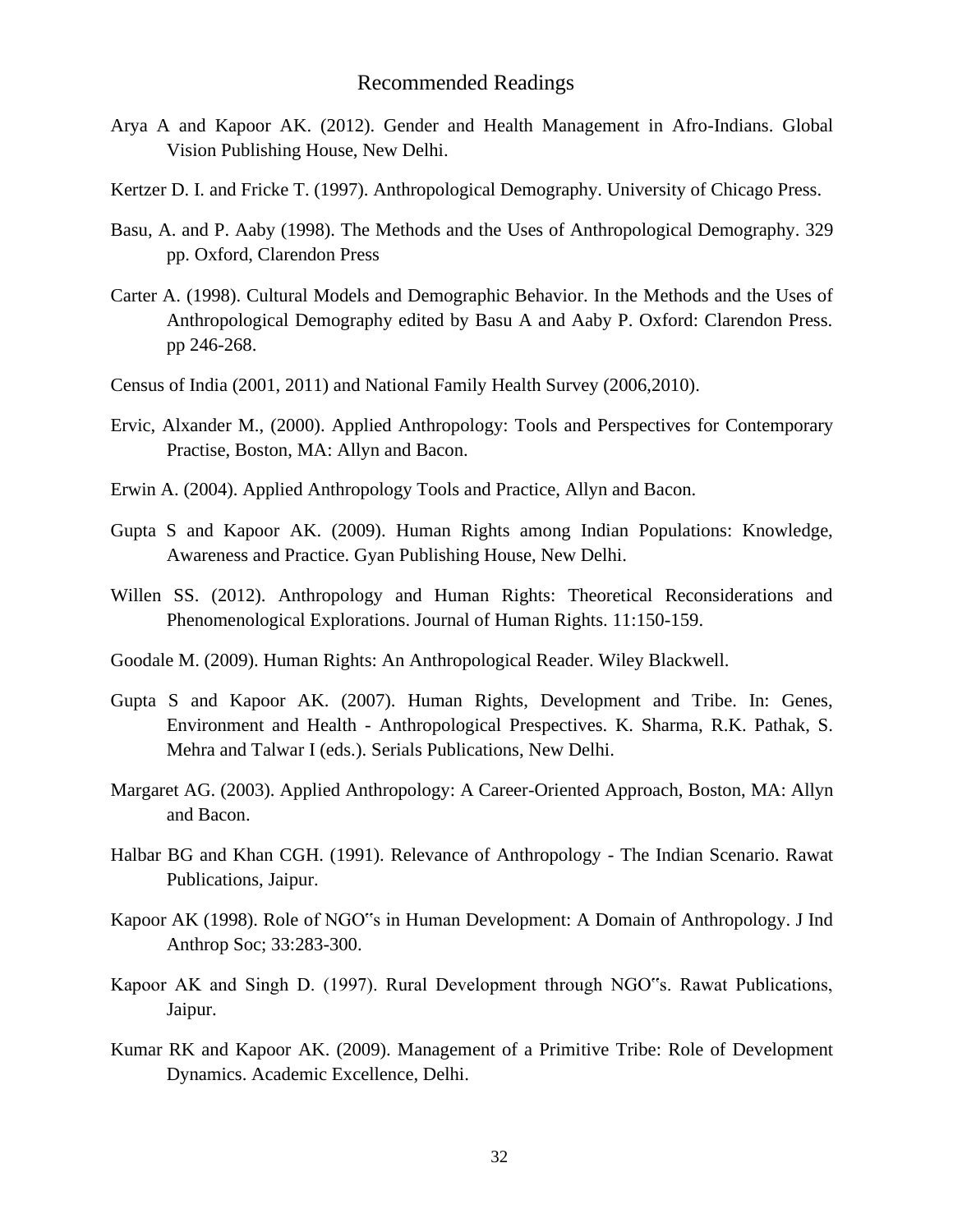- Mehrotra N and Patnaik SM. (2008). Culture versus Coercion: The Other Side of Nirmal Gram Yojana, Economic and Political weekly. pp 25-27.
- Mishra RC (2005). Human Rights in a Developing Society, Mittal Publications, Delhi.
- Noaln RW. (2002). Anthropology in Practice: Building a Career outside the Academy. Publishing Lynne Reinner.
- Patnaik SM (1996). Displacement, Rehabilitation & Social Change. Inter India Publications, New Delhi.
- Vidyarthi LP and BN Sahay (2001). Applied Anthropology and Development in India, National Publishing House, New Delhi.
- Vidyarthi LP. (1990). Applied Anthropology in India Principles, Problems and Case Studies. Kitab Mahal, U.P.
- Vidyarthi V (1981). Tribal Development and its Administration. Concept Publishing Company, New Delhi.
- Kalla AK and PC Joshi (eds.) (2003) Tribal Health and Medicines. Concept Publishing Company Limited, New Delhi.
- Bhat, HK, PC Joshi and BR Vijayendra (eds.) (2013) Explorations in Indian Medical Anthropology. Concept Publishing Company Limited, New Delhi.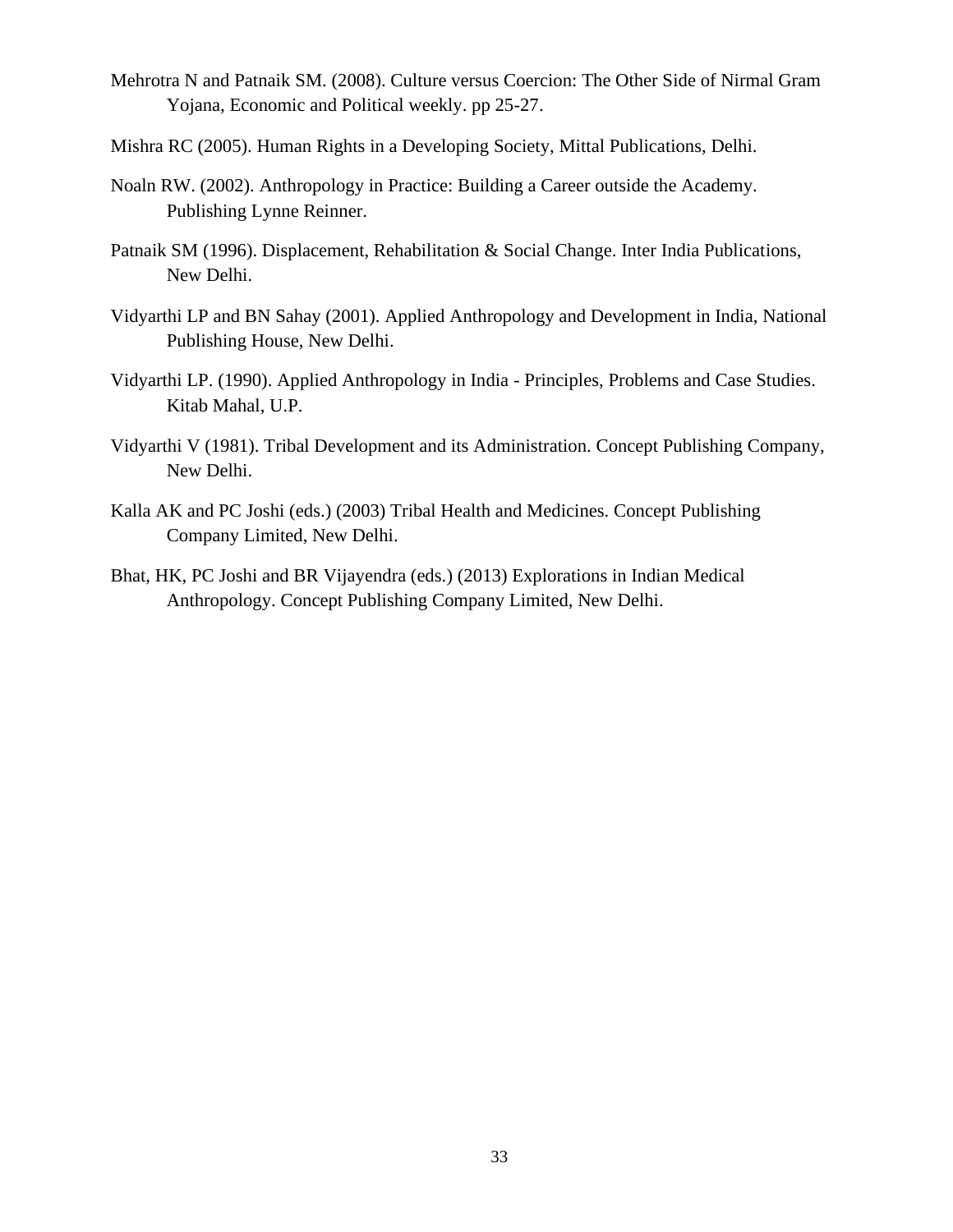## **Course MAANT02E02: Anthropology of Gender (4 Credits)**

## **Course Objective**

This course provides a broader setting to understand cross-cultural view of the concept of gender, role of cultural and religious frameworks in shaping this concept. It also explores linkages between sex, gender, age and health, both physical. It provides insight in to the gender development models and their implementation in gender sensitive manner. The course discusses the issues related to gender and violence, gender and economy and gender relations in the context of Indian society.

## **Learning Outcomes**:

- discuss the evolution of concept of gender in the frame of different social structures
- identify and discuss cultural values influencing gender
- demonstrate knowledge of alternatives for gender development and show gender sensitive approach towards implementation
- critically evaluate the policies developed for gender equality
- understand pattern of gendered violence and its linkages to the culture

## **Module 1. Introduction**

- Concept of Gender: evolution of concept of gender in Anthropology
- Social and biological theories of gender
- Socialization and Social construction of gender
- Cross cultural concept of gender, approaches to gender studies.

## **Module 2. Gender Role and Social Structure**

- Gender role, gender differences in social role and gender discrimination
- Psychological and cultural factors determining gender role and relationship Role of social structure (kinship, caste, family) with special reference to patrilineal and matrilineal societies.
- Status of women in the society- Case studies

## **Module 3. Gender and socio-cultural change**

- Theories, models, and strategies, for gender development
- Impact of globalization on gender
- Gender and violence: definition and dilemmas, cultural difference in the expression of gender violence.

## **Module 4. Gender and development**

- Gender and development, Gender mainstreaming, gender sensitization
- Definitions of terms like gender sensitive, gender equity and gender discrimination
- Gender Development Index. National and international policies of development and their impact on the gender.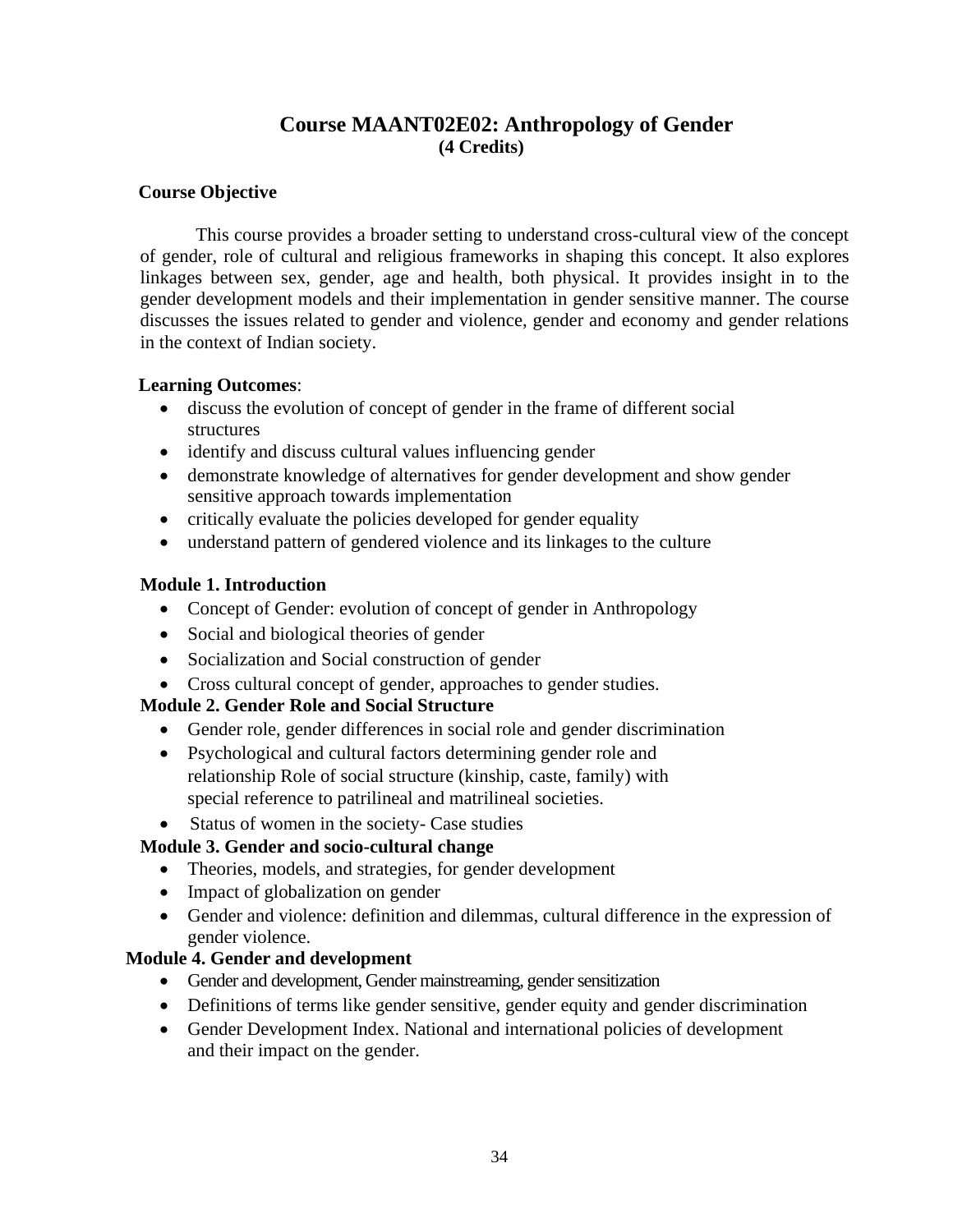- Agarwal, Bina. 1994. Gender and Command over Property: A Critical Gap in Economic Analysis and Policy in South Asia. World Development, Vol.22:10.
- Ardener, Shirley 1985. *The social anthropology of women and feminist anthropology*, Anthropology Today, 1, 5, 24.
- Atkinson, Jane M and Shelly Errington, (Eds). 1990. *Power and Difference: Gender in island southeast Asia*. Stanford: Stanford University Press.
- Butler, Judith. 1990. Gender Trouble- Feminism and the Subversion of Identity. New York: Routledge Fausto-Sterling, Anne. 2000. Sexing the body- Gender Politics and the Construction of Sexuality. New York: Basic Books.
- Chanana, Karuna (ed) 1988. *Socialization, education and women: Explorations in Gender identity*. Nehru Memorial Museum and Library and Orient Longman.
- Dasgupta, Monica, Lincoln C. Chen, and T.N. Krishnan (Eds.) 1995. *Women's health in India Risk and Vulnerability*. New Delhi: Oxford University Press.
- Dube, Leela. 1997. *Women and Kinship: Comparative perspectives on gender in South and Southeast Asia*. Tokyo: United University Press, New Delhi: Vistaar.
- Dube, Leela. Leacock, E. and Ardener (Eds) 1986, 1989 rpt. *Visibility and Power: Essays on women in society and development*. New Delhi: Oxford University Press.
- Dube, Leela. 2000. Doing Kinship and Gender- An Autobiographical Account. Economic and Political Weekly, Vol.35:46.
- Dube, Leela 2001. *Anthropological Explorations in Gender: Intersecting Fields*. New Delhi: Sage.
- Dube, Leela and Rajni Palriwala (Eds) 1990. *Structures and Strategies: Women, work and family*. New Delhi: Sage.
- Jeejeebhoy, Shireen. 1995. *Women's education, Autonomy and reproductive health*. New Delhi: Oxford University Press.
- Kabeer, Naila. 2005. Gender Equality and Women's Empowerment: A Critical Analysis of the Third Millennium Development Goals. Gender and Society, Vol.13:1.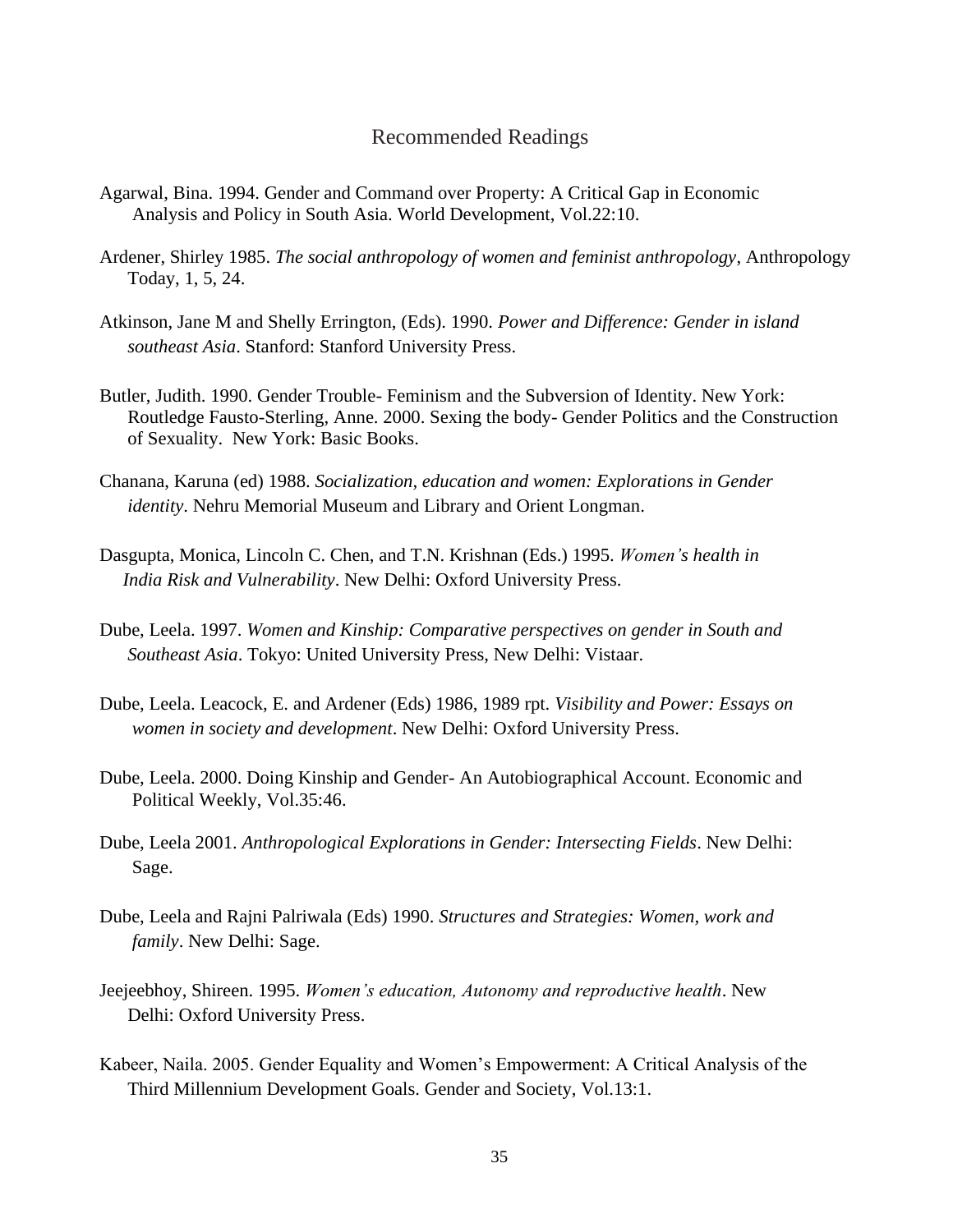Kapadia, Karin. 1999. Gender Ideologies and the Formation of Rural Industrial Classes in South India Today. Contributions to Indian Sociology.

Kandiyoti, Deniz. 1988. Bargaining with Patriarchy. Gender and Society, Vol.2:3.

- Leacock, Eleanor. 1986. Women's Work: Development and the Division of Labour by Gender. Bergin and Garvey.
- Lughod, Lila. 2016. (30th Ann. Publication). Veiled Sentiments: Honor and Poetry in a Bedouin Society. University of California Press.
- Menon, Vineetha and KN Nair (ed). 2008. *Confronting Violence against Women in Kerala.* Engendering Kerala's Development Experience. New Delhi: Danish.
- McCormack, Carol and Marilyn Strathern (Ed.). 1980. Nature Culture and Gender. New York: Cambridge University Press.
- Mead, Margaret. 2001 1935. *Sex and Temperament: In three Primitive Societies*. New York: Harper Collins.
- Moore, Henrietta. 1988. *Feminism and Anthropology*. Minneapolis: University of Minnesota Press.
- Palriwala, R. 1994. *Changing Kinship, family and gender relations in South Asia: Processes, Trends, Issues Women and Autonomy Centre*. Leiden: University of Leiden.
- Sargent, C and Brettell, C 1996. *Gender and Health: An International Perspective, Upper Saddle River*. NJ: Prentice Hall.
- Shostak, Marjorie. 1981. Nisa- The Life and Words of a! Kung Woman. Harvard University Press.

Srinivas, M.N. (Ed). 1996. *Caste: Its 20th century avatar*. New Delhi: Viking Penguin, India. World Bank Report. 1991. *Gender and Poverty in India*.

- Velaskar, Padma.2016. Theorising the Interaction of Caste, Class and Gender: A Feminist Sociological Approach. Contributions to Indian Sociology.
- Walsh, Mary. 2004. Twenty years Since 'a Critique of the Sex/Gender Distinction. A Conversation with Moira Gatens. Australian Feminist Studies, Vol.19:14.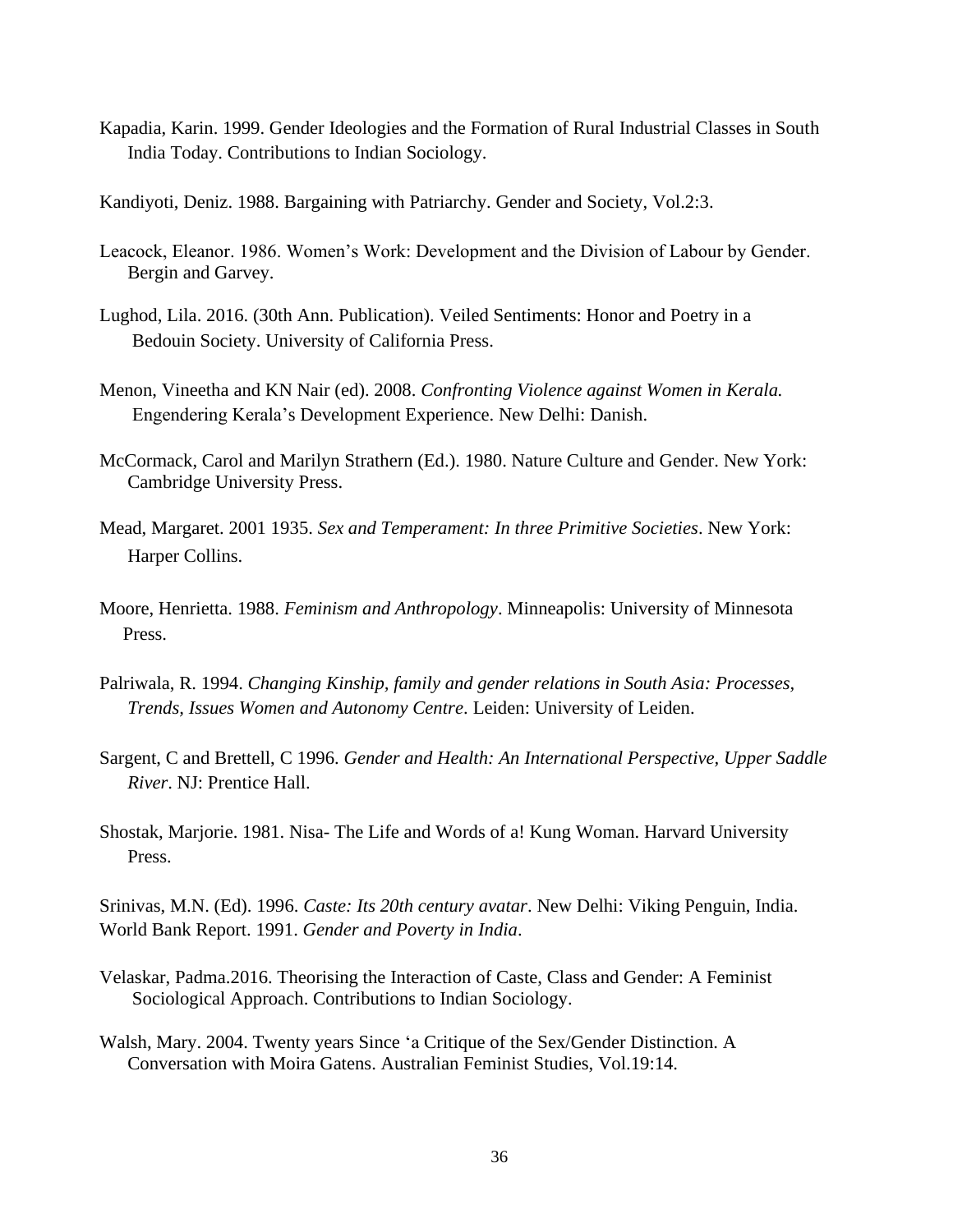## **Course MAANT02E03: Tribal Development (4 Credits)**

## **Course Objectives**

This course is designed to provide a comprehensive account on tribal development for the students. The paper discusses the history of tribal development, Constitutional Safeguards and tribal administration and tribal development planning strategies.

## **Learning Outcomes:**

- Students will learn the classification of Indian tribes
- They will understand the Constitutional Safeguards and Tribal administration
- Learn tribal development planning and strategies

## **Module 1. Classification of Indian Tribes**

- Tribe, Scheduled Tribe and Particularly Vulnerable Tribal Groups
- Classification and characteristics of tribal regions
- Racial and Linguistic classification of Tribes

## **Module 2. History of Tribal Development**

- History of Tribal Development in India with special reference to Kerala
- Impact of Civilized Societies on Tribal Languages and Traditions

## **Module 3. Constitutional Safeguards and Tribal Administration**

- Indian Constitution-Safeguards and Provisions for Scheduled Tribes: Socio-cultural, Economic, Educational, Political and Services, etc.
- Administration of Scheduled Areas

## **Module 4. Tribal Development planning and Strategies**

- Planning and development: Scheduled Tribes in Five Year Plans
- Strategies of tribal development: Special multipurpose, Sub-plans,
- Integrated Tribal development, and Tribal Policy
- Impact of Industrialization and Urbanization
- History of Tribal Movements in India with special reference to Kerala

## Recommended Readings

Ambedkar, B.R. 1922. A Report on the Subah Province of Chhattisgarh written in 1820 AD. Nagpur: Government Press.

Bahadur, K.P Caste and Tribes and Culture in India, ESS Publications, Delhi, Vol. II, 1977.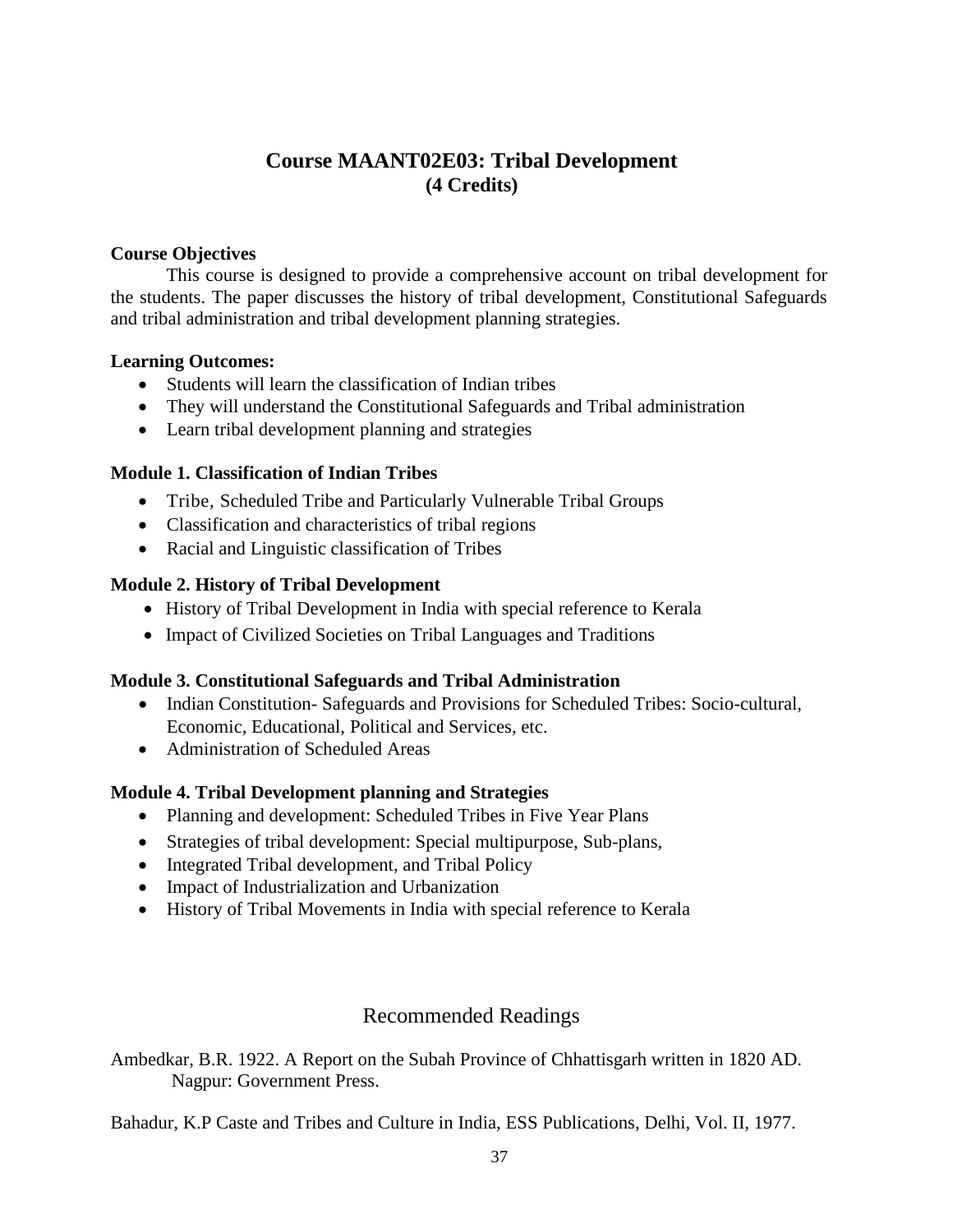- Bose, N.K. Statement of Tribal Situation in India, Indian Institute of Advanced Study, Simla,1969.
- Dev Nathan and Virginius Xaxa. 2012. Social exclusion and adverse inclusion: development and deprivation of Adivasis in India. India: oxford university press.
- Ritambhara Hebber. 2010Framing the Development Debate: The Case of Farmers' Suicide in India. In C. Sengupta and S. Corbridge (Eds.), Democracy, Development and Decentralization in India: Continuing Debates, New Delhi: Routledge.
- Ritambhara Hebber. 2010.The Category 'Rural' Revisited: A Dalit Perspective from a Village in Maharashtra. In Imtiaz Ahmad and S. Bhushan (Eds.), Dalit Assertion in Society, Literature and History: Orient Blackmans.
- Ritambhara Hebber. 2009.Tribal Autonomy and Life Support Systems. In Eleonora Barbieri-Masini, Ed, Quality of Human Resources: Gender and Indigenous Peoples. Encyclopedia of Life Support Systems, UNESCO,
- RitambharaHebber.2006. Forest Bill 2005 and Tribal Areas: Case of Jharkhand, Economic and Political Weekly, 41 (48), 4952-4956.
- Sabyasachi. 1998.Tribal Forest-Dwellers and Self-Rule-the Constituent Assembly Debates on the 5th and 6th Schedules, New Delhi, Indian Social Institute.
- Bose, N.K. Tribal Life in India, National Book Trust, New Delhi,1971.
- Bose, N.K. Some Indian Tribes, National Book Trust, New Delhi, 1973.
- Bhanage, N. P. Tribal Commissions and committees in India. Chaudhury, Buddhadeb (Ed). Tribal Development in India.
- Danda, Ajith K. Tribal Economies and Their Transformations. New Delhi: Indian Council of Social Science Research (Mimeo), 1973.
- Dube, S.C. India's Changing Villages, Allied Publishers Private Ltd., Bombay.
- Freire, Paulo. Pedagogy of the Oppressed, Penguin Books, 1972.
- Gupta, Ranjit (Ed). Planning for Tribal Development, Ankur Publications. New Delhi, 1977.
- Haimendorf, C.V.F. Tribes in India, The Struggle for Survival, Oxford University Press, Delhi, 1982.
	- Herskovits, Melville J. The Economic Life of Primitive Peoples, New York: Alfred A. Knopf, 1940.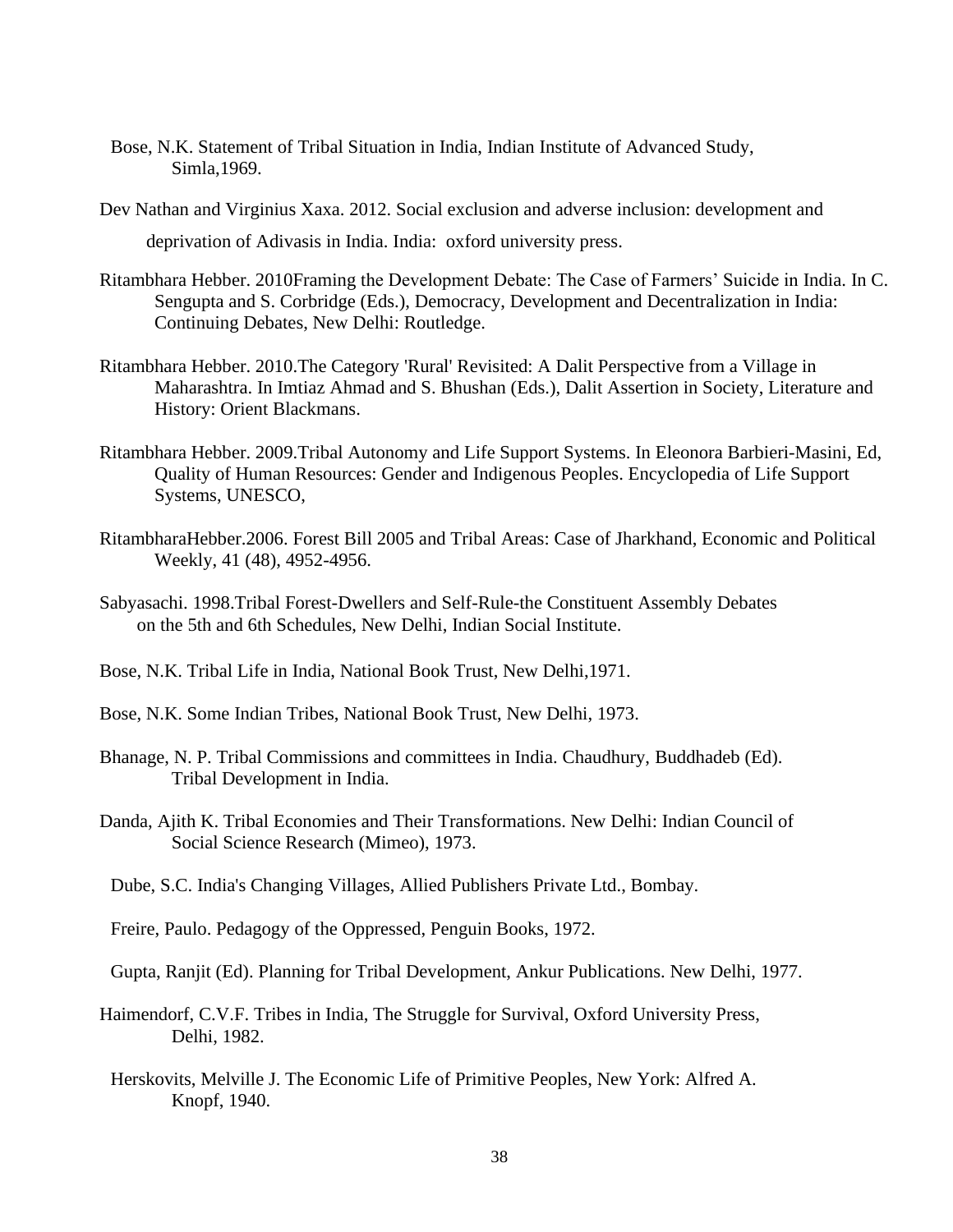- Misra, G.K. Tribal Development in India, Conceptual Contradictions, IIPA, New Delhi, 1982.
- Vidyarthi, L.P. Tribal Development and Its Administration, Concept Publications. New Delhi, 1981.

Vidyarthi, L. P. & B. K. Rai. *The Tribal Culture of India*. New Delhi: Concept Publications.

Behera, D.K.& George Pfeffer. *Contemporary Society Tribal Studies*. Volume I - VI. New Delhi: Concept Publishing Company.

George Pfeffer. *Hunters, Tribes and Peasants: Cultural Crisis and Comparison*. Bhubaneswar: Niswas.

Vidyarthi, L.P. and B.N. Sahay. *Applied Anthropology and Development in India*. New Delhi: National Publishing House.

Pandey, A.K. *Tribal Situation in India*. New Delhi: Manak.

Vidyut Joshi. *Tribal Situation in India*. New Delhi: Rawat Publications.

Singh, A.K. *Tribal Development in India*. New Delhi: Classical Publishing Company.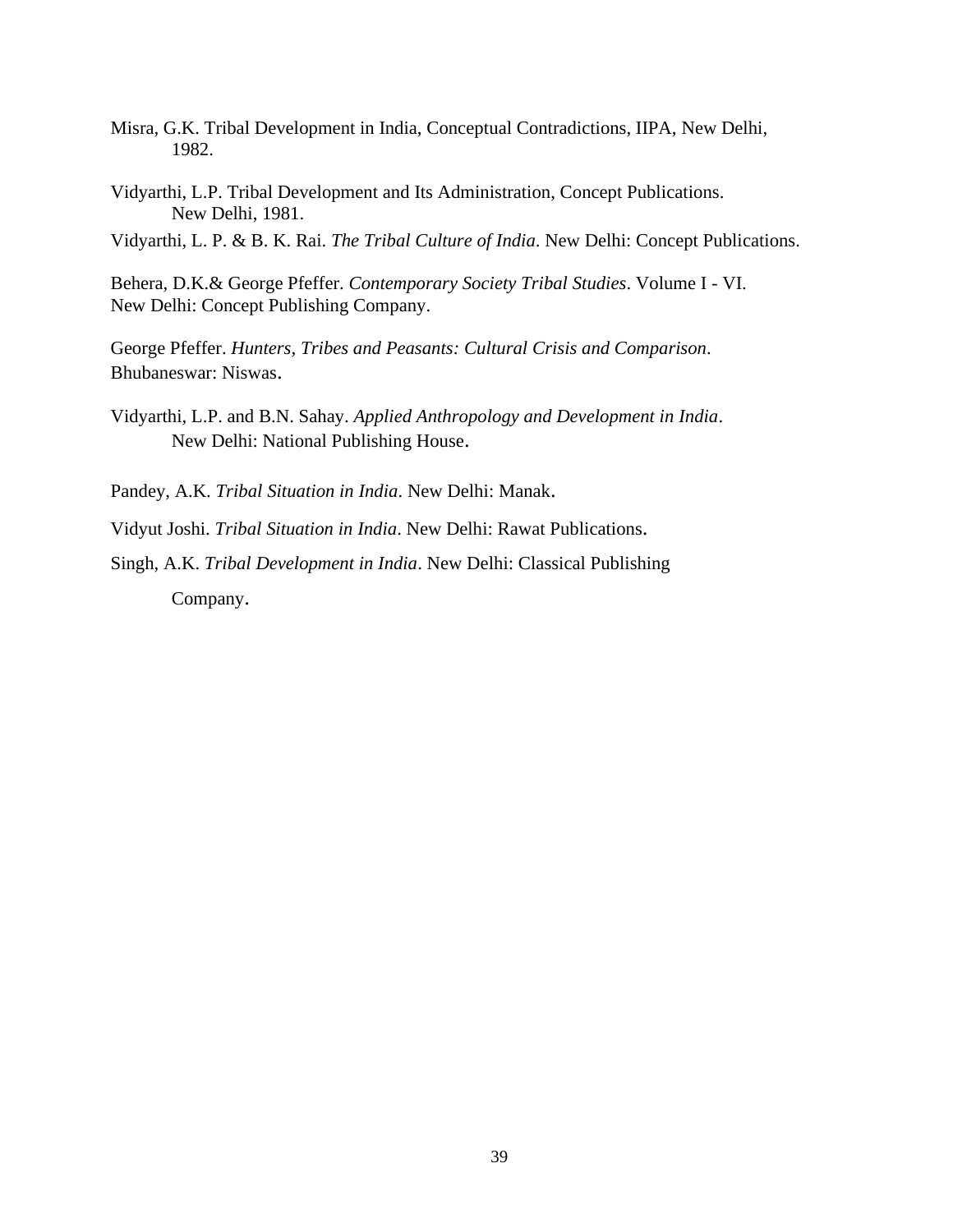## **Course MAANT03E04: Development Anthropology (4 Credits)**

## **Course Objective:**

This paper aims at creating awareness among the students of anthropology about different concepts of development, development processes, development programmes and problems of development taking cognizance of the anthropological perspectives. The course also aims to appreciate that development is multi-dimensional and should bepeople-centered.

## **Learning outcomes**:

- The students will learn about development anthropology, development debates, and the relationship between culture and development.
- They will learn about theories of development.
- Also learn about various tribal development plans and projects implemented in India.

## **Module 1. Development Anthropology: Theories and models of Development**

- Meaning and Scope, Anthropology Coming Home and Concepts of Development
- Modernization Theories; Human Capital theory, Marxian Theories of Development: Dependency Theories; Liberation Theory
- Theoretical Models: Core-Periphery Model; Rostov's Model, Balance-Growth Model

## **Module 2. Approaches and Concepts of Development**

- Theoretical Approaches: Utility approach; Opulence approach; Basic needs approach; Capability Approach
- Practical Approaches: Growth/Distribution; Agriculture/Industry; Rural/Urban; Capital-Intensive/Labour-Intensive; Centralized/Decentralized; Modern/Traditional
- Nehruvian Approach to Planning, Socio-Economic Planning / Physical Planning; Monitoring and Evaluation.
- Critiques of development & Development models.

## **Module 3. Human Development: Indicators and Measures**

- Development- Unhealthy Traits, Economic, social and demographic indicators,
- Measures- Human Development Index (HDI); Millennium Development Goals
- Poverty, Inequality and Social Justice, Culture of poverty, Social Inclusion and Exclusion, Human Rights approach to poverty; Rural Poverty
- Development Gaps, Need Identification, Affirmative Action and Social Justice

## **Module 4. Rural Development Programmes and Democratic Decentralization**

- Role of Anthropology in Policy Making.
- Gandhiji's Vision of Rural Development, Five-year plans and rural development, NITI Ayog, Agencies for development: NGOs, Vos
- Panchayati raj System in India, Decentralized Planning, Participatory Development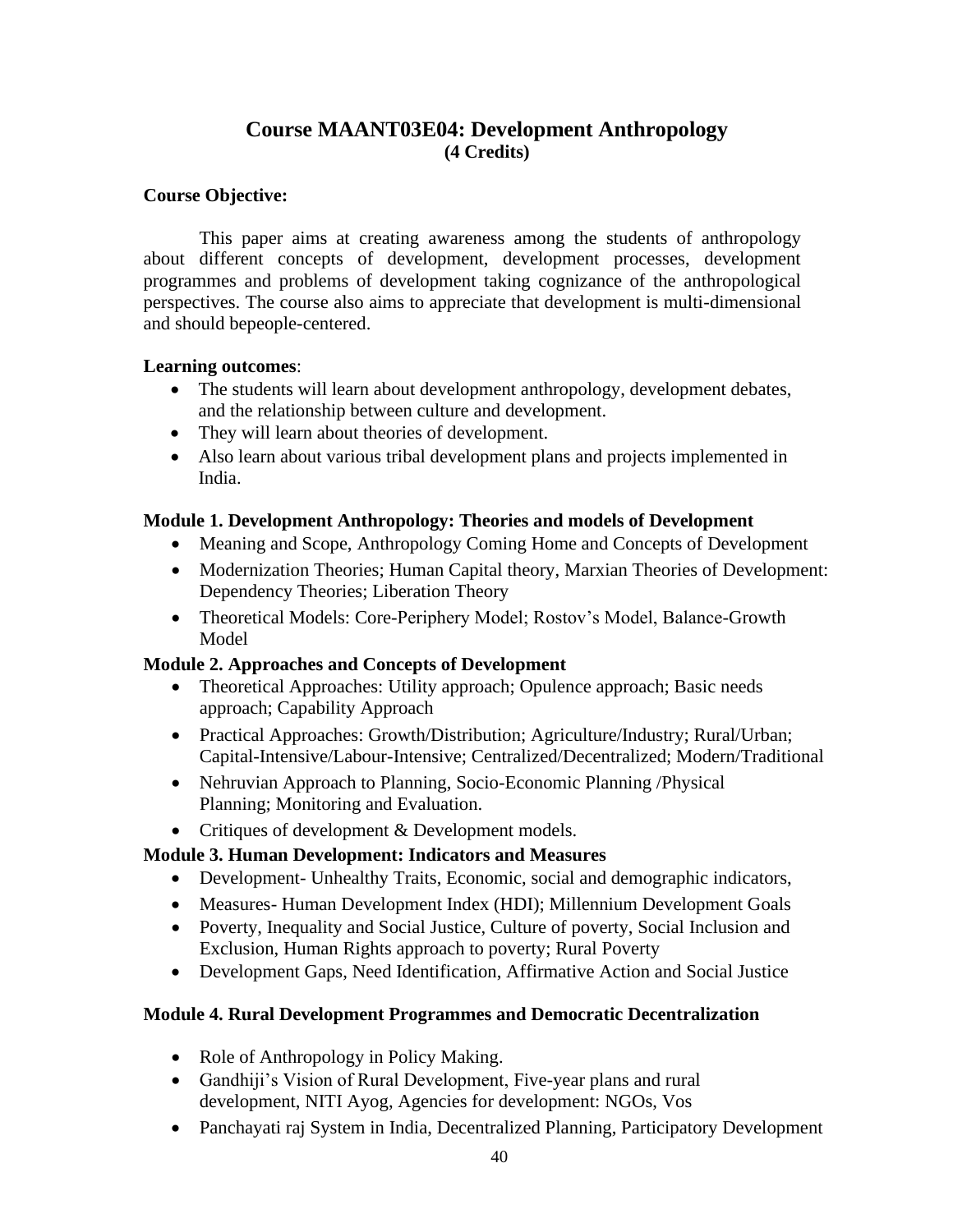• Kerala's Development Experience: Democratic Decentralization and People's Planning

#### Recommended Readings

Bardhan, P. 1995. Development and Change. Delhi: Oxford University Press.

Beteille, Andre. 2007. Marxism and Class Analysis. New Delhi: Oxford University Press Chambers, Robert. 1983. Rural Development: Putting the Last First.

Chambers, Robert. 1983. Whose reality counts? Putting the First Last

Cochrane. G. 1971. Development Anthropology. New York: Oxford University Press.

Cochrane, G "Policy Studies and Anthropology", in [Current Anthropology,](https://en.wikipedia.org/wiki/Current_Anthropology) Vol. 21, No., 4, August, 1980.

Cochrane, G 1974. The Use of Anthropology in Project Operations of the World Bank Group, (World Bank/IMF,)

Dalton, George. 1971. Economic Anthropology and Development. New York: Basic Books. De,

Desai, A.R. 1984. India's Path to Development. Bombay: Popular Prakashan.

Dube, S.C. 1990. Tradition and Development. New Delhi: Vikas Publishing House

Escobar, A. 1995.: Encountering Development. The Making and Unmaking the World. Princeton, N.J.: Princeton University Press.

Gunder Frank, Andre. 1970 [1966] "The Development of Underdevelopment." In Robert Rhods, e d., Imperialism and Underdevelopment: A Reader. NY: Monthly Review Press.

Hobart, M. 1993. An Anthropological Critique of Development: The Growth of Ignorance. London: Routledge.

Joshi, P. C. 1975. Land Reforms in India: Trends and perspectives. New Delhi: allied Publishers.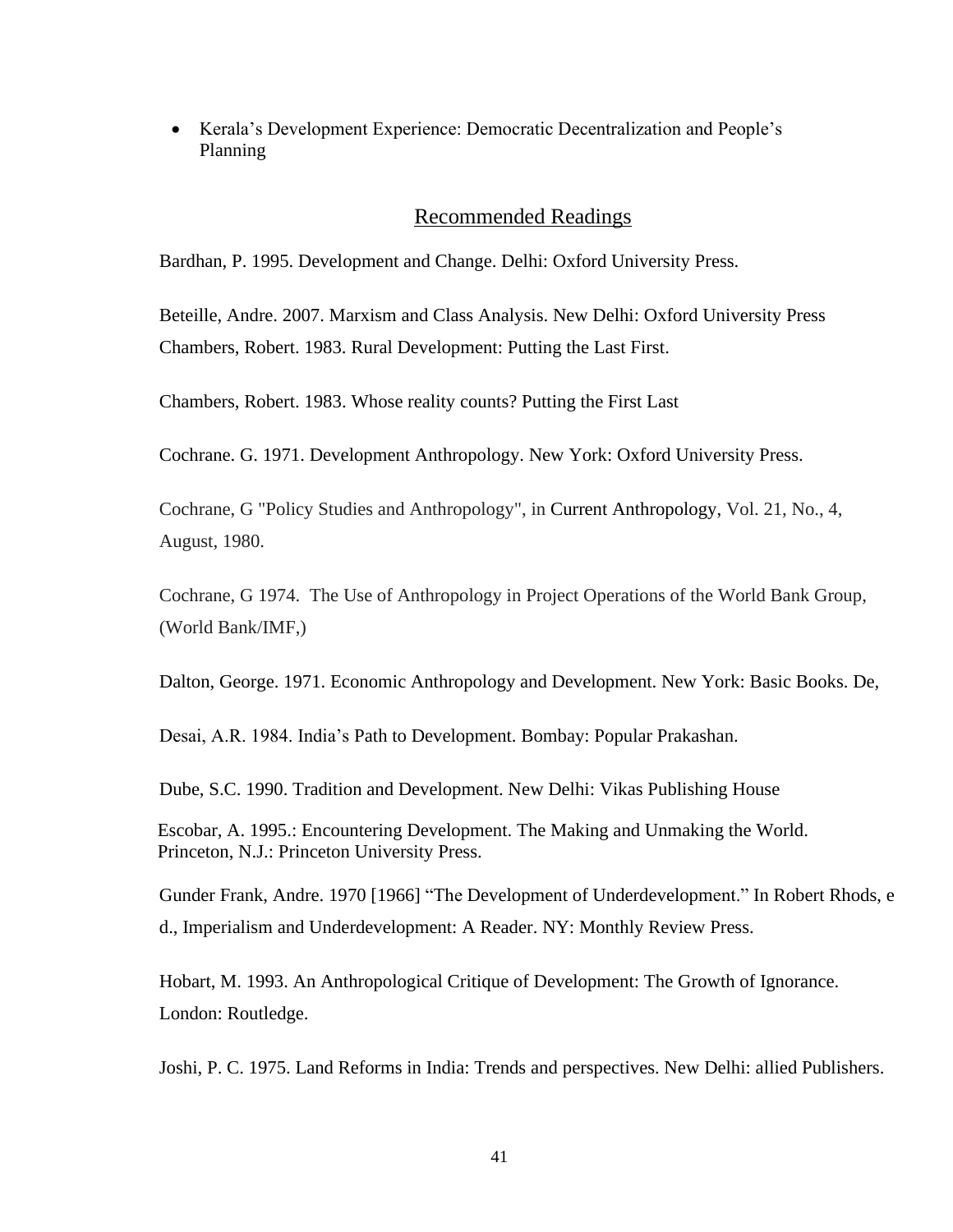Krishnamachari, V.T. 1968. Community Development in India. Delhi: Publication Division, Ministry of IB, GOI.

Lewis, Oscar. 1959. Five Families: Mexican Studies in the Culture of Poverty

Mair, Lucy.1984. Anthropology and Development. London: Macmillan.

Mathur, H. M. 1990. Human Dimension of Development: Perspective from Anthropology. New Delhi: Concept Publishing House.

Mathur**,** H.M. (Ed.). 1990. The human dimension of development: Perspectives from anthropology. New Delhi: Concept Publishing House.

Mathur, H. M. 1977. Anthropology in the Development Processes. New Delhi: Vikas.

Mehta, V.L. Decentralized Economic Development. 1964. Bombay: Khadi and Village Industries Commission.

Mishra, R. P. et al (Ed.). Regional Planning and National Development. New Delhi:

Vikas. Mishra**,** [Sweta](http://www.google.co.in/search?tbs=bks%3A1&%3Btbo=p&%3Bq=%2Binauthor%3A%22Sweta%2BMishra%22&%3Bsource=gbs_metadata_r&%3Bcad=7)**,** [Chaitali Pal.](http://www.google.co.in/search?tbs=bks%3A1&%3Btbo=p&%3Bq=%2Binauthor%3A%22Sweta%2BMishra%22&%3Bsource=gbs_metadata_r&%3Bcad=7) 2000. Decentralized planning and Panchayati Raj institutions. New Delhi: Mittal Publishers.

Myrdal, Gunnar. 1968. Asian Drama: An Enquiry into the Poverty of Nations. New York: Pantheon.

Myrdal, Gunnar. 1970. The Challenge of World Poverty: A World Anti-Poverty Program in Outline. New York: Penguin.

Nitish. R. 1985. Overcoming Underdevelopment. Shillong: NEHU.

Pitt, David, C. (ed.) 1976. Development from Below: Anthropologists and Development Situations. The Hague: Mouton, Chicago Press.

Prasad, Kamta. 1987. Planning for Poverty Alleviation. New Delhi: Sage.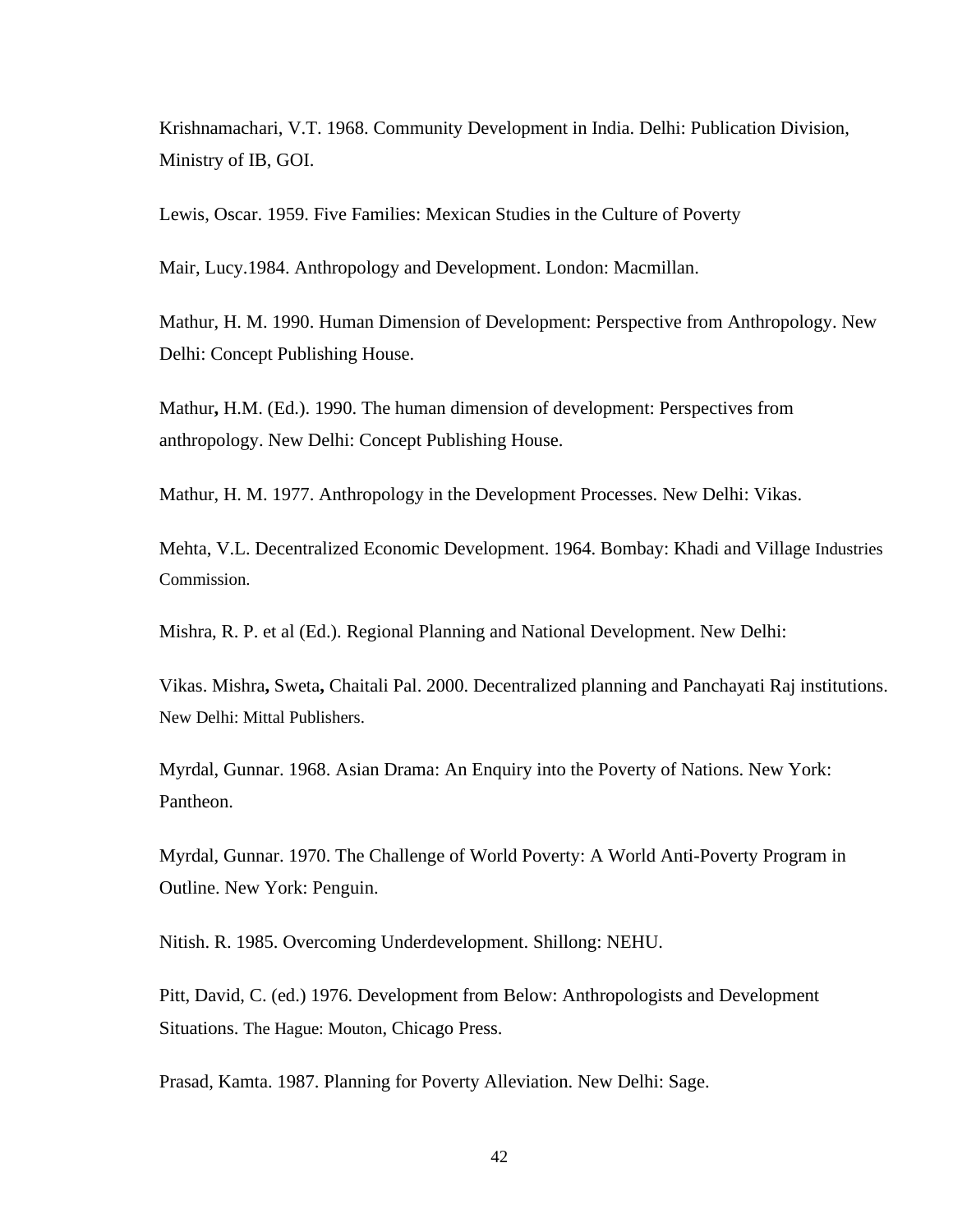Sen, Amartya. 1999. [Development as Freedom](http://en.wikipedia.org/wiki/Development_as_Freedom)**.** Oxford, Oxford University Press Sen, Amartya. 1992. Inequality Reexamined, Oxford, Oxford University Press Singh, Tarlok. 1974. India's Development Experience. Bombay: MacMillan.

Spicer, E. H. 1952. Human Problems in Technological Change. New York: Wiley.

Vidyarthi, L.P. 1980. Applied Anthropology and Development in India. New Delhi: National Publishing House.

## Suggested Readings

Arce, Alberto and N. Long. 1999. Anthropology, Development and Modernities. London: Routledge

Hoben, A1982 "Anthropologists and Development", in [Annual Review of Anthropology,](https://en.wikipedia.org/wiki/Annual_Review_of_Anthropology) Vol. 11: 349-375.

Cochrane, G.1979. The Cultural Appraisal of Development Projects, (New York: Praeger, 1979).

Cochrane, G.2008. Festival Elephants and the Myth of Global Poverty, New York: Pearson.

Gardner K. et Lewis, D. 1996: Anthropology, Development and the Post-Modern Challenge.

Goodland, Robert. 1999. Social and Environmental Assessment to Promote Sustainability, an Informal View from the World Bank, (Glasgow: International Association for Impact Assessment.

Gou, D 1997. "The anthropology of development: discourse, agency and culture" Anthropology Quarterly 69 (3): 165-173.

Hobart, M. 1993. An Anthropological Critique of Development, London: Routledge.

Malhotra, R. 1992. Anthropology of Development. New Delhi, Mittal Publishers.

Mathur, H. M. 1977. Anthropology in Development Process. New Delhi: Vikas Publishing House

Mayer, R. 1985. Policy and Programme Planning. New Jersey: Prentice-hall.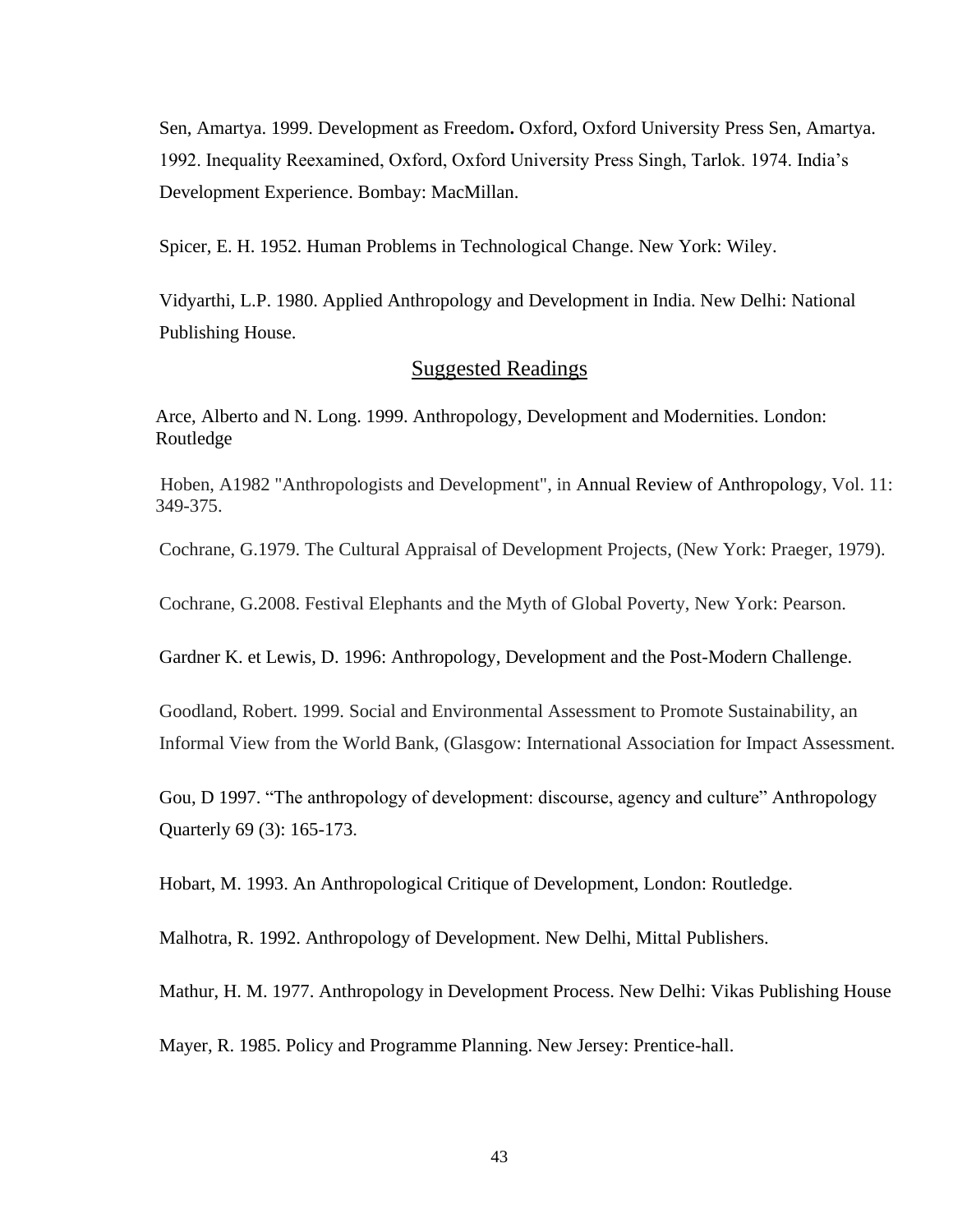Nollan, R. 2002: Development Anthropology. Encounters in the Real World. Westview Press. Chapter 4, 7 et 8 pgs. 91-114 et 173-220.

Pathy, J. 1987. Anthropology of Development. Delhi: Gian Publishing House.

Subba, T. B. 1992. Ethnicity, State and Development. New Delhi: Vikas Publishing House

Utsa Patnaik 2004.The Republic of Hunger, Social Scientist, pp. 9-35.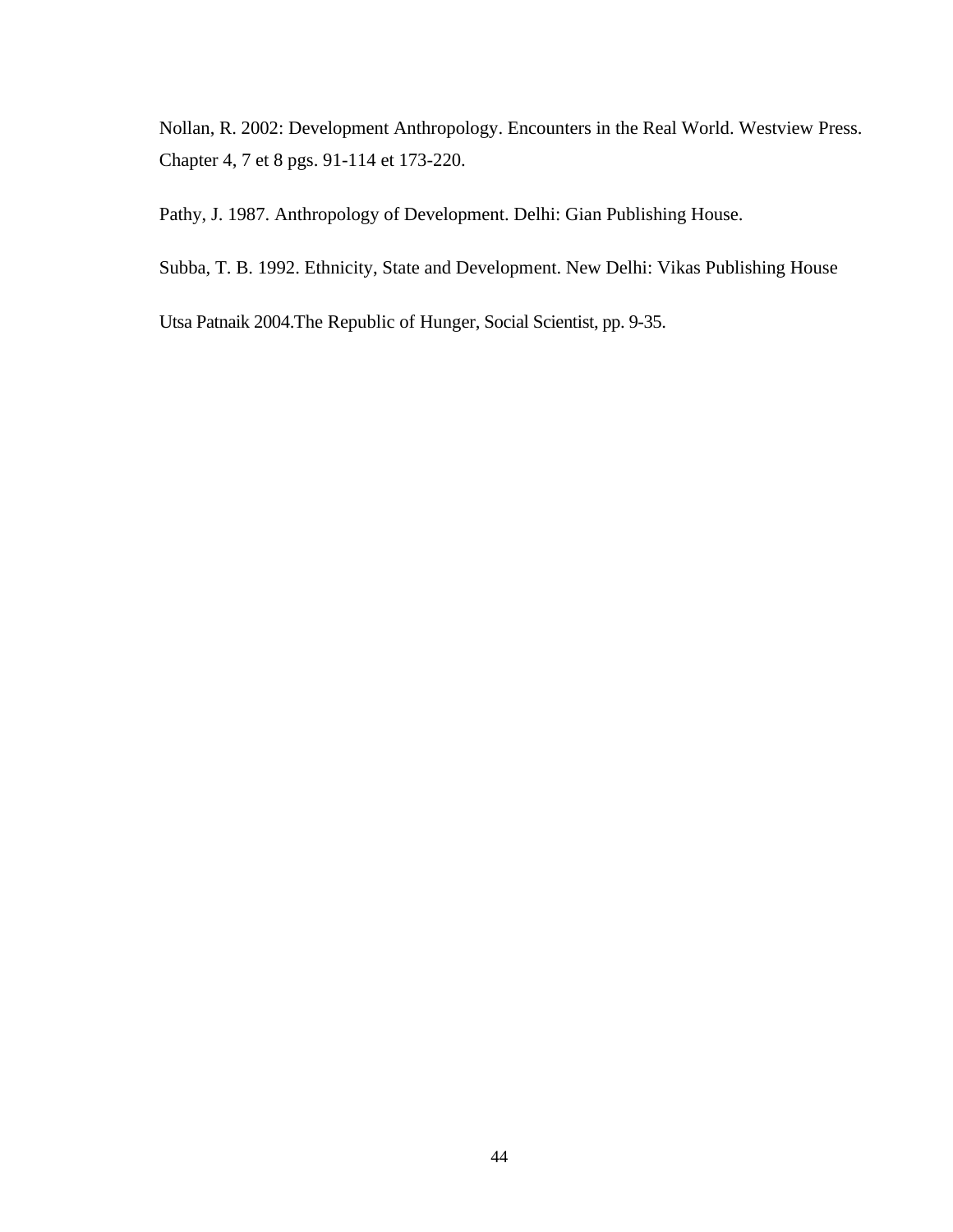## **Course MAANT03E05: Environmental Anthropology (4 Credits)**

## **Course Objective**

This course aims to provide a comprehensive understanding of the environment, ecosystem, ecology, and the interaction between Nature, humans, society, and culture. Course also discusses different approaches in environmental anthropology and contribution of anthropologists worked on this area. The role of environment and cultural adaptation are also discussed in detail taking into consideration of the various examples and case studies.

## **Learning Outcomes:**

- The students will learn about the different concepts and approaches in environmental anthropology
- They will learn the environmental adaptations of various human societies.
- Students will learn the human dimensions of environmental change.

## **Module 1. Fundamental concepts and approaches in Environmental anthropology**

- Introduction to environmental Anthropology: Theoretical and Methodological issues
- Population ecology, System ecology, Ethnoecology
- Environmental determinism and Environmental Possibilism and Cultural Ecology
- Contributions of Wissler, Forde, Steward, Vayda and Rappaport

## **Module 2. Environment and Cultural adaptation**

- Concepts and theories in cultural adaptation
- Hunters and gatherers (Cholanaikan)
- Shifting cultivators. (Maler)
- Pastoral communities (Nuer)

## **Module 3. Environment and Cultural adaptation**

- Service Nomadism (Nandi Walla)
- Island communities (Jarawa, Onge, Andamanese)
- Fishing communities (Mappila)
- Agricultural communities (Kurichiyan)

## **Module 4. Human Dimensions of Environmental Change**

- Deforestation and ecological imbalance
- Climate change and Sustainability
- Cultural Dimensions of Biodiversity and conservation

## Recommended Readings

Channa, S.M. (ed) 1998. *Ecology and Human Adaptation*. New Delhi: Cosmo Publications. Guha, Ramachandra(ed).1994. *Social Ecology*. New Delhi. Oxford University Press.

Dove, Michael R and Carol Carpenter. 2008. Environmental Anthropology: a historical Hardesty, L. Donald. 1977.Ecological *Anthropology*. Canada: John Wiley and Sons.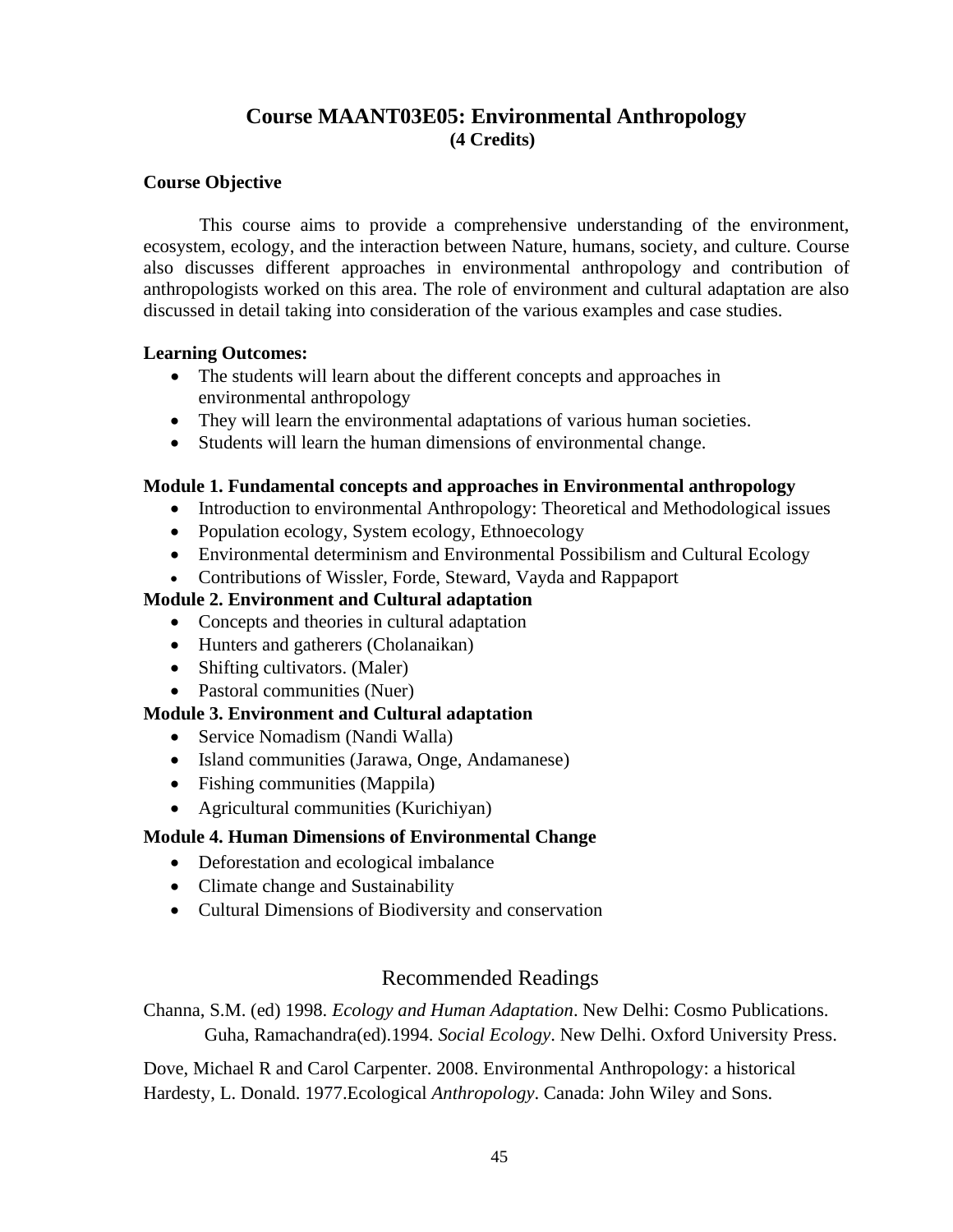Harris, Marvin, 1985. *Culture, People, Nature: An Introduction to General Anthropology*. Honigmann, John.D.(ed). 1997. *Handbook of Social and Cultural Anthropology* Vol-1. New Delhi: Rawat publications.

Kopnina, Helen and Eleanor Shoreman- Ouimet (Ed.). 2011. Environmental Anthropology Today. London: Routledge.

- Mahadevan, K. Chi-Hsien Tuan and Balakrishnan Nair (Eds).1992. *Ecology, Development and Population Problem*. Delhi: B.R. Publications.
- Malik, S.L.and D.K. Bhattacharya. 1986. *Aspects of Human Ecology. A Dynamic Interrelationship between Man and Environment*. New Delhi: Northern Book Centre
- Mukherjee, Radha Kamal. 1968.Man *and His Habitation*. Bombay: Popular Prakashan.

Rivers, W.H.R. 1906. *The Todas*. London: Macmillan & Co. Ltd.

- Singh, Pratap, Udai and Awadesh Kumar Singh (Eds). 1999. *Human Ecology and Development in India*. New Delhi: A.P.H Publishing Corporations.
- Singh, P. Indera and S.C. Tiwari (Eds). 1980.*Man and His Environment*. New Delhi: Concept Publishing Company.

Verma, K.K.1977. *Cultural, Ecology and Population*. New Delhi: National Publishing House.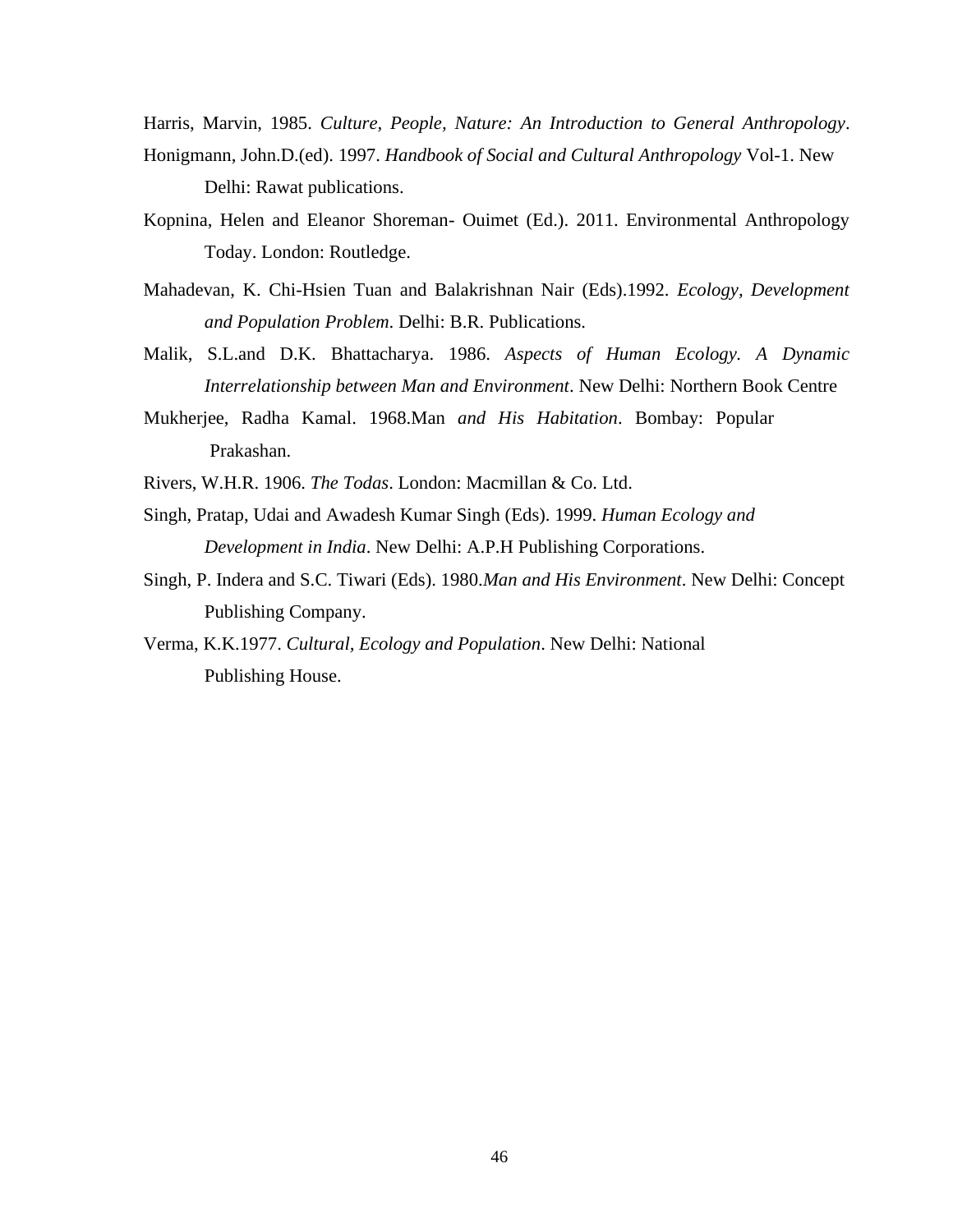## **Course MAANT03E06: Audio-Visual Anthropology (4 Credits)**

## **Course Objective**

The Indian society is moving away very fast from its oral tradition and folk-art medium to modern mass media. Similarly, the tribal, rural and urban societies are also under the grip of fast changes. The technical advancements of Visual Anthropology and Audio-Visual Anthropology are a boon for the students of anthropology and they should be in a better position to in comprehending and projecting anthropological dimensions and dynamics of people of India. The objective of the course is to provide insights into communication processes so that students acquire a better understanding of society and culture both in continuity and change. The understanding of role and function of communication in socialization, cultural change and development process is essential in anthropological studies in communities of varying complexities: tribal, rural and urban.

## **Learning Outcomes**

- Students will get insights into Visual Anthropology and Audio-Visual Anthropology for the study of society and culture.
- Students will acquire skills in projecting anthropological dimensions and dynamics through audio-visual documentations.

## **Module 1. Visual anthropology**

- Visual anthropology: concepts, scope, uses and problems
- History and development of visual anthropology

## **Module 2. Introduction to Audio-Visual Anthropology**

- Introduction to Audio-Visual Anthropology
- Audio-Visual Anthropology as a mode to preserve culture and as an input to cultural enrichment

## **Module 3. Ethnography, Ethnographic Films and Cinema**

- Ethnography and Ethnographic Films
- Cinema: Commercial, Realistic, New Wave Cinema, and Documentary Films
- Appreciation and criticism Film as an art

## **Module 4. Scope of Audio-Visual Anthropology in India**

- Scope of Audio-Visual Anthropology in India.
- How to produce Audio-Visual Anthropological films and videos.
- Audio-Visual Anthropology as an aid to development programmes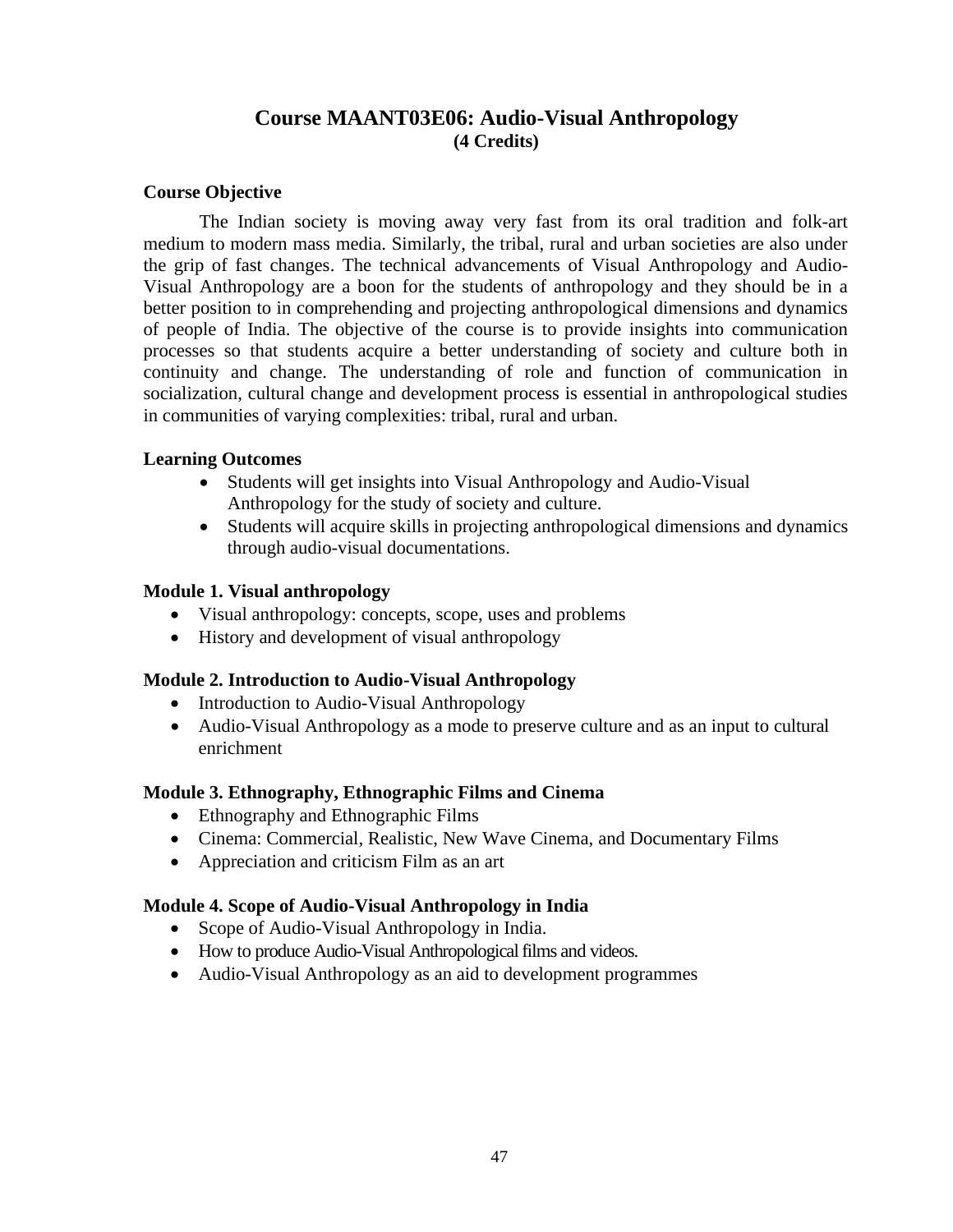- Hockings, Paul. (Ed) 1975. *Principles of Visual Anthropology*, Mouton, The Hague
- Huda, Anwar. 2004. *The Art and Science of Cinema*. New Delhi: Atlantic Publishers and Distributors.
- Lehman, Peter. (Ed) 1997. *Defining Cinema*. London: The Athlone Press.
- Mahendrakumar, M.S. 2013. Audio-Visual Anthropology A New Version of Visual Anthropology. New Delhi: Concept Publishing Co.
- Milner, Andrew & Jeff Browitt. 2003. *Contemporary Cultural Theory*. Jaipur: Rawat Publications.
- Monaco, James. 2000. *How to Read a Film*. New York: Oxford University Press.
- Pinney, Christopher. 2011. Photography and Anthropology. London: Reaktion Books Ltd.
- Pinney, Christopher. 2008. The Coming of Photography in India. London: The British Library Publishing Division.
- Sahay, K.N. 1993. *Visual Anthropology in India and its Developments*. New Delhi: Gyan Publishing
- Singh, K.S. (Ed) 1992. *Visual Anthropology and India*. Calcutta: Anthropological Survey of India.
- Thwaites, Tony; Lloyed Davis, Warwick Mules. 2005. *Introducing Cultural and Media Studies – A Semiotic Approach*. New York: Palgrave.
- Whitaker, W. Richard, Janet E. Ramsey, Ronald D. Smith. 2004. *Media Writing – Print, Broadcast and Public Relations*. New Jersey: Lawrence Erlbaum Associates Publishers.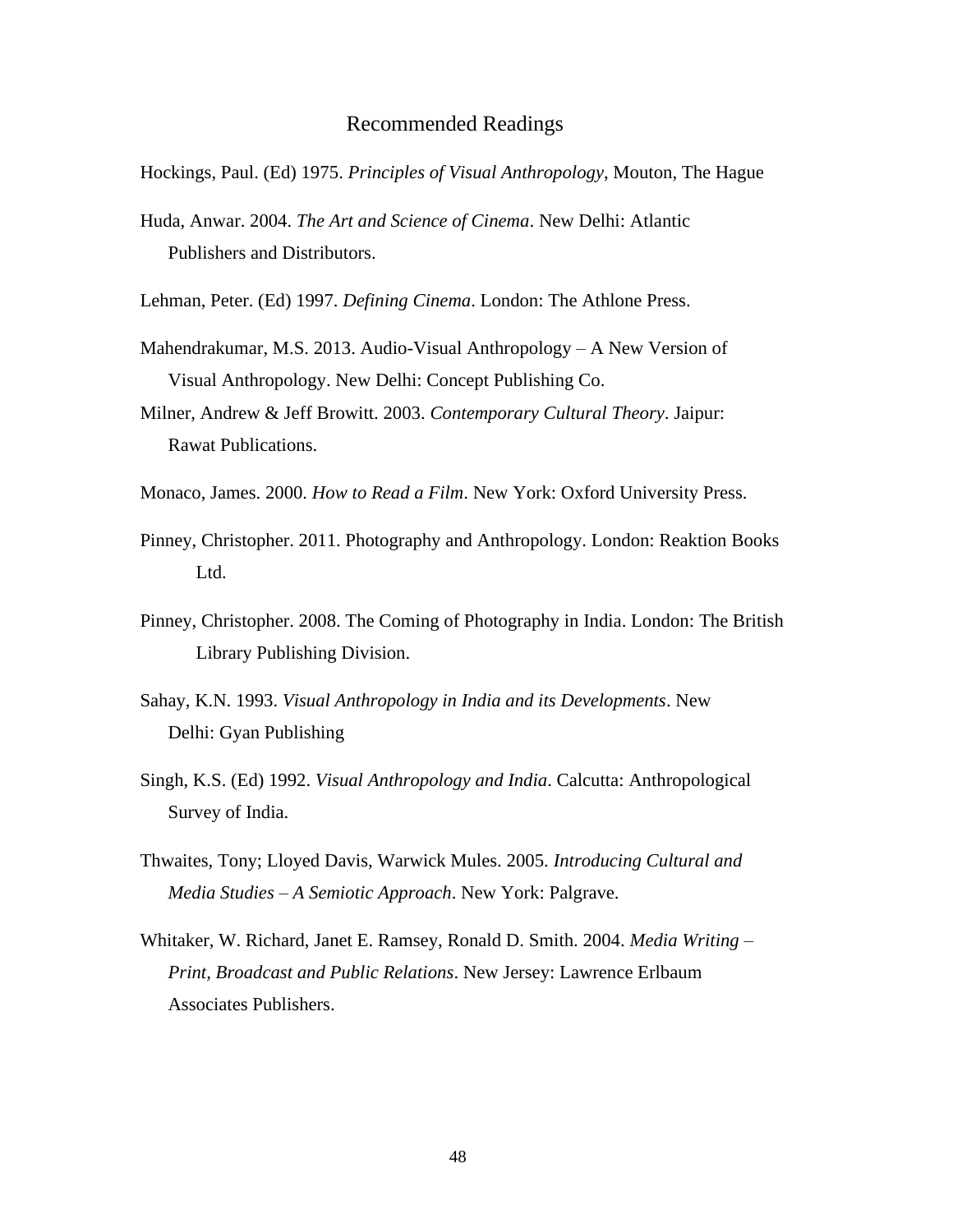## **Course MAANT04E07: Medical Anthropology (4 Credits)**

## **Course Objectives**

Different communities all over the world have evolved their own systems of health practices which have been incorporated in their cultural milieu. The indigenous pharmacopoeia, belief systems, shamans and healers constituted the medical systems, with the spread of Western medical practices the medical practices of traditional associates are getting eroded and a kind of cultural vacuum has been created. This course aims at familiarizing the students with different medical systems, both indigenous and modern and the cultural contexts of the systems. It will also equip the students to understand the compatibility of the systems and to evolve projects blending traditional and Western medical techniques.

## **Learning Outcomes**

- Demonstrate the knowledge about biomedical and socio-cultural perspective of health and disease
- Know about the operational aspects of health care delivery from village to international level, with a critique from people's perspectives
- Acquire knowledge about the scientific aspects of health and disease.
- Understand the international health organizations and interaction with national health setup at the governmental and non-governmental levels.

## **Module 1. Medical Anthropology- meaning, scope and concepts**

- Concepts of illness, sickness, disease and health
- Culture bound syndromes cultural construction of illness experience
- Socio-cultural dimensions of illness and health
- Humoral system hot and cold

## **Module 2. Plural Medical Systems and Health Seeking Behaviour**

- Asian medical system: Indian, Chinese and Mediterranean
- Popular, Folk and Professional healthcare
- Plural Medical Systems and Health Seeking Behaviour
- Magico– religious curative practices

#### **Module 3. Ethnography of tribal and folk medical health systems**

- Ethno medicine: Culturally appropriate medicine. Regional variation in India.
- Ethnography of tribal and folk medical health systems in India-case studies
- Community health practices and indigenous medical systems
- Health Care System and Health Care Services

## **Module 4. Psycho-somatic and mental disorders**

- Psycho somatic and mental disorders
- Drug addiction: demographic, socio-economic and mental health conditions
- Application of anthropological knowledge in promoting health care in tribal and rural communities.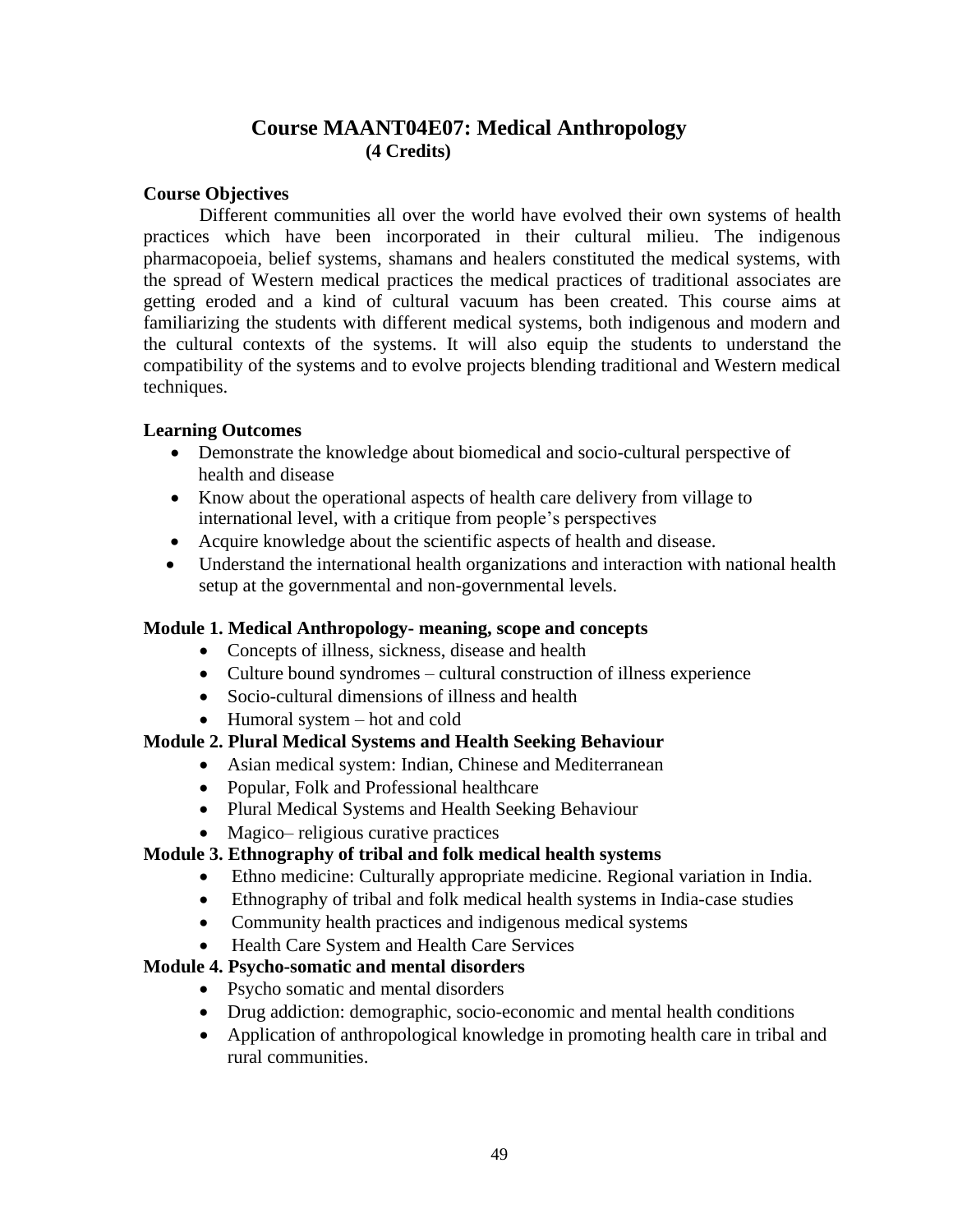- Ahluwalia, A, 1974, *Sociology of Medicine* in M. N. Srinivas (ed.), A *Survey of Research in Sociology and Social Anthropology,* Vol-11, Bombay: Popular Prakashan.
- Ahluwalia, A, 1974, *Sociology of Medicine* in M. N. Srinivas (ed.), A *Survey of Research in Sociology and Social Anthropology,* Vol-11, Bombay: Popular Prakashan.
- Ali, Almas. 1994. *Indigenous Health Practices among Tribals: Relationship with Prevalent Diseases, in S. Basu (ed.), Tribal Health in India*, New Delhi: Manak Publications Pvt. Ltd.
- Ali, Almas. 1994. *Indigenous Health Practices among Tribals: Relationship with Prevalent Diseases, in S. Basu (ed.), Tribal Health in India*, New Delhi: Manak Publications Pvt. Ltd.
- Basu, Salil (ed). 1994.Tribal *Health in India*. New Delhi: Serial Publications.
- Bhasin, Veena. 1993.People*, Health and Disease: The Indian Scenario*. New Delhi: Kamala Raj Enterprises.
- Bhusari, B, Nikanth and Dr. Korpenwar, Anil.2013. *A Text Book of Ethnomedicine.* New Delhi: Gaurav Books.
- Brown, Peter J and Svea Closer (Eds.). 2016. Understanding and Applying Medical Anthropology. US: Left Coast Press Inc.

Calan, Michael. 1987.*Health and Illness*. London and New York: Tavistock Publications.

```
Caudill, William.1953. "Applied Anthropology in Medicine." In A.L Kroeber (Ed.),
```
 *Anthropology Today: An Encyclopaedic Inventor*, Chicago: University of Chicago Press.

- Fitzgerald, Thomas (Ed). 1977. *Nutrition and Anthropology in Action*. Assen: Van Gorcum Amsterdam.
- Foster, George, M and Barbara Gallatin Andrson.1988. *Medical Anthropology*. USA: Random House.
- [Hatfield](https://www.pdfdrive.com/search?q=Gabrielle%2BHatfield) Gabrielle. 2004. *Encyclopaedia [of Folk Medicine: Old World and New World](https://www.pdfdrive.com/encyclopedia-of-folk-medicine-old-world-and-new-world-traditions-e156858304.html) [Traditions.](https://www.pdfdrive.com/encyclopedia-of-folk-medicine-old-world-and-new-world-traditions-e156858304.html)* New Delhi*:* Shubhi Publications.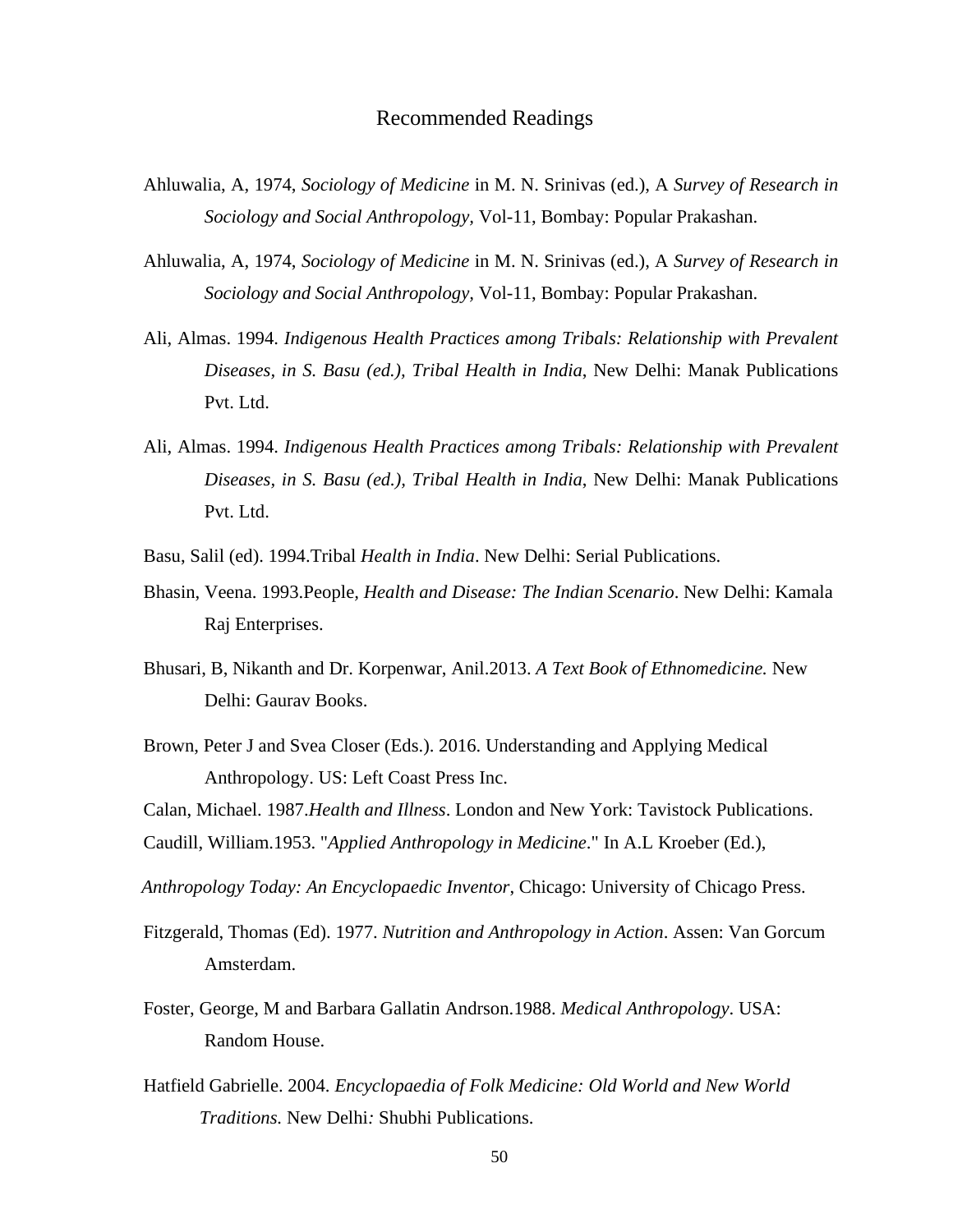- Honigmann, J, John. 1997.Handbook *of Social and Cultural Anthropology*. New Delhi: Rawat Publications.
- Johnson, Shanti and Rajan, Irudaya S. 2010. *Ageing and Health in India*. New Delhi: Rawat Publications.
- Kleinman, Arthur. 1981.*Patients and Healers in the Context of Culture*. University of California Press.
- Kleinman, Arthur. 1988. "The Meaning of Symptoms and Disorders" and "The Personal and Social Meanings of Illness." In the Illness Narratives: Suffering, Healing, and the Human Condition. Pp. 3-55. New York: Basic Books.
- Landy [David \(](https://www.amazon.com/s/ref%3Ddp_byline_sr_book_1?ie=UTF8&field-author=David%2BLandy&text=David%2BLandy&sort=relevancerank&search-alias=books)Ed.). 1977. Culture*, Disease, and Healing: Studies in Medical Anthropology.* UK: Macmillan.
- Lock, Margaret. 2000. "Accounting for Disease and Distress: Morals of the Normal and Abnormal." In Handbook of Social Studies of Health and Medicine. Albrecht, Fitzpatrick, and Scrimshaw, eds. Pp. 259-275.
- Lupton, Deborah. 1994. "Representations of Medicine, Illness, and Disease in Elite and Popular Culture." In Medicine as Culture. Pp. 50-78.
- Mutatkar, R.K, Danda, Ajith and Bhatt Vikas.2010. *Studies on Bio-medical Anthropology,*

*Profiles of Health Cultures. New* Delhi: Aryan Books International.

Paul, D, Benjamin and [Walter, B, Miller.1](https://www.amazon.com/s/ref%3Ddp_byline_sr_book_2?ie=UTF8&field-author=Walter%2BB.%2BMiller&text=Walter%2BB.%2BMiller&sort=relevancerank&search-alias=books)955. *Health, Culture, and Community*.UK: Russell Sage Foundation.

Rivers, W. H. R. 2013. *Medicine, Magic and Religion*. London: Routledge publishers.

Sikkink, Lynn. 2009. *Medical Anthropology in Applied Perspective.* Belmont: Wadsworth.

Tiwari, S.K. 2001.*Medical Geography of Indian Tribes*. New Delhi: Swarup and Sons

Publications.

Wellin, Edward. 1977. "Theoretical Orientations in Medical Anthropology: Continuity and Change over the Past Half-Century." In Culture, Disease, and Healing: Studies in Medical Anthropology. David Landy, ed. Pp. 47-58. New York: Macmillan Publishing Company, Inc.

Young, Allan Young, 1976. "Some Implications of Medical Beliefs and Practice for Anthropology." American Anthropologist 78:5-24.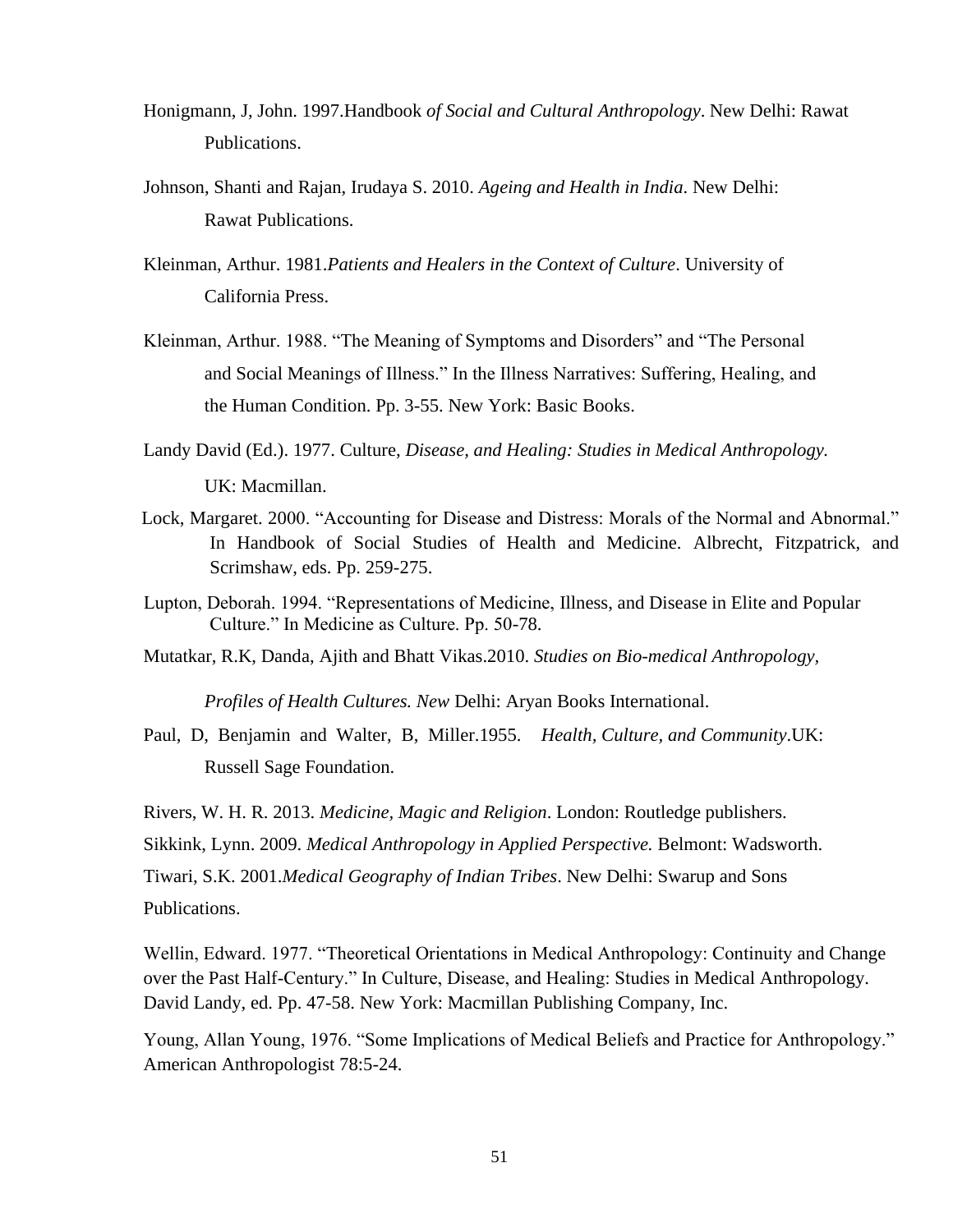## **Course MAANT04E08: Economic Anthropology (4 Credits)**

## **Course Objectives**

The objective of the course is to bring home to anthropology students the distinctive contributions made by the discipline in tackling the issues arising in the study of economic relations and economic organizations, particularly in non-market economies. The difference in the basic assumptions of economics and anthropology in understanding economic issues with reference to specific economic systems will be highlighted in this course.

## **Learning Outcomes:**

- Students will learn the different approaches in economic anthropology
- They will learn economy and society of different societies from the perspective of organization of subsistence production.
- Will be able to learn consumption pattern in subsistence economies

## **Module 1. Introduction: Approaches to economic anthropology**

- Scope and development of Economic Anthropology
- Fundamentals of modern economic theories and their relevance to non-market
- economies: formalist substantivist controversy
- Marxism and Political Economy, Commodity Fetishism

## **Module 2. Organization of subsistence production**

- Food gathering and hunting to urban-industrial economy
- Division of work: age, sex, emotional labour theory, women and employment outcomes in Rural India
- Property relations: rights on resources
- Technology, capital, savings and investment

## **Module 3. Exchange and Service**

- Barter, ceremonial exchange, reciprocity,
- Redistribution (Gift, Potlatch, Kula ring)
- JajmaniSystem
- Market exchange

## **Module 4. Consumption pattern in subsistence economies**

- Pattern of distribution of resources
- Wealth status and social differentiation
- The relationship between globalization and the creation of new global lifestyles and forms of consumption
- Assess the relationship between globalization, neoliberalism, and neo-colonialism
- The implications of globalization for anthropology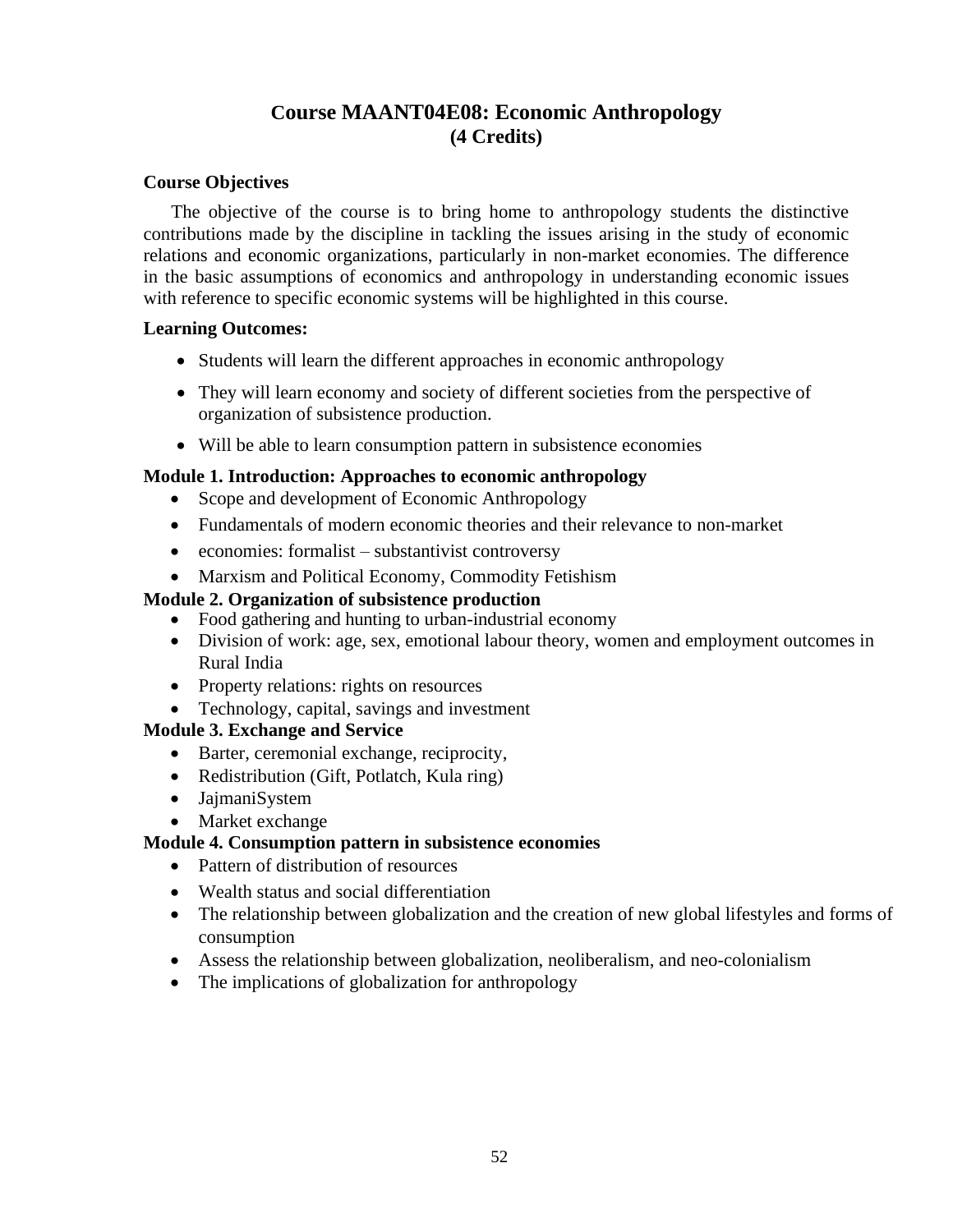- Bailey, F.G1957. Caste and Economic Frontier. A Village in High land Orissa. Bombay: Oxford University Press.
- Belshaw, C. S. 1965. Traditional Exchange and Modern Markets. New Delhi: Prentice-Hall of India Private Ltd.
- Clammer, John (Ed). 1978.The New Economic Anthropology. London: The Macmillan Press Ltd.
- Clammer, John. 1987. Beyond New Economic Anthropology. New York: St. Martin's Press, Inc.
- Dalton, George (Ed). 1971.Economic Development and Social Change. New York: The Natural History Press.
- Dalton, George. 1968. Economics, Economic Development, and Economic Anthropology, *Journal of Economic Issues, Vol. 2, No. 2* (Jun., 1968), pp. 173-186.
- Epstein, Scarlett.1962. Economic Development and Social Change in South India.
- Firth, Raymond (Ed).1967. Themes in Economic Anthropology. New York: Tavistock Publications.
- Forde, C. Daryll. 1977. Habitat, Economy and Society. London: Methuen & Co, Ltd.
- Geertz, Clifford. 1962. Peddlers and Princes-Social Change and Economic Modernization Two Indonesian Towns. Chicago& London: The University of Chicago Press.
- Gudeman, Stephen. 2001. The Anthropology of Economy: Community, Market, and Culture. USA: Blackwell Publishers.
- Hann, Chriss&Hart, Keith. 2011.Economic Anthropology. USA: Polity Press.
- Herskovits, M.J.1952. Economic Anthropology: A Study in comparative economics. New York: Alfred A. Knopf, Inc.
- Herskovits, M.J.1965. Economic Anthropology: the economic life of primitive people. New York: Alfred A. Knopf, Inc.
- LeClair and Schneider (Ed).1968. Economic Anthropology Readings in Theory and Analysis. New York: Rinehart and Winston, Inc.

Narotzky, Susana. 1997. New directions in Economic Anthropology. London: Pluto Press. New York: Manchester University Press.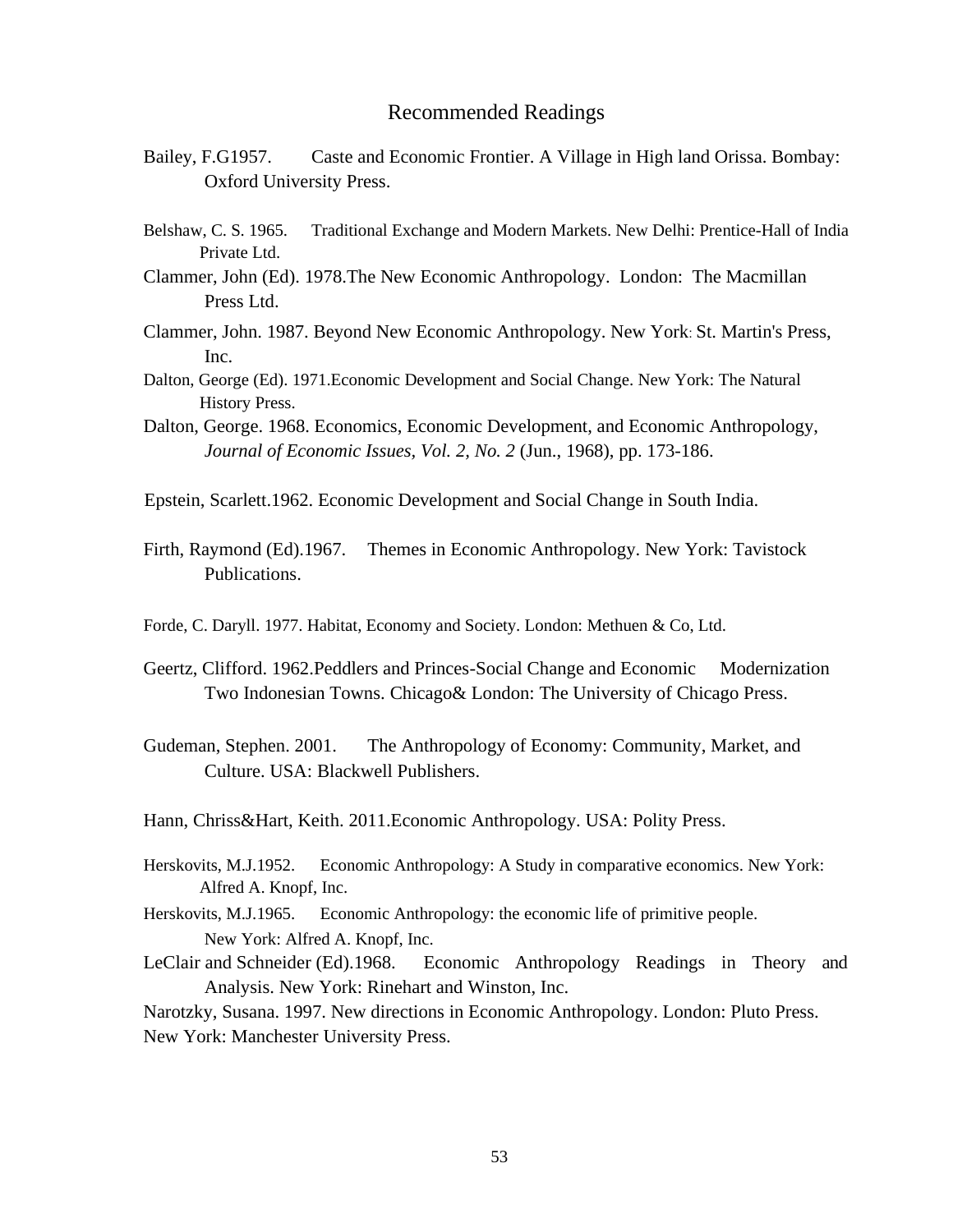## Suggested Readings

- Appadurai Arjun. 2014.The Social Life of Things. Commodities in Cultural Perspective: Cambridge University Press.
- Bloch, Maurice and Jonathan Parry. 1996. Introduction: Money and the Morality of Exchange. Brenda Chalfin. 2004. Shea Butter Republic: State Power, Global Markets, and the Making of an Indigenous Commodity. New York: Routledge.
- [Burawoy](https://journals.sagepub.com/action/doSearch?target=default&ContribAuthorStored=Burawoy%2C+Michael) Michael. 2013.Ethnographic fallacies: reflections on labour studies in the era of market fundamentalism. Work [Volume:27 issue: 3, p](https://journals.sagepub.com/toc/wes/27/3)age(s):526-536.
- [Geert de Neve.](https://www.epw.in/author/geert-de-neve) 2009*.* Power, Inequality and Corporate Social Responsibility: The Politics of Ethical Compliance in the South Indian Garment Industry. Vol. 44, Issue No. 22.
- Gooptu Nandini. 2009.Neoliberal Subjectivity, Enterprise Culture and New Workplaces: Organized Retail and Shopping Malls in India. Economic and politcal weekly. Vol. 44, Issue No. 22.
- Hochschild, Arlie Russell. 1983[.The Managed Heart: Commercialization of Human Feeling.](https://en.wikipedia.org/wiki/The_Managed_Heart:_the_Commercialization_of_Human_Feeling) Berkeley University of California Press.

Marx Karl. 1932. Economic & Philosophic Manuscripts of 1844. Progress Publishers: Moscow.

Marx Karl. 1857.Grundrisse. Foundations of the Critique of Political Economy: Penguin Classics.

Mauss, Marcel. 1966. The Gift: Forms and Functions of Exchange in Archaic Societies. London: Cohen & West.

Mintz. W. Sidney.1986. Sweetness and Power: The [Place of Sugar in Modern History](https://www.amazon.com/Sweetness-Power-Place-Modern-History/dp/0140092331/ref=sr_1_1?dchild=1&qid=1610093576&refinements=p_27%3ASidney+W.+Mintz&s=books&sr=1-1&text=Sidney+W.+Mintz) :New Penguin Books.

Parry, Jonathan. 1986.The Gift, the Indian Gift and the 'Indian Gift'. Man, vol. 21, no.3, pp. 453–473. JSTOR

[Rajni Palriwala.](https://journals.sagepub.com/action/doSearch?target=default&ContribAuthorStored=Palriwala%2C+Rajni)2019.Framing Care: Gender, Labour and Governmentalities. Indian 26(3):237-262

Tan Margaret. Creating the Digital Economy: Strategies and Perspectives from Singapore. International Journal of Electronic Commerce Vol. 3, No. 3, Developing the Business Components of the Digital Economy (Spring, 1999), pp. 105-122

Taussig, Michael. 2005.The devil and commodity fetishism in South America. University of North: Carolina Press.

Weber, M.1930. The Protestant ethic and the spirit of capitalism. New York: Scribner.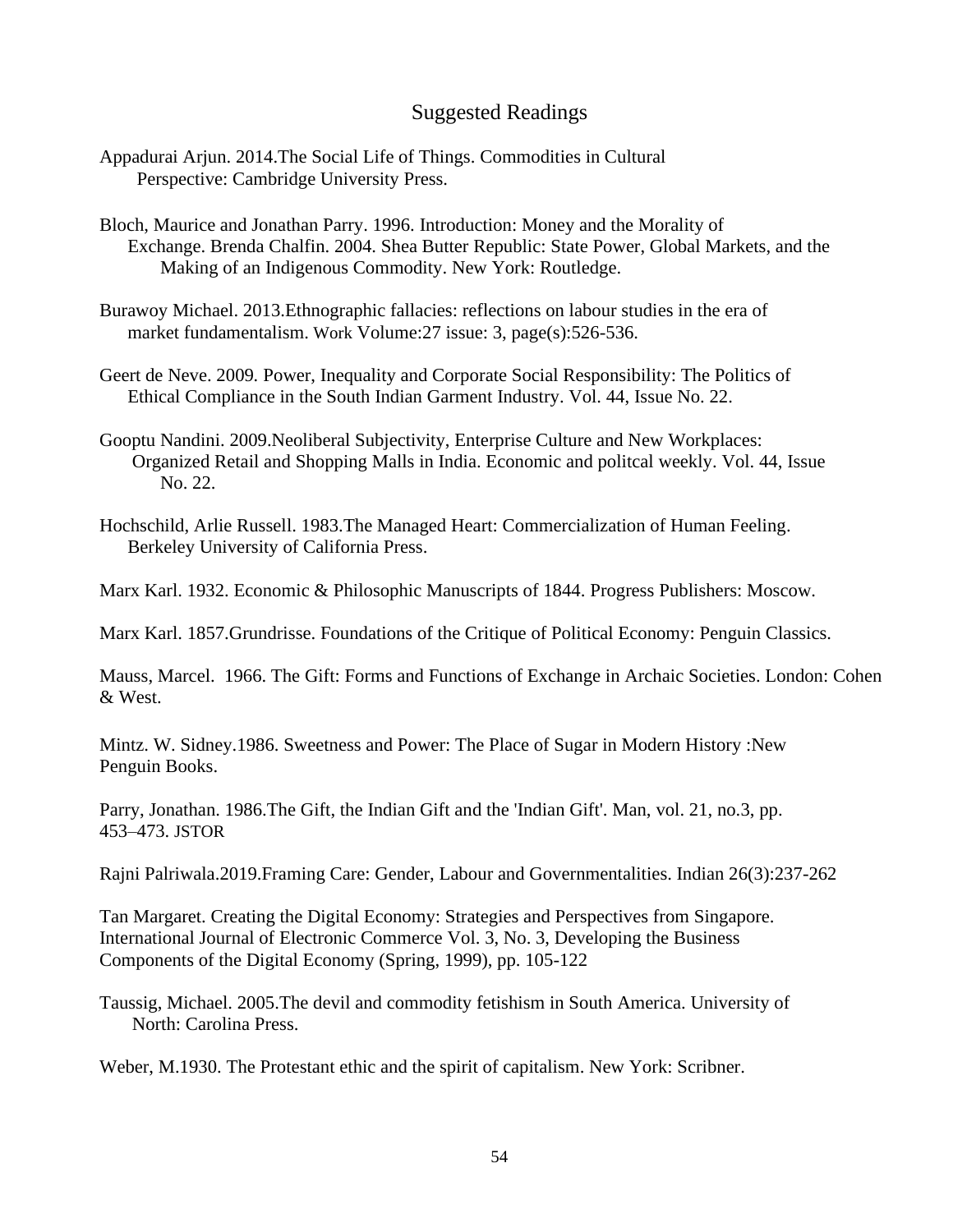## **SYLLABUS**

## **OPEN ELECTIVE COURSES**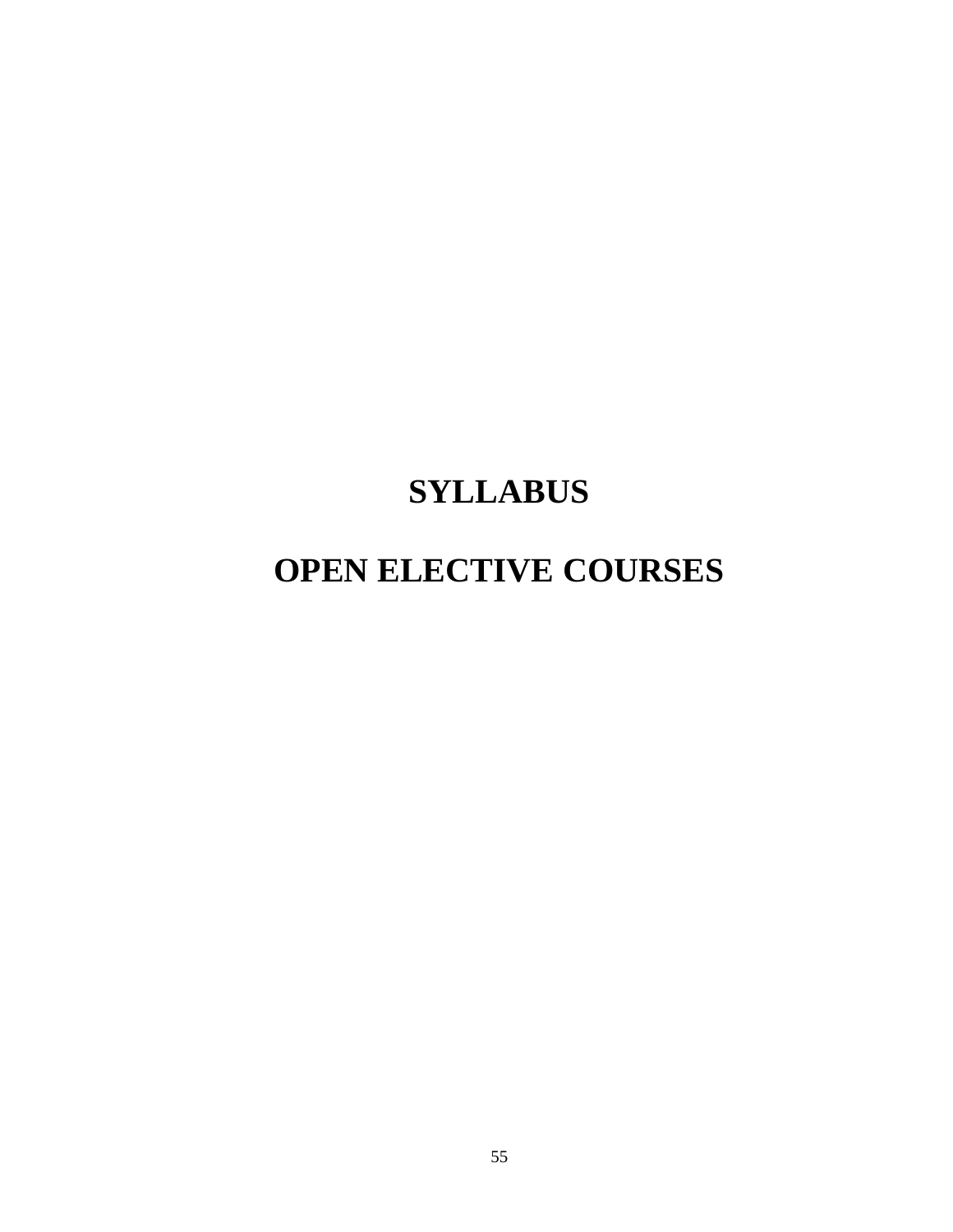## **Course MAANT04O01 Foundations in Anthropology**

## **(4 Credits)**

## **Course Objectives:**

This course will give an insight into the fundamentals in socio-cultural, biological, archaeological and linguistic anthropology, its relationship with other social and biological sciences

**Learning Outcomes:** After completing this course the students will learn about History of anthropology, Major branches of anthropology, Relationship between Anthropology & Natural Sciences such as Biology, Geology, Geography. Relationship between anthropology and social sciences and humanities, such as history, economics, sociology, political science, education and language.

## **Module 1: Fundamentals of Anthropology**

- Meaning and scope of anthropology, History and major branches of anthropology
- Relationship between Anthropology & Natural Sciences such as Biology, Geology, Geography.

## **Module 2: Fundamentals in Biological Anthropology**

- Nature and scope of biological anthropology
- Human evolution, variation, Human genetics, Human growth and development

## **Module 3: Fundamentals in Social Cultural Anthropology**

- Nature and scope, Evolution of culture and society
- Typologies of human society and culture: Tribe, peasantry and civilization.
- Social Institutions: Family, marriage, kingship, economy, politics, religion.
- Social and cultural change.

## **Module 4: Fundamentals in Archaeological and Linguistic Anthropology**

- Nature and scope of archaeological and linguistic Anthropology
- Prehistoric cultures: Paleolithic Mesolithic and Neolithic
- Chronology, technology and tool typology of prehistoric cultures
- Evolution of Language, Speech, language and dialect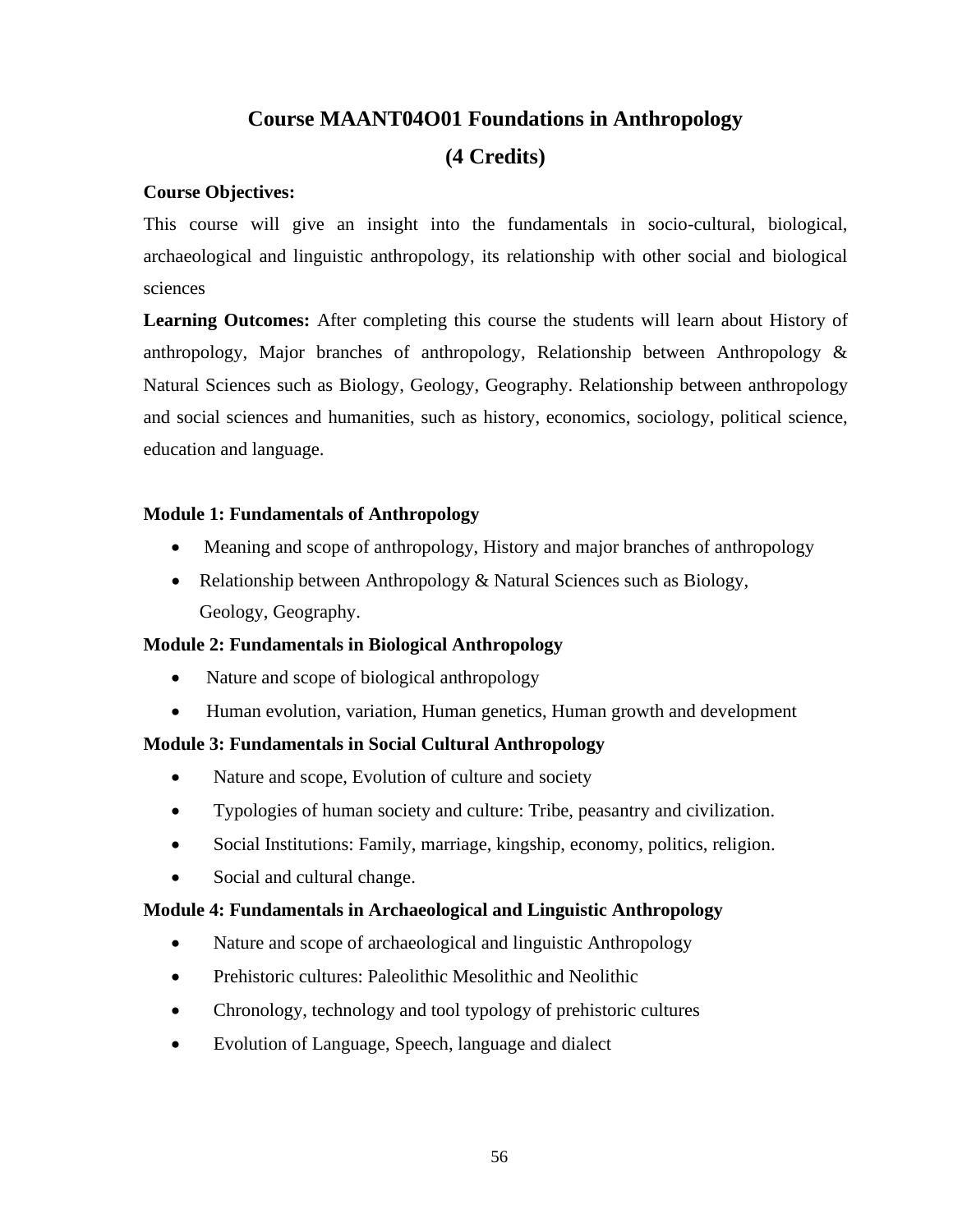- Ember.C.R. and M. Ember Anthropology. New Delhi: Prentice-Hall of India Pvt. Ltd.
- Haviland, W.A. Cultural Anthropology. London: Harcourt and Brace 1993.
- Scupin, R and C.R. Decorse Anthropology. New Delhi: Prentice-Hall of India Pvt. Ltd. 2005
- Srivastav. A.R.N. Essentials of Cultural Anthropology. New Delhi: Prentice-Hall of India Pvt. Ltd. 2005
- Das B.M. Outlines of Physical Anthropology. Allahabad: Kitab Mahal 2002
- Bhattacharya, D.K. 1998. An Outline of Indian Prehistory. Delhi: Popular Prakashan
- Jurmain, R. and H. Nelson. 1998. Essentials of Physical Anthropology. New York:

Ward worth Kilgore.

- Rami Reddy. V. Physical Anthropology, Evolution and Genetics: Tirupati V. Indira Publisher 1992
- Shukla, B.R.K. and S. Rastogi Physical Anthropology and Human Genetics: Delhi: PalakaPrakashan 1998

Rami Reddy, V. Elements of Prehistory, New Delhi: Mittal Publishers 1987

Sankalia H.D. Stone Age Tools. Pune Deccan College. 1964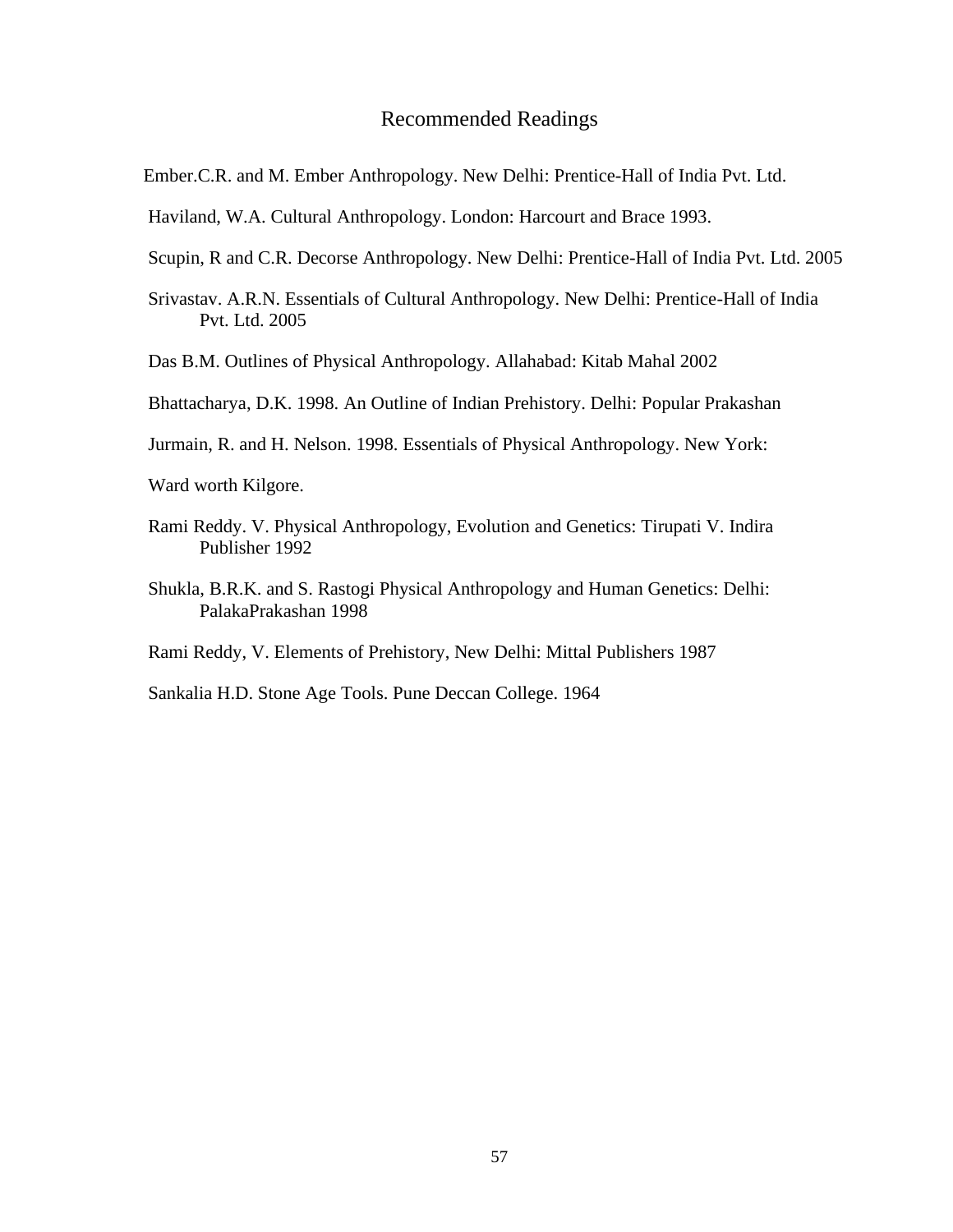## **Course MAANT04O02 Anthropology of Tourism**

## **(4 Credits)**

## **Course Objectives**

The main objectives of the course include anthropological issues and theoretical concerns in tourism, Interconnections between tourism history and the rise of the sociocultural study of tourism including temporary migration, colonial exploration, pilgrimage, visiting relatives, imagined and remembered journeys, and tourism**.**

## **Learning outcomes**

After completing the course, the student will come to:

- Know Implications of tourism as a major mechanism of cross-cultural interaction; role of symbolism, semiotics, and the imagination in tourism; tourism and the commodification of culture or cultural degradation.
- Study the new Directions in the Anthropology of Tourism such as Globalization, Tourism and Terrorism; applied aspects of anthropology in tourism development and planning will also be discussed which give light on Global and local political economy of contemporary tourism.

## **Module 1. Introduction**

• Tourism- aspects and prospects, anthropological issues and theoretical concerns, tourist as ethnographer; pilgrimage and Authenticity Issues

## **Module 2. Socio-cultural aspects of tourism**

• Interconnections between tourism history and the rise of the socio-cultural study of tourism including temporary migration, colonial exploration, pilgrimage, visiting relatives, imagined and remembered journeys, and tourism.

## **Module 3. Cross cultural interactions**

- Implications of tourism as a major mechanism of cross-cultural interaction. Commodification of culture or cultural degradation
- Role of symbolism, semiotics, and the imagination in tourism;
- The international flow of capital; role of museums and other branches of the cultural industries" (including music, art, and food) in tourism economies.
- Tourism and global mobility; Ecotourism and sustainable development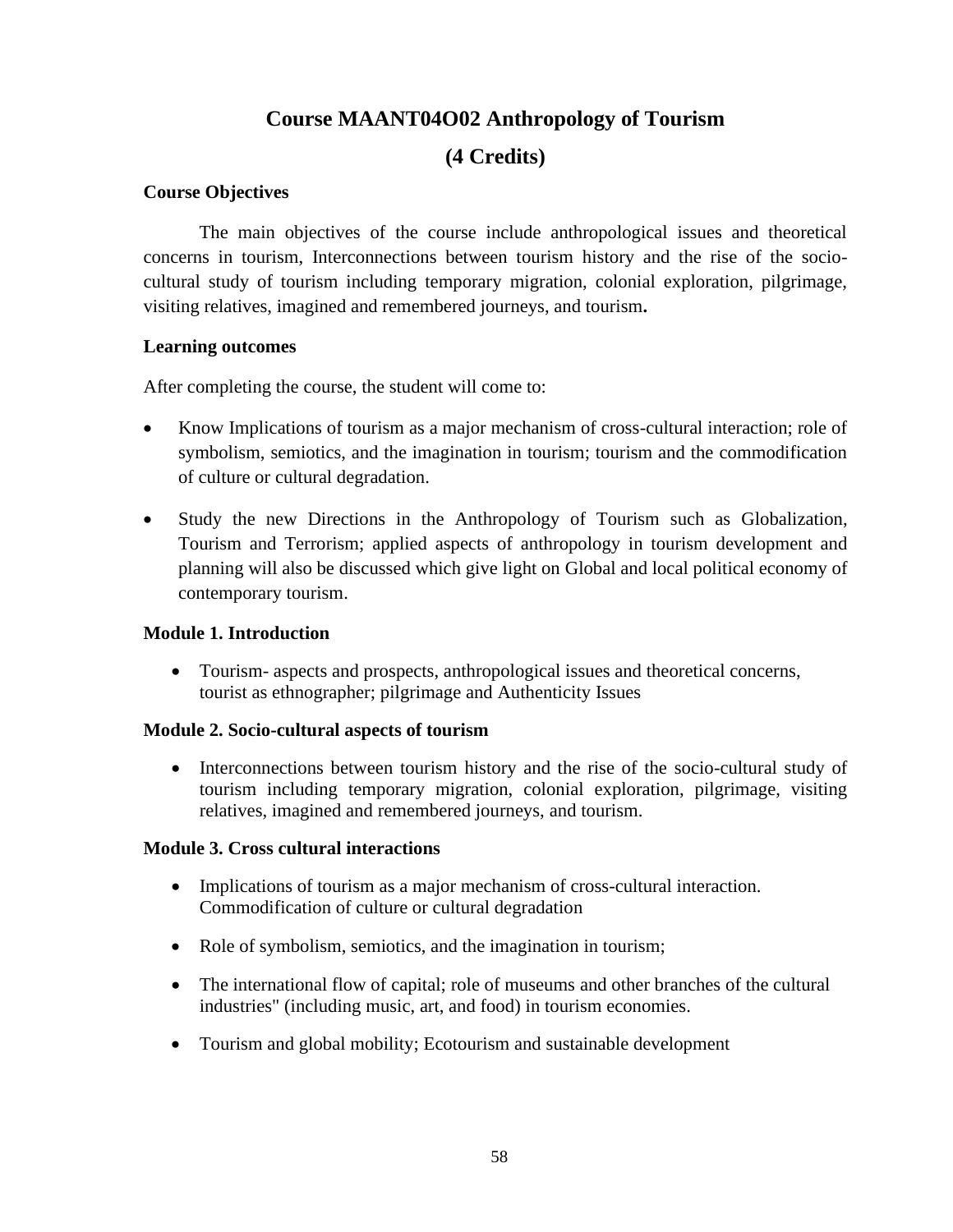#### **Module 4. Contemporary tourism**

- Global and local political economy, dynamic relationships between heritage-making enterprises, revival and preservation projects.
- New Directions in the Anthropology of Tourism: Globalization, Tourism and Terrorism; applied aspects of anthropology in tourism development and planning.

#### Recommended Readings

- Chambers E. (2000). Native Tours: The Anthropology of Travel and Tourism. Prospect Heights: Waveland.
- Crick M. (1995). The Anthropologist as Tourist: An Identity in Question. In Lanfant MF, Allcock JB, Bruner EM (eds.) International Tourism: Identity and Change. London: Sage. pp. 205-223.
- Dann GMS, Nash D and Pearce PL. (1988). Methodology in Tourism Research. Annals of Tourism Research. 15:1-28.
- Graburn NHH. (1977). Tourism: The Sacred Journey. Hosts and Guests: The Anthropology of Tourism. Valene L. Smith, ed. Philadelphia: University of Pennsylvania Press. Pp. 33-47.
- Nash D. (1996). Anthropology of Tourism. New York: Pergamon.
- Kirshenblatt-GimblettB, B. (1998). Destination Culture: Tourism, Museums, and Heritage. University of California Press.
- Picard M and Wood R. (1997). Tourism, Ethnicity, and the State in Asian and Pacific Societies. University of Hawaii Press.
- Crick M. (1994). Anthropology and the Study of Tourism: Theoretical and Personal Reflections. In Crick M (eds.). Resplendent Sites, Discordant Voices: Sri Lankans and International Tourism. Chur, Switzerland: Harwood Publishers.
- Wood R. (1997). Tourism and the State: Ethnic Options and the Construction of Otherness. In Picard and Wood Tourism, Ethnicity and the State in Asian and Pacific Societies. University of Hawaii Press.
- Richard B. (1992). Alternative Tourism: The Thin Edge of the Wedge. In Valene Smith and Eadington Tourism (eds.). Alternatives: Potentials and Problems in the Development of Tourism. University of Pennsylvania Press.
- Hitchcock. (1997). Cultural, Economic and Environmental Impacts of Tourism Among the Kalahari. In Chambers E (eds.) Tourism and Culture: An Applied Perspective. SUNY Press.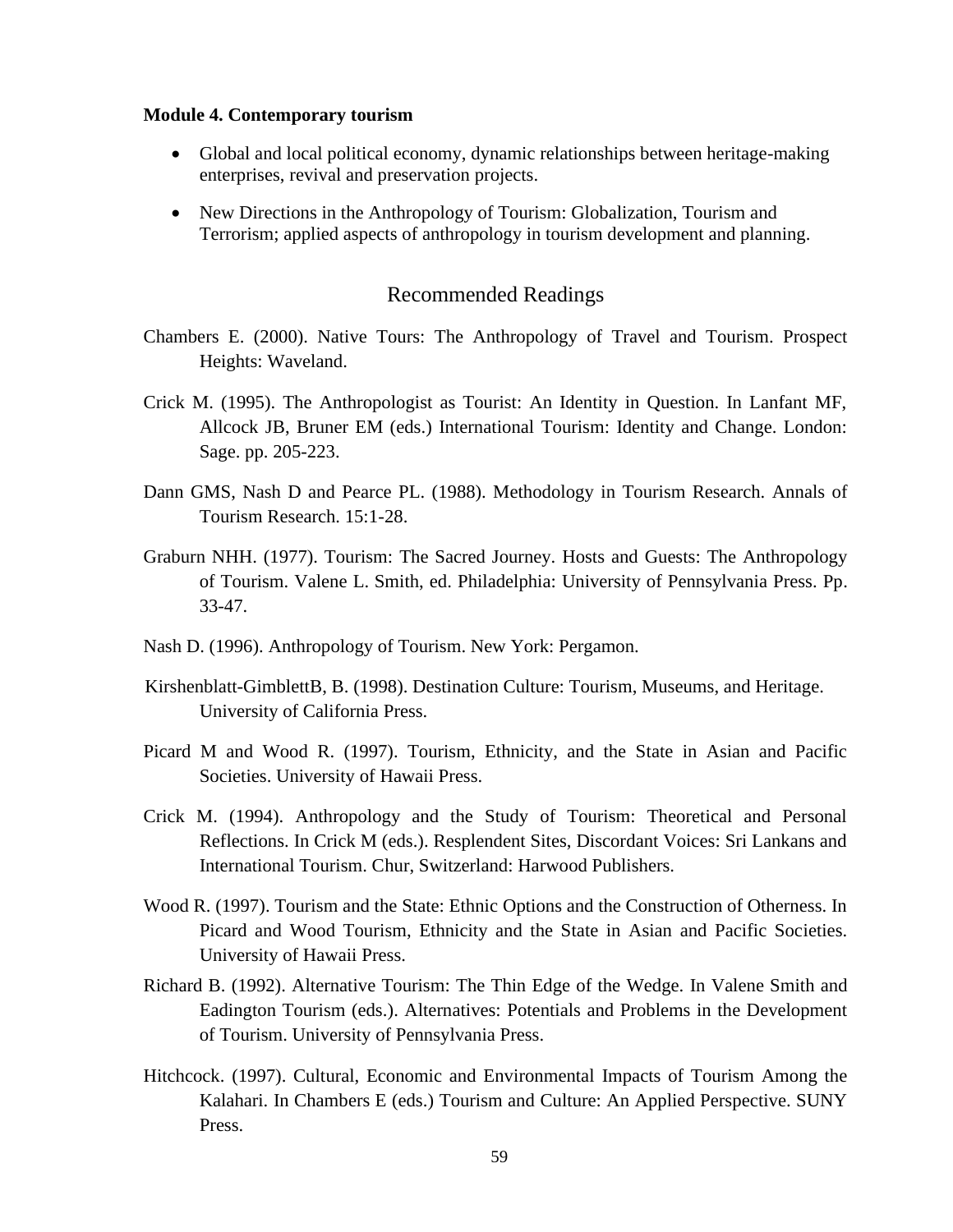## **Course MAANT04O03 Anthropology of Disasters (4 Credits)**

## **Course Objectives**

The objective of this course is to familiarize the students with disaster research and management while encouraging an understanding that many aspects of culture will shape the experience and actions of victims, volunteers and responsible agencies.

## **Learning Outcomes**

- Interpret disasters as social and cultural occurrences by drawing on historical, economic, social, and political, factors that give rise to them;
- •Explain the conditions that give rise to disasters and the consequences that

follow them, both orally, through class discussion and a group presentation, and in writing assignments;

•Explain disasters in relation to other aspects of social, economic, and political life by using key concepts in anthropological theory.

## **Module 1**. **Introduction**

- •Hazard, Risk, Vulnerability, Disaster; Disaster Management, Meaning, Nature Importance, Dimensions & Scope of Disaster Management, Disaster Management Cycle.
- •Displacement situation: Natural and manmade, floods, epidemics, famines, earthquakes, fire, chemical and nuclear leaks, wars, ethnic conflicts and migrations.

## **Module 2**. **Development and displacement**

•Construction of dams and roads, development of cities absorbing villages in city, defense projects, hill resorts. National disaster management framework; financial arrangements for Disaster management, International Strategy for Disaster reduction.

## **Module 3**. **Types of Disasters**

•Hydrological Disasters - Flood, Flash flood, Drought, cloud burst, Geological Disasters- Earthquakes, Landslides, Avalanches, Volcanic eruptions, Mudflow, Wind related- Cyclone, Storm, Storm surge, tidal waves, Heat and cold Waves, Climatic Change, Global warming, Sea Level rise, Ozone Depletion.

## **Module 4. Human factors in rehabilitation**

• Anthropological perspectives. Case studies.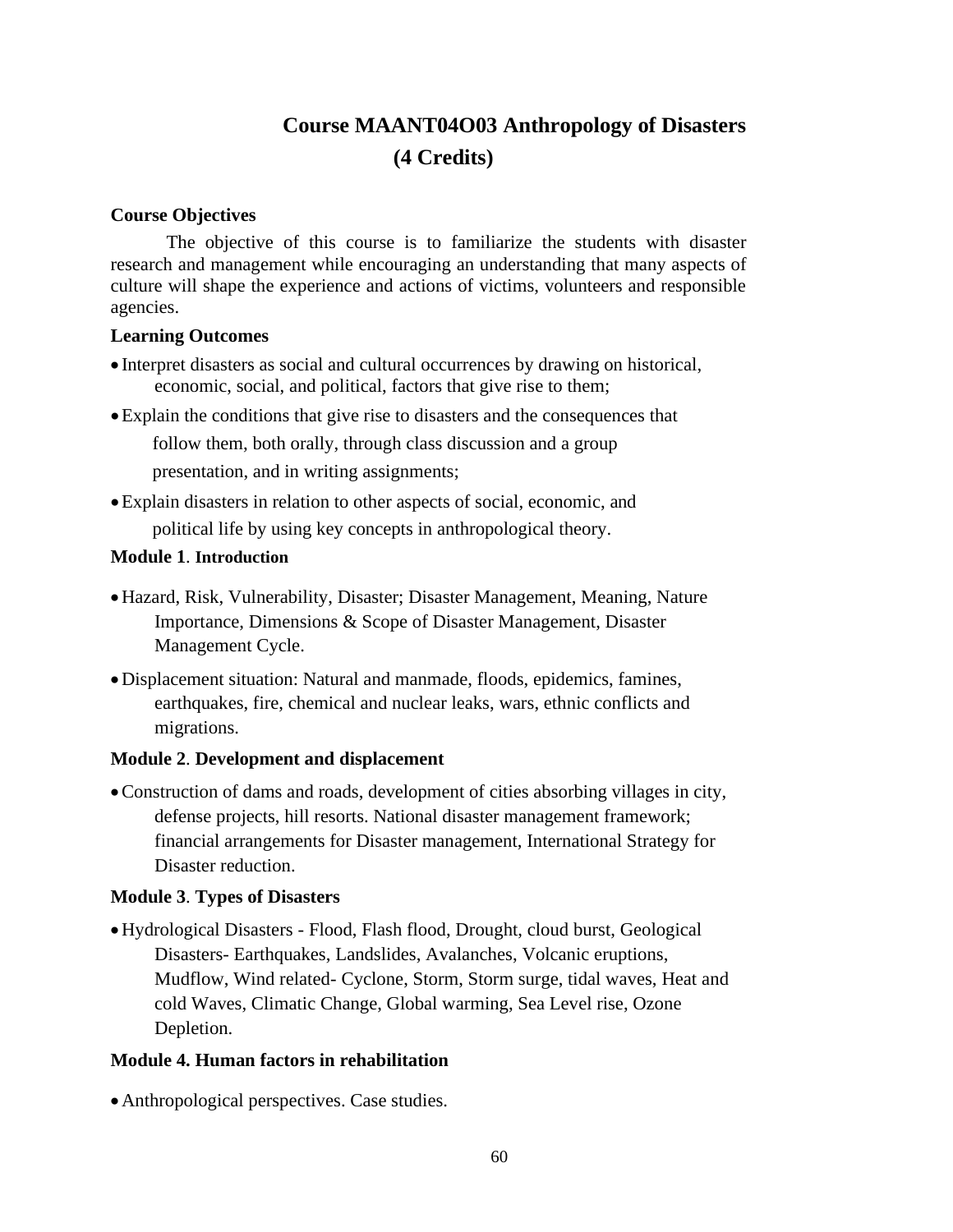- Bose, B.P.C. Disaster Policies and Administration: A Study of Three Andhra Disasters
- Cohen, Stephen P. and C.V. Raghavulu The Andhra Cyclone of 1977. Individual and Institutional Responses to Mass Death
- Fernandes, Walter and EnakshiGanuliThakrai (Eds.) Development, Displacement and Rehabilitation.
- Gangopadhyay, T and K.A. Mankodi Rehabilitation: The Ecological and Economics Costs.
- Goldsmith and Hildyad, N. The Social and Environmental Effects of Large Dams.
- Schdder, T. The Human Ecology and Big Projects: River Basin Development and Resettlement. In Annual Review of Anthropology
- Erikson, Kai. 1994. A New Species of Trouble: The Human Experience of Modern Disaster. New York: W. W. Norton.
- Asian Development Bank, Disaster Mitigation in Asia and the Pacific, Manila
- ADB, 1991. Disaster Administration and Management, Text & Case studies- SL
- Goel-Deep and Deep Publications
- Disaster management S.K. Singh, S.C. Kundu, Shobha Singh A 119, William Publications, New Delhi.
- Disaster Management Vinod K Sharma- IIPA, New Delhi,1995
- Encyclopedia of Disaster Management- Goel S.L. Deep and Deep Publications, New Delhi,2006.
- Post-Earthquake Rehabilitation and Reconstruction, F.Y. Cheng, Y.Y. Wang, Permagon Publications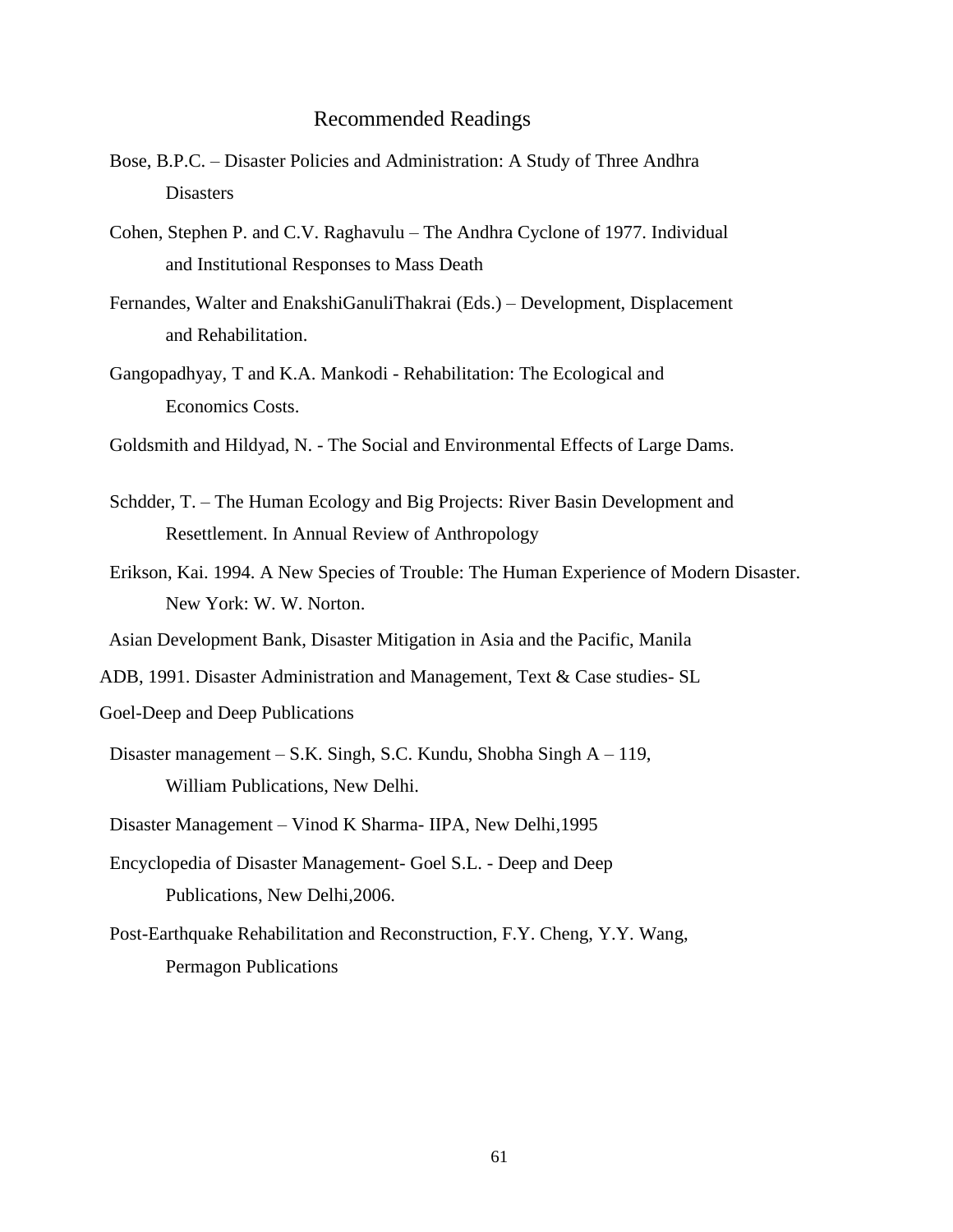## **Course MAANT04O04 Business and Corporate Anthropology (4 Credit)**

## **Course Objectives**

This paper gives the students' knowledge in studying cultural and social differences, apply their knowledge, skills and research methods to improve business performance, competitiveness and communication. Business anthropologists are able to help corporations develop culturally appropriate ways of doing business with suppliers, business partners, or customers; promote smooth working relationships among employees from different cultures; develop specific strategies or products that respect or comply with local cultural expectations.

## **Learning Outcomes**

After completing the course, the students will learn the History and subject matter the development of anthropology applied to business. They will also learn studying the fields in which culture is relevant to understand differences in managerial strategies, corporate values and decision making.

## **Module 1. Introduction**

- History and Growth of Business and Corporate Anthropology: Industrial Anthropology and Human Relations School (1930-1960); The Ethics questions (1960-1980)
- The rebirth of Business Anthropology, 1980 and Beyond. Basic concepts: Group, Role and Status, organization, Corporate, Organizational Culture, Business and Business Management and Behaviour Network.

## **Module 2. Culture and Business Anthropology**

- Studying the fields in which culture is relevant to understand differences in managerial strategies, corporate values and decision making. Intersection between global and local trends in business strategies.
- Anthropology and consumer behaviour: Basic concepts- customer, consumer, market anthropological theory and practice in marketing and consumer behaviour. Cross- cultural marketing.

## **Module 3. The organizational culture: changes and conflicts.**

- Organizational cultures of companies from inside, perceiving changes and conflicts through an anthropological perspective.
- The way tastes and preferences that lead to consumption practices are shaped according to cultural and social features.

## **Module 4. Applications of Business Anthropology**

- Applications of Business Anthropology in industry, application of the ethnography in business management. Anthropology and consumer behavior.
- Globalization, international trade and anthropology. Techniques for conducting fieldwork for Business Organizations.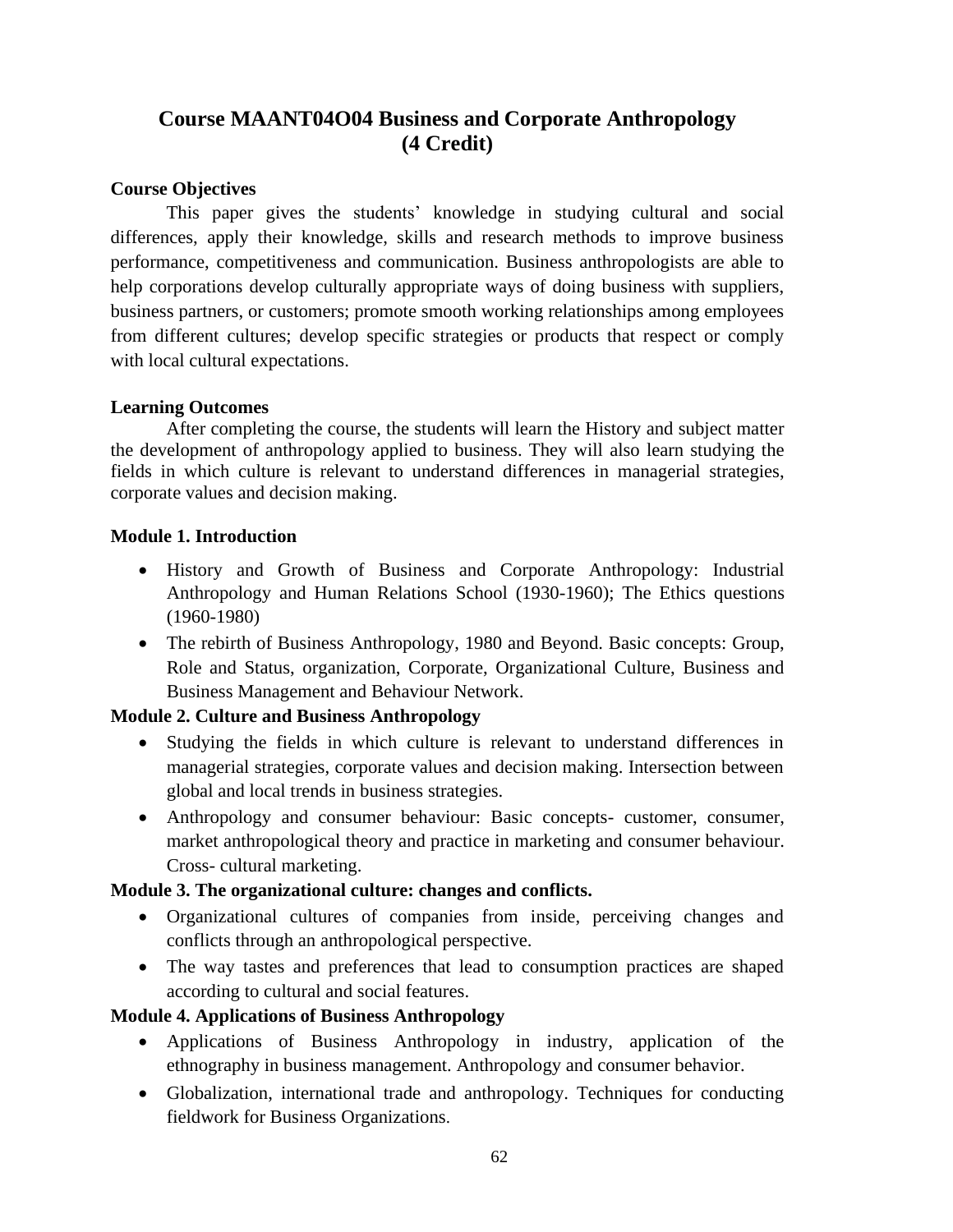- Aguilera, F. 1996. Is Anthropology Good for the Company? American Anthropologist, 98(4): 735-742.
- Appadurai, Arjun. 1996. Disjuncture and difference in the global cultural economy. In Modernity at large: Cultural dimensions of globalization. Minneapolis: University of Minnesota Press, 27-47.
- Appadurai, Arjun. 2016. Banking on Words: The Failure of Language in the Age of Derivative Finance. Chicago: University of Chicago Press.
- Baba, M. Anthropology and Business. 2006. Encyclopedia of Anthropology. H. James Birx, Ed. Thousand Oaks, CA: Sage Publications. Pages 83-117.
- Dolan, Catherine & Rajak, Dinah. 2016. The Anthropology of Corporate Social Responsibility. (Ed) New York: Berghahn Books.
- Gardner, Burleigh B. 1978. Doing Business with Management. In Applied Anthropology in America,
- Elizabeth M. Eddy and William Partridge (Eds.). New York: Columbia University Press. Pp.245- 260.
- Granovetter, M. 1985. 'Economic action and social structure: The problem of embeddedness. American Journal Sociology, Vol.91, Vol.3,481-510.
- Ho, Karen (2009). Liquidated: Ethnography of Wall Street. Durham: Duke University Press.
- Ferraro, G. P. (2006). The Cultural Dimension of International Business. 5th Ed., Upper Saddle River, NJ: Pearson Prentice Hall.
- Hochschild, Arlie Russell. 1983[.The Managed Heart: Commercialization of Human](https://en.wikipedia.org/wiki/The_Managed_Heart:_the_Commercialization_of_Human_Feeling)  [Feeling.](https://en.wikipedia.org/wiki/The_Managed_Heart:_the_Commercialization_of_Human_Feeling) Berkeley: University of California Press.
- Nakamaki [Hirochika e](https://1lib.in/g/Hirochika%20Nakamaki)t.al. 2019.Enterprise as a Carrier of Culture: An Anthropological Approach to Business Administration. Springer.
- Jordan, Ann T. 2013. Business Anthropology. Waveland Press, Long Grove, Illinois.
- Denny, Rita & Sunderland, Patricia, 2014.Handbook of Anthropology in Business, Routledge, New York.
- Jordan, Ann. (2011). The importance of business anthropology: Its unique contribution. In R. G. Tian, D. Zhou, & A. van Marrewijk (Eds.), advanced readings in business anthropology (pp. 19-27). Toronto: North American Business Press.

Mc Farland, J. 2001. Margaret Mead Meets Consumer Fieldwork. Harvard Business Articles UO108C. Whyte, W.F. 1948 Incentives for Productivity: The Case of the Bundy Tubing Company Applied Anthropology 7(2):1-16 2.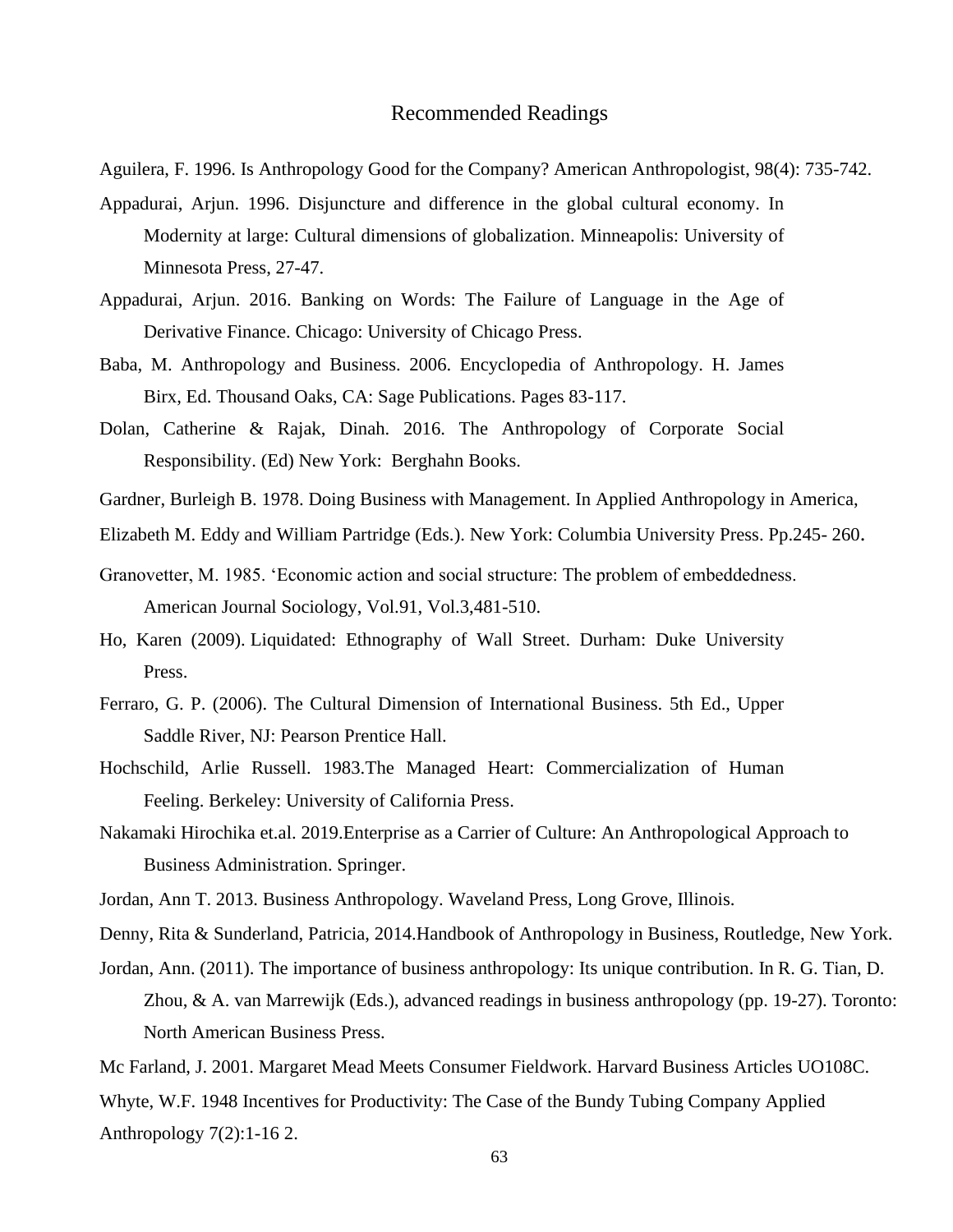## **Course MAANT04O05 Urban Anthropology (4 Credits)**

## **Course Objectives**

This course introduces students to the significance and development of urban anthropology within socio-cultural anthropology and core themes and debates in the field of urban anthropology. It is structured to introduce students to important theoretical perspectives that inform anthropologists' studies of urban contexts and to investigate research themes through case studies.

## **Learning Outcomes:**

By the end of the class, students should be able to:

- Apply an anthropological approach to the analysis of local, national, and global urban issues.
- Analyze ways in which the built environment both shapes and is shaped by sociocultural, political, and economic processes.
- Trace the development of theoretical interest in the city and critically evaluate theoretical approaches to understanding urban problems.

## **Module 1. Emergence of Urban Anthropology**

- Introduction, Extension of the anthropological interest in peasants and rural areas, Origins of Cities and Early Sociological Approaches.
- The global economy and restructuring the city in the post-industrial era.

## **Module 2. Political Economy**

- Rural-urban migration, kinship in the city, problems that arise from urbanism, poverty and social stratification.
- The role of industrialism, capitalism, colonialism and urban planning in structuring contemporary notions of the city

## **Module 3. Class Approach**

- Culture of Poverty and the Underclass Approach, Comparison between relations function in an urban setting versus function in a rural setting.
- Signs of socio-economic and spatial division in the histories of Denton and Dallas
- Ethnic and class in Urban Ethnography, Urban Dystopia

## **Module 4. Urban Inequality and Disasters**

- Poverty, extended family for urban natives versus migrants, Global Cities and the Production of Space, Community study and urban ecology, Urban Space, Postmodern and Hypermodernity**.**
- Urban ethnography research and methodology, Contemporary urban issues: Suburbs, Slums and ghettos, Urban Decline.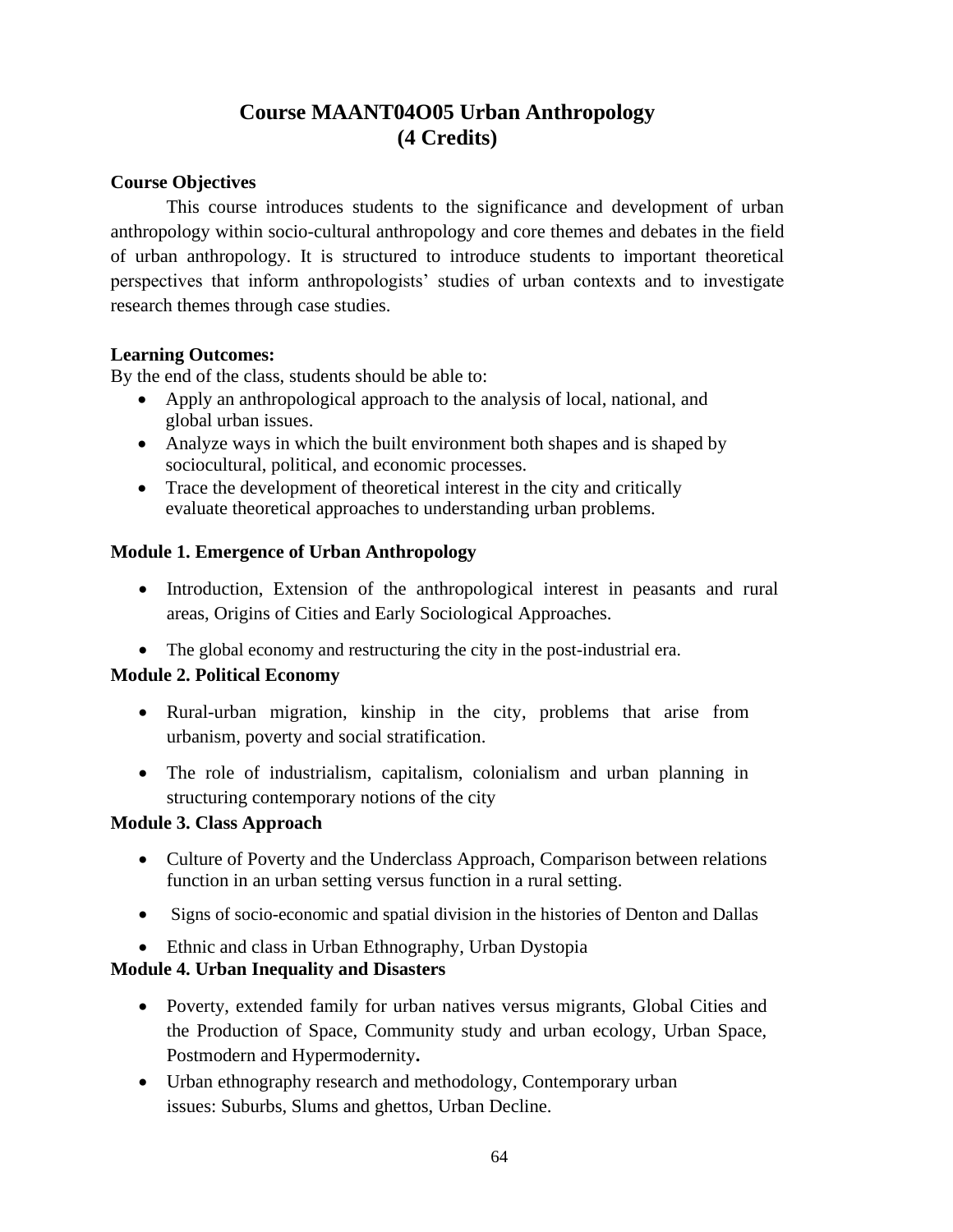Childe, V. Gordon. 1950. "The Urban Revolution." Town Planning Review 21:3-17.

- Sjoberg, Gideon. 1955. "The Preindustrial City." American Journal of Sociology 60(5):438-445.
- Engels, Friedrich. 1845. "The Great Towns." In Condition of the Working Class in England. Aldous, Joan, Emile Durkheim, and Ferdinand Tonnies. 1972. "An Exchange between Durkheim and Tonnies on the Nature of Social Relations." American Journal of Sociology 77(6):1191-1200.
- Foster, George and Robert V. Kemper. 2010. "Anthropological Fieldwork in Cities." Pg. 5-19 in Urban Life, Gmelch et al., eds. Lewis, Oscar. 1966. "The Culture of Poverty." Scientific American 215(4):19-25
- Stein and Preuss. 2006. "Oral History, Folklore, and Katrina." Pg. 37-58 in There is No Such thing as a Natural Disaster, Squires and Hartman, eds.
- Low, Setha M. 1999. "Spatializing Culture: The Social Production and Social Construction of Public Space in Costa Rica." Pg. 111-137 in theorizing the City, Setha Low, ed.

## Suggested Readings

- Basham, Richard. 1978.Urban Anthropology. The Cross-Cultural Study of Complex Societies: Mayfield Publishing Company
- [Kelly](https://nyaspubs.onlinelibrary.wiley.com/action/doSearch?ContribAuthorStored=KELLY%2C+M+PATRICIA+FERN%C3%81NDEZ) Fernandez Patricia M. July 1995. Slums, Ghettos, and Other Conundrums in the Anthropology of Lower Income Urban Enclaves. The New York Academy of Science.
- Low.M. Setha. The Anthropology of Cities: Imagining and Theorizing the City. Annual Review of Anthropology Vol. 25 (1996), pp. 383-409.
- Lowe S.1986.Castells on Urban Social Movements. In Urban Social Movements. Palgrave: London.
- Phillips Michael. 2006. White Metropolis: Race, Ethnicity and Religion in Dallas, 1841-2001Austin: University of Texas Press.

Rivke Jaffe and Anouk de Koning. 2016. Introducing Urban Anthropology. Routledge.

Sassen Saskia. [Re-assembling the urban. 2008. Urban](https://www.google.com/url?sa=t&rct=j&q=&esrc=s&source=web&cd=&ved=2ahUKEwiR_Y2Gg43uAhXQT30KHZBNAuQQFjAAegQIBBAC&url=http%3A%2F%2Fsaskiasassen.com%2FPDFs%2Fpublications%2FRe-Assembling-the-Urban.pdf&usg=AOvVaw2vEY8VOwfoGTvgwylNEDab) geography 113-126.

[Von Laue](https://www.amazon.com/s/ref=dp_byline_sr_book_1?ie=UTF8&field-author=Theodore+H+Von+Laue&text=Theodore+H+Von+Laue&sort=relevancerank&search-alias=books) Theodore H. 1969. The global city, Freedom, power, and necessity in the age of world revolutions: Lippincott.